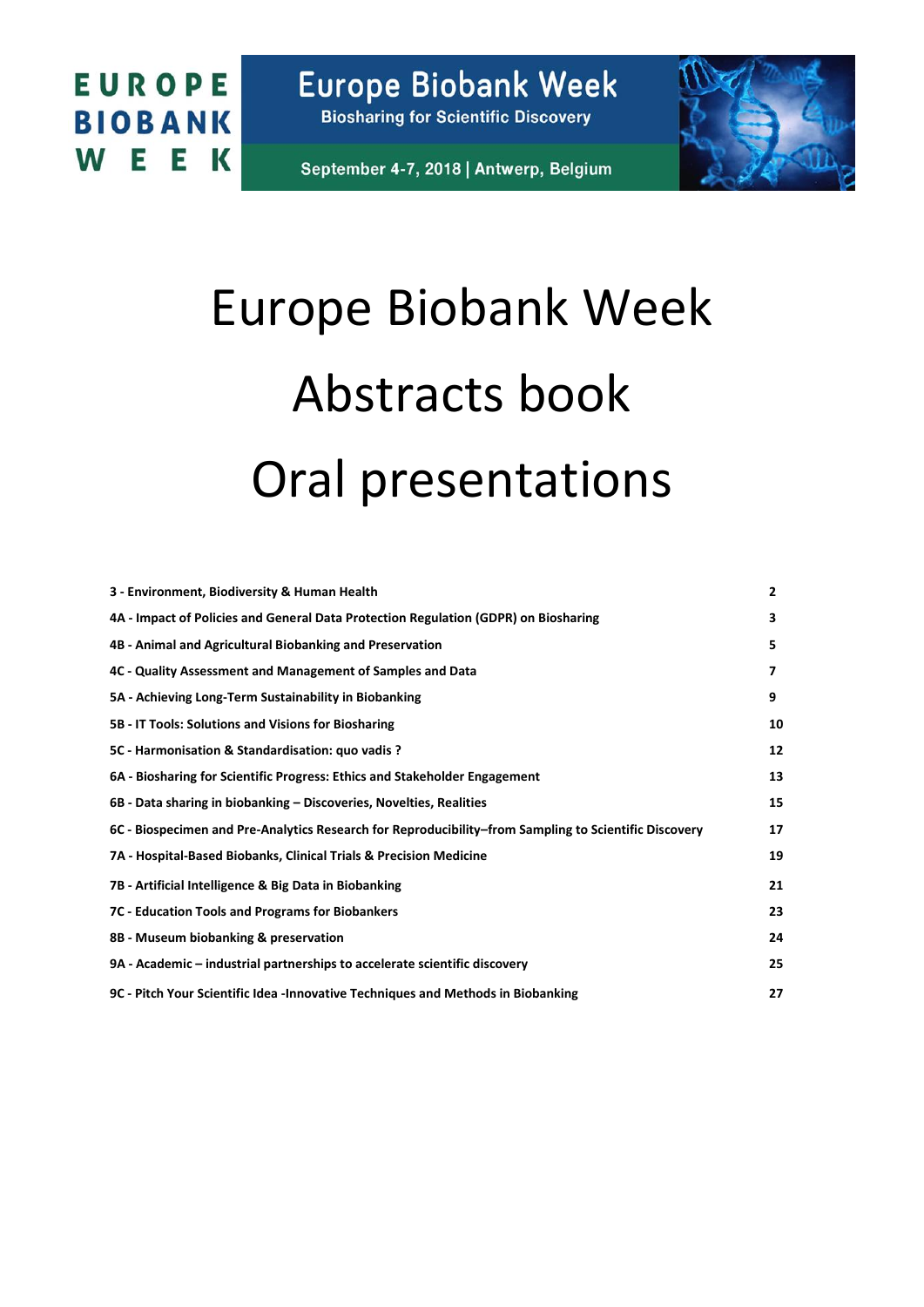

**Biosharing for Scientific Discovery** 



September 4-7, 2018 | Antwerp, Belgium

### <span id="page-1-0"></span>**Topic 3: Environment, Biodiversity & Human Health**

#### **Title: Promises and pitfalls in the use of biobank resources**

Gert-Jan B. van Ommen (1)

(1) Leiden University Medical Center / BBMRI-NL

This presentation will give a few real-live examples of cross-border use of biobank samples and data from the BBMRI-LPC project, discuss the tension between theory and practice of data sharing and highlight some of the results and promises.

#### **Title: Big data and biobanking: from the Moli-sani project to the Neuromed-integrated health life platform**

M. Donati\* (1), A.De curtis (2), G.De Gaetano (2), L.Iacoviello (3)

(1) Department of Epidemiology and Prevention IRCCS NEUROMED, Pozzilli, Italy, (2) Department of Epidemiology and Prevention, IRCCS Neuromed, Pozzilli, Italy, (3) Department of Epidemiology and Prevention, IRCCS NEUROMED, Pozzilli (IS) and Insubria University, Varese, Italy

**Introduction:** The Moli-sani project is a prospective, population-based cohort study which has randomly enrolled , between 2005 and 2010, 24,345 adults, from Molise municipalities to investigate genetic and environmental determinants of cardio-cerebro-vascular/neurodegenerative/cancer disorders. Follow up: incident events of hospital admission/death by regional data base; since 2017, recall of the cohort.

**Material and methods:** Special attention was given to socio-economic conditions and life habits with focus on Mediterranean diet and other nutrition variables. Anthropometric variables, blood pressure, electronic ECG and spirometry recordings were measured. All parameters have been taken in digital format SCP and processed by systems of computerized analysis.

**Results:** The parameters measured per each subject yielded a huge number of variables: Clinical history 2100; Family history 841; ECG 617; Spirometry 153; Biomarkers 592; Dietary habits 1,600; follow-up 680 for a total number per subject 6,583 and Grand Total 160,155,139. A biobank (Molibank) of biological samples (over 700,000 specimens, 28 per each subject) has been established with highly sophisticated systems for control, security, storage and redistribution of the samples. Such biobank has already allowed collaborations with International Consortia (NCDs, BioMarCare, EPICOR and others) for the discovery and measurement of new biochemical, genetic and epigenetic biomarkers of chronic disorders.

**Conclusion:** Moli-Sani offers an excellent scaffold for a big data approach towards personalised health and medicine. Based on the Moli-sani experience, we have recently developed a project called Neuromed-integrated platform/biobank to collect clinical/diagnostic/environmental data from all patients admitted to the hospitals of the Neuromed Group (over 40,000 admissions in 2016).

#### **Title: How can clinical trials build capacity: the first year of PREVAC (Partnership for Research on Ebola VACcination) biobank in Guinea**

D. Fusco\* (1), M.Bererd (2), R.Vatrinet (1), A.Ascani (3), E.D'ortenzio (1), H.Esperou (1), G.Chene (4), A.Beavogui (5), S.Keita (6), Y.Yazdanpanah (1), P.Study group (7)

(1) INSERM,France, (2) ALIMA,France, (3) ALIMA,Italy, (4) ISPED, France, (5)Faculté de médecine Pharmacie et odonto-stomatologie de l'université Gamal Abdel Nasser de Conakry, Guinea, (6) Ebola Response, Ministry of Health, Conakry, Guinea, (7) INSERM, LSHTM, NIH

**Introduction:** The last Ebola epidemics showed the need for coordination of specimens storage during outbreaks. Guinea had engaged for establishing a national biobank.

PREVAC is a multi-centric phase II clinical trial evaluating two recombinant vaccines against Ebola run in Guinea, Liberia, Mali and Sierra Leone. Each site required local biobanks.

**Material and methods:** In the two PREVAC study sites in Guinea, clinical trial biobanks were set-up. In order to produce a sustainable biobank model for the country, training sessions, collaborations with the ministry of health for governance and for the continuation of the biobank after the trial were put in place.

**Results:** During the first year of activities 51613 samples were collected, no major temperature excursion were recorded, 10 Guinean laboratory technicians were trained on biobank management. Internal quality controls were performed on samples storage : the site of Conakry (urban) showed 100% compliance while the site of Maferinyah (rural) showed a 99,9% compliance. After the first year of collection a first batch was shipped from Guinea to Liberia where the primary endpoint will be determined with an Ebola-specific ELISA. We operated a ground shipping, showing the feasibility of samples sharing at high quality and acceptable costs between African countries.

**Conclusion:** The PREVAC biobank in Guinea is showing that a high quality biobank in a low resource setting can be achieved. Besides the initial installation costs, the PREVAC biobank is showing economic and logistic sustainability. Finally, it is building local capacity which will support the set-up of the national biobank.

#### **Title: Use of large pedigrees from the FarGen project to gain information on consanguinity and inbreeding within the Faroese population**.

N. Gregersen\* (1), L.Lydersen (2), Ó.Mortensen (2), K.Apol (2), B.Á steig (3), G.Andorsdóttir (2)

(1) Genetic Biobank of the Faroe Islands, Tórshavn, Faroe Islands, (2) FarGen, The Genetic Biobank of the Faroe Islands, Tórshavn, Faroe Islands,Faroe Islands, (3) General Medical Department, National Hospital of the Faroe Islands, Tórshavn, Faroe Islands, Faroe Islands

**Introduction:** The Multi-Generation register of the Genetic Biobank comprises hereditary records of all individuals registered in the Faroe Islands since 1800; the majority of the individuals (85%) have records dating back to 1650. The FarGen project is using the genealogy records to show consanguinity and inbreeding within the Faroese population.

**Material and methods:** Pedigrees were made from all 1530 individuals who had registered as FarGen participants. All the participants are in the Multi-Generation register and have answered a questionnaire about health status. Three pedigrees were constructed: 1) all 1530 participants, 2) participants with "good" health status, and 3) participants with "bad" health status.

**Results:** We present three large family pedigrees spanning seven generations, with data from group pedigrees with "good" and "bad" self-reported health status. From the 21 different ICD-10 groups of diseases reported in the FarGen project, we present 15 family pedigrees with specific disease status, which may contribute to our understanding of the pathogenesis of these diseases. We show whether consanguinity reflects the outcome, and trace its origins to the different islands on the Faroe Islands.

**Conclusion:** The pedigrees will be used in combination with genotype data to gain information on population stratification and the demographical history of the Faroe Islands.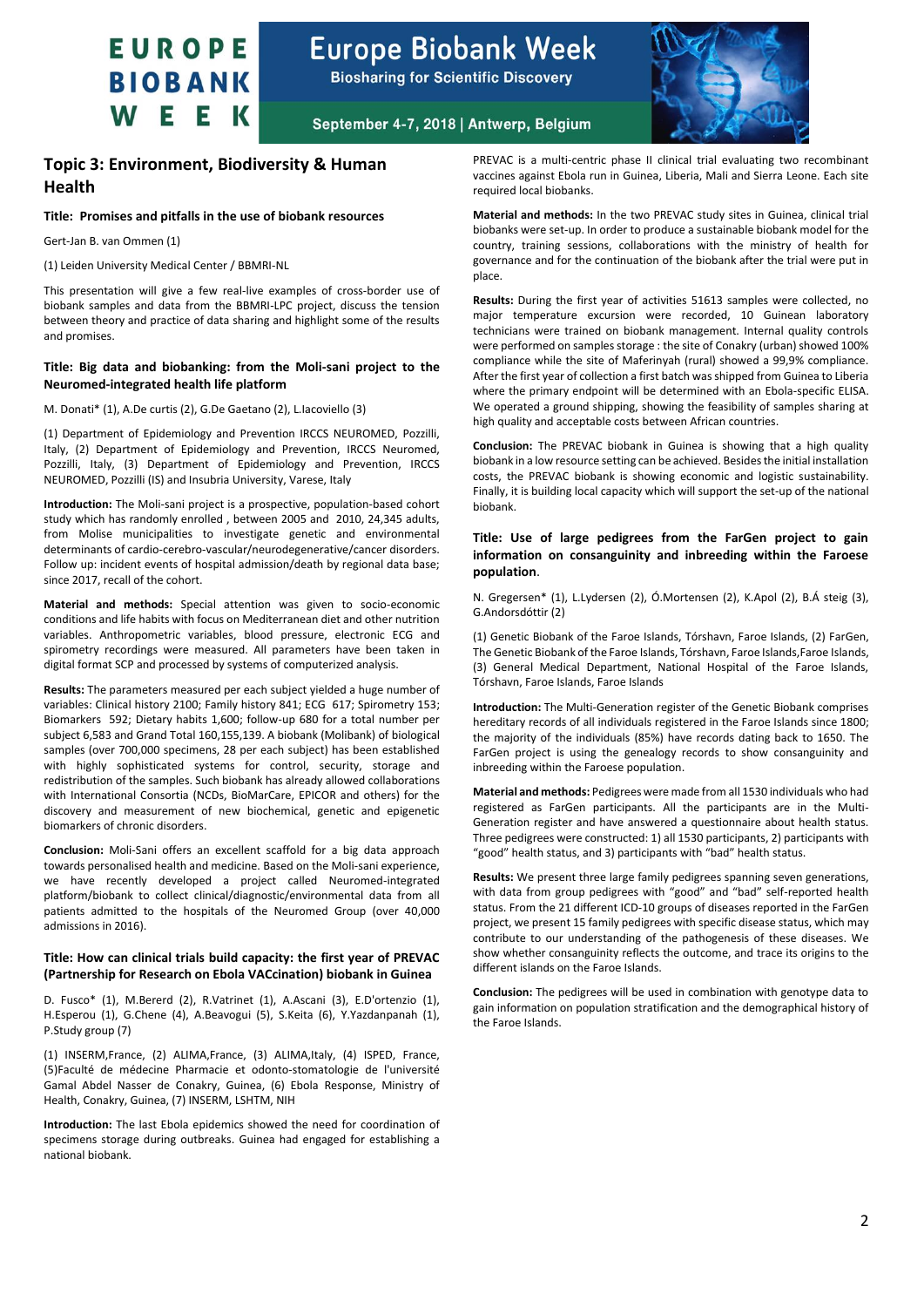# **Europe Biobank Week**

**Biosharing for Scientific Discovery** 



September 4-7, 2018 | Antwerp, Belgium

### <span id="page-2-0"></span>**Topic 4A: Impact of Policies and General Data Protection Regulation (GDPR) on Biosharing**

**Title: An approach to determine biobank GDPR compliancy aspects for a federative Biobank organization as the Dutch Parelsnoer Institute**

E. Flikkenschild\* (1), M.Timmers (1), P.Kramer (1), J.Bovenberg (2)

(1) Parelsnoer Insitute, Utrecht, Netherlands, (2) BBMRI-NL, Amsterdam, **Netherlands** 

**Introduction:** The legal status of a federative biobank is determinative for the role of data processor/controller in the context of the General Data Protection Regulation (GDPR). Because the Parelsnoer Institute (PSI) involves eight university medical centers, a specific approach to determine its GDPR role as an umbrella biobank organization was assessed.

**Material and methods:** A GDPR compliancy web application was used, that was especially developed by BBMRI-NL to register processing activities related to the responsibilities of controller and processor for biobank organizations. The questionnaire was assessed by the IT and security coordinator, the legal advisor (privacy officer) and the operational manager of PSI.

**Results:** The performed analysis gave PSI as an organization insights into all the relevant GDPR articles and it helped to determine the responsibilities between PSI and the collaborating UMCs. Judgement on who is controller or processor was difficult and is very dependent of the legal status of the biobank institution and the way it interacts with health care institutions and principal investigators. The results were transferred as guidance to the Privacy Officers of the Dutch UMCs, which together are the controllers for the biobank of PSI.

**Conclusion:** Performing a GDPR analysis from a federative biobank perspective was not only informative for PSI but also for the partner institutes and the involved researchers. It addresses important issues such as register requirement and responsibilities. The GDPR DPIA & compliance web application was a valuable tool for this.

#### **Title: Data in Question: Survey Results on ELSI Challenges in Biobank-Based Research**

M. Goisauf\* (1), G.Martin (2), M.Mayrhofer (3), I.Budin ljøsne (4), S.Casati (3), L.Leitsalu (5), D.Mascalzoni (6), H.Bentzen (7), M.Boeckhout (8)

(1) University of Vienna, Vienna, Austria, (2) University of Malta, Malta, (3) BBMRI-ERIC, (4) Norwegian Institute of Public Health,Norway, (5) Estonian Genome Center, Institute of Genomics, University of Tartu,Estonia, (6) Centre for Research Ethics and Bioethics, Uppsala University; EURAC, Sweden, (7) Centre for Medical Ethics, Norwegian Research Center for Computers and Law, University of Oslo, Norway, (8)Radboud University Medical Centre, Netherlands

**Introduction:** Researchers and stakeholders in the field of biobanking are facing different social, ethical and legal challenges that impact established practices related to biological samples and health-related data handling and sharing. Rethinking and improving informed consent is one of the key challenge in this regard.

**Material and methods:** BBMRI-ERIC Common Service ELSI, in collaboration with the COST action CHIPME, FP7 project RDconnect, H2020 project ADOPT BBMRI-ERIC, the IMI project DO-IT, and Biobank Norway conducted a survey that aimed to identify challenges arising from legal, ethical or social developments from the perspective of European biobankers and biomedical science researchers.

**Results:** The key focus of enquiry was the effect of the growing demand for engaging with third parties from patients, citizens and industry. The major topics covered by the survey are: (1) secondary use of data (2) informing and/or re-contacting participants (3) sharing of data with third parties from industry, (4) participant engagement, and (5) collaboration with industrial partners. Closing end of March 2018, the sample collected represents the experiences and opinions of 200 biobankers from 25 European countries, collected via an online questionnaire fielded through the BBMRI ERIC research infrastructure network of biobankers and other associated networks.

**Conclusion:** The presentation will outline and discuss key results in the context of new legislation such as the EU General Data Protection Regulation, and the growing demand for engaging systematically with third parties.

#### **Title: Legal – but also acceptable? Empirical study on healthcareembedded biobanking without consent in light of the General Data Protection Regulation**

G. Richter\* (1), M.Krawczak (2), W.Lieb (3), S.Schreiber (4), A.Buyx (5)

(1) Christian-Albrechts-Universität Kiel, Kiel, Germany, (2) Institute of Medical Informatics und Statistics, Christan-Albrechts-Universität zu Kiel, Kiel, Germany, Kiel, Germany, (3) Institute of Epidemiology, Christan-Albrechts-Universität zu Kiel, Kiel, Germany, Kiel, Germany, (4) Institute of Clinical Molecular Biology, Christian-Albrechts-Universität zu Kiel, Kiel, Germany, Kiel, Germany, (5)Division of Biomedical Ethics, Institute of Experimental Medicine, Christian-Albrechts-Universität zu Kiel, Kiel, Germany, Kiel, Germany

**Introduction:** Although aiming at European harmonization, the General Data Protection Regulation leaves some flexibility for adapting its framework for scientific research on national level. Further debate on how to enable effective international cooperation in data-rich medicine will thus be necessary. This should include attention to the acceptability of various regulatory options.

**Material and methods:** In an empirical questionnaire study 700 adult patients were approached at the Comprehensive Center for Inflammation Medicine (CCIM) in Kiel, Germany, in spring 2018. They were asked about their views on the use of left-over data and biomaterial from their clinical stay or visit for research purposes without explicit consent.

**Results:** While Germany has adapted the GDPR so that its national law now allows, under certain conditions, secondary data use for scientific or historical research and statistical purposes under certain conditions without consent, other countries are developing stricter regulations. Different international adaptations of the GDPR, different practices of information and consent necessitate discussing recommendations for researchers how to implement national regulations locally and enable collaboration internationally. Such debate should also be based on empirical evidence of the attitudes of populations involved in future research.

Our study examines the option of secondary use of biomaterial and data within healthcare-embedded biobanking without consent.

**Conclusion:** To the best of our knowledge this is the first study in Germany which adds a patient-oriented view to the discussion about the acceptability of secondary use of data for medical research without consent. In the paper, we present main findings and discuss their implications.

#### **Title: Polish code of conduct for processing personal data on biobanking**

D. Krekora-zając\* (1), J.Pawlikowski (2)

(1) BBMRI.PL; Faculty of Law and Administration University of Warsaw, Warsaw, Poland, (2) BBMRI. PL, ELSI Team Common Service BBMRI. ERIC, Medical University in Lublin,Lublin, Poland

**Introduction:** In Poland, there is no specific legal regulation of the operation of biobanks and processing of personal data by biobanks. The commencement of the GDPR application resulted in the necessity to prepare a code of conduct regarding the processing of personal data by biobanks in Poland.

**Material and methods:** The presentation will be about the analysis of code of conduct for Polish biobanks provisions. The Code was created by BBMRI.pl based on dialogue with its participants and the analysis of polish regulations. It is under public consultation with representatives of biobanks and patient organizations and Data Protection Polish Authority.

**Results:** The code specifies e.g.: rights of persons whose data are processed, data controller's (biobank) duties, principles of acceptability of primary and secondary use of data for scientific purposes or rules for processing data of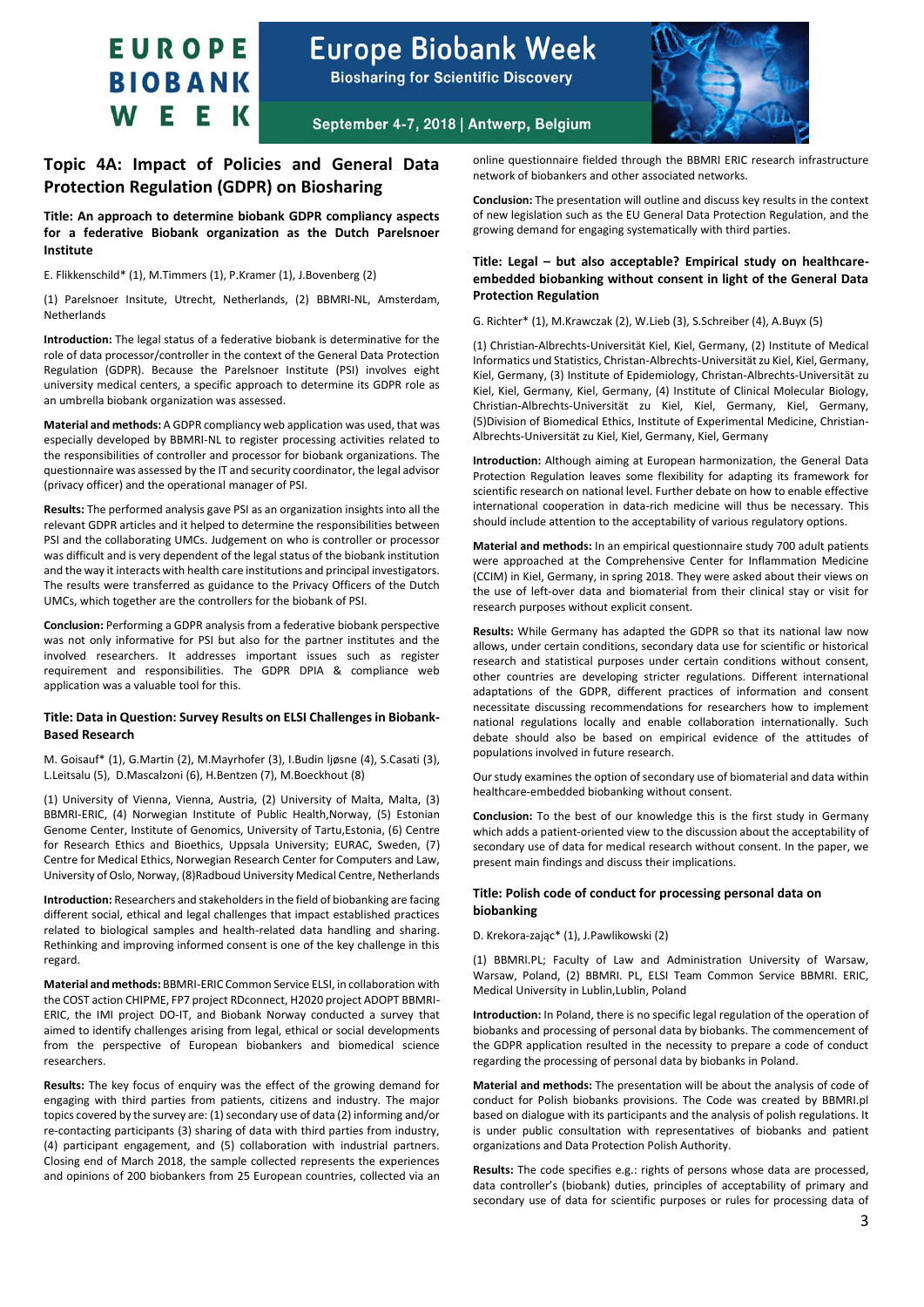

### **Europe Biobank Week Biosharing for Scientific Discovery**



September 4-7, 2018 | Antwerp, Belgium

deceased persons. The code is written in an accessible form-for each principle is an explanation and an example of the biobanking activities. It's includes the recommended consent forms for processing data and data processing registers.

The entire code will be subject to approval by the President of the Data Protection Office and will be binding for entities that will join it.

**Conclusion:** The Polish Code of Conduct constitutes the first common standard for the protection of personal data processed by biobanks. Regulations will take into account the BBMRI-ERIC ELSI group's, OECD's guideline's and WMA's declaration's standards. The Code can be universal and enable the exchange of data between polish and European's biobanks.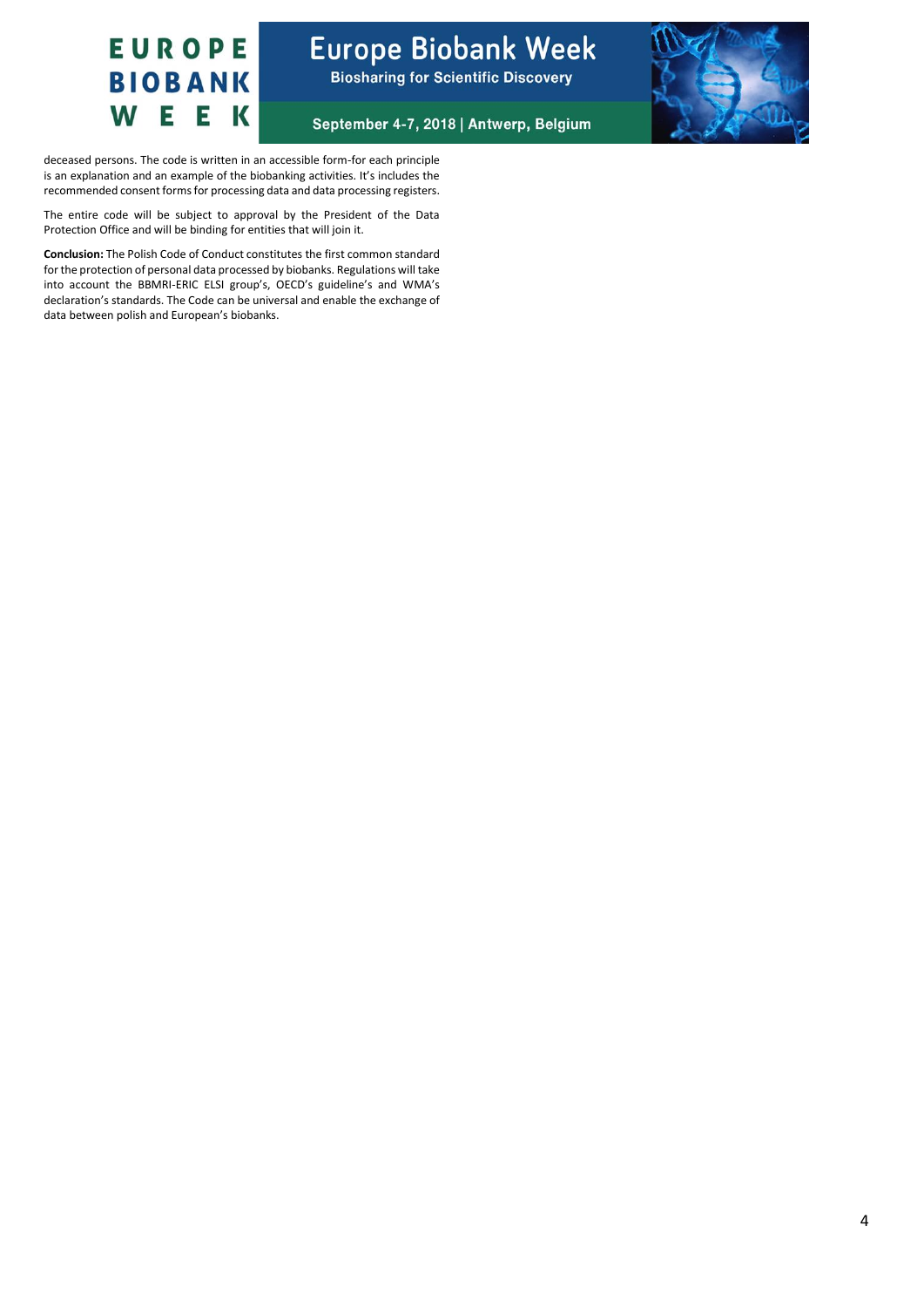

**Biosharing for Scientific Discovery** 



September 4-7, 2018 | Antwerp, Belgium

### <span id="page-4-0"></span>**Topic 4B: Animal and Agricultural Biobanking and Preservation**

**Title: Adventure Biobanking – Citizen Science 'Rangers' and their Role in the Future Survival of Wildlife Populations**

Bartels, P.

Department Nature Conservation, Tshwane University of Technology, Pretoria, South Africa.

South Africa has the world's third richest biodiversity and hence has a natural advantage that presents a unique opportunity to generate a strong mass of scientific expertise. A Wildlife Biobank forms part of a Biodiversity Biobank, representing a geographically unique biomaterial resource that should be managed to the benefit of conservation and society. The acquisition, processing and utilization of wildlife genetic resources and the banking of such resources is a complex series of events, requiring expert input representing multiple disciplines and stakeholders. The citizen science 'rangers' role is critical to the success of acquiring quality wildlife biomaterials derived under difficult field conditions. The presentation will look at the adventures of collecting wildlife biomaterials in the field and lobby for expanding the role of citizen science rangers in wildlife biobanking.

#### **Title: Banking on it! A dedicated biobank by and for the european zoos**

Zjef Pereboom, Danny de Man, Helen Senn, Tania Gilbert, Philippe Helsen, Joerns Fickel, Andrew Kitchener, Imke Lüders, Baptiste Mulot and Christina Hvilsom

The membership of the European Association of Zoos and Aquaria (EAZA) has recently established dedicated biobanking facilities for the European zoo community. This EAZA Biobank aims to be a primary resource for supporting population management and conservation relevant research, and will be an invaluable resource for zoo and wildlife veterinarians and breeding programme managers. The EAZA Biobank aims to hold blood / DNA / tissue and serum from as many individual animals in European zoos, and is designed such that samples are registered in the global zoos' Zoological Information Management System (ZIMS) and are primarily available to benefit efforts ensuring the genetic and physical health of intensively managed zoo populations. These biological samples enable detailed genetic and genomic analyses, which is rapidly becoming become a key tool to increase the chance of success of the European Ex-situ Programmes (EEPs), for example by improving the knowledge of relatedness and paternity issues, resolving taxonomic uncertainty, identifying the origin of individuals to help set up the correct breeding groups, and ensure that, as far as possible, captive populations represent the genetic diversity of their wild counterparts. Additionally, the unique coupling of whole blood and serum samples will enable medical / epidemiological research of interest for veterinarians, and enable e.g. disease surveillance of infectious diseases at small- as well as meta-population level, enable retrospective surveys, veterinary molecular diagnostics and identifying genetically inherited diseases. The EAZA Biobank is jointly hosted and funded by Copenhagen Zoo, RZSS Edinburgh Zoo & National Museums of Scotland, the Leibniz Institute for Zoo and Wildlife Research in Berlin, and the Antwerp Zoo Society, and works in close collaboration with similar initiatives.

#### **Title: State of the art and prospects of cryobanking crop genetic resources**

Bart Panis (1)

(1) Commission of biotechnology of the ISHS (International Society for Horticultural Science)

As the expanding world population depends on a dwindling number of cultivars and of crop species, the concomitant loss of crop diversity increasingly threatens global food security. Therefore crop diversity and associated wild relatives urgently need to be conserved for future generations.

Seed conservation at -20°C is the most used ex situ method to conserve crop germplasm. However it is not an option for those crops that are sterile (do not produce viable seeds, like banana), or produce only recalcitrant (non-storable) seeds (like cocoa and coconut). Nor is it an option for species where specific gene combinations need to be maintained during propagation (potato and many fruit species such as apple). In such cases, vegetative material needs to be maintained in the field or in in vitro collections (micro plants grown in test tubes). Cryopreservation, or storage of biological material at ultra-low temperatures, is, however, the preferred method for the long-term conservation of plant genetic resources of vegetatively propagated crops.

Roughly, three main cryopreservation protocols can be distinguished for hydrated tissues: i) the "classical" slow freezing protocol (currently mainly applied to non-organized tissues such as cell suspensions and calluses); ii) the encapsulation/dehydration method that relies on synthetic seeds and iii) the methods relying on the application of highly concentrated vitrification solutions such as PVS2 (Plant Vitrification Solution 2). The droplet vitrification protocol was established because it combines the application of highly concentrated cryoprotective vitrification solutions with ultra-fast freezing and thawing. This method can now be considered as the first "generic" cryopreservation method for plant tissues, as it has now been successfully applied to different tissues (shoot cultures/embryos) and a wide variety of plant species from different climatic environments. Moreover, the technique is less cumbersome in its application compared with other cryopreservation methods and no sophisticated equipment is needed.

Currently, over 10,000 accessions starting from in vitro cultures are safely preserved for the long term through cryopreservation. More than 80 % of these belong to 5 crops; potato, cassava, bananas, mulberry and garlic. Other important cryopreservation collections representing thousands of accessions are those of dormant apple buds.

A recent study recommends to establish safety back-up facility for 5,000-10,000 cryopreserved crop accessions arising the different cryopreservation activities. It would act as a complementary facility to the Svalbard Global Seed Vault, in the Arctic tundra, which conserves crops that reproduce through 'storable' seeds. With these two facilities, the majority of existing crop diversity – tens of thousands of species and varieties of all food crops and wild relatives – will be preserved for present and future generations.

#### **Title: NASC: Finding the balance between funding, cost-recorvery and customer service**

#### M. Castellanos-Uribe (1), S.May (1)

(1) Nottingham Arabidopsis Stock Centre (NASC). University of Nottingham, Nottingham, United Kingdom

**Introduction:** The Nottingham Arabidopsis Stock Centre (NASC) collects, preserves, reproduces and distributes diverse seed and other stocks of the model plant Arabidopsis thaliana and related species for research and education. NASC's seed collection approaches one million stocks including insertion lines covering 28,937 genes and over 1,500 distinct natural accessions.

**Material and methods:** The number of seed and DNA stocks sent annually is now over 100,000, a rate that substantially exceeds anything imagined in the beginning. Throughout the years, NASC has used different funding/costrecovery models based on increasing distribution numbers as well as customer feedback.

**Results:** Sustained funding is the greatest challenge faced by modern biobanks. Budgetary shortfalls as a result of the current economic situation have forced biobanks to rely on their cost-recovery/commercialization models to complement their grant/government funding. At the same time, biobanks have to improve and maintain high customer service standards in order to stay ahead of shifting customer expectations. Finding the balance between these three key elements (funding, cost-recovery and customer service) can be difficult and demanding. NASC has traditionally been funded by the Biotechnology and Biological Sciences Research Council (BBSRC) with a proportion of operational costs also covered through user fees.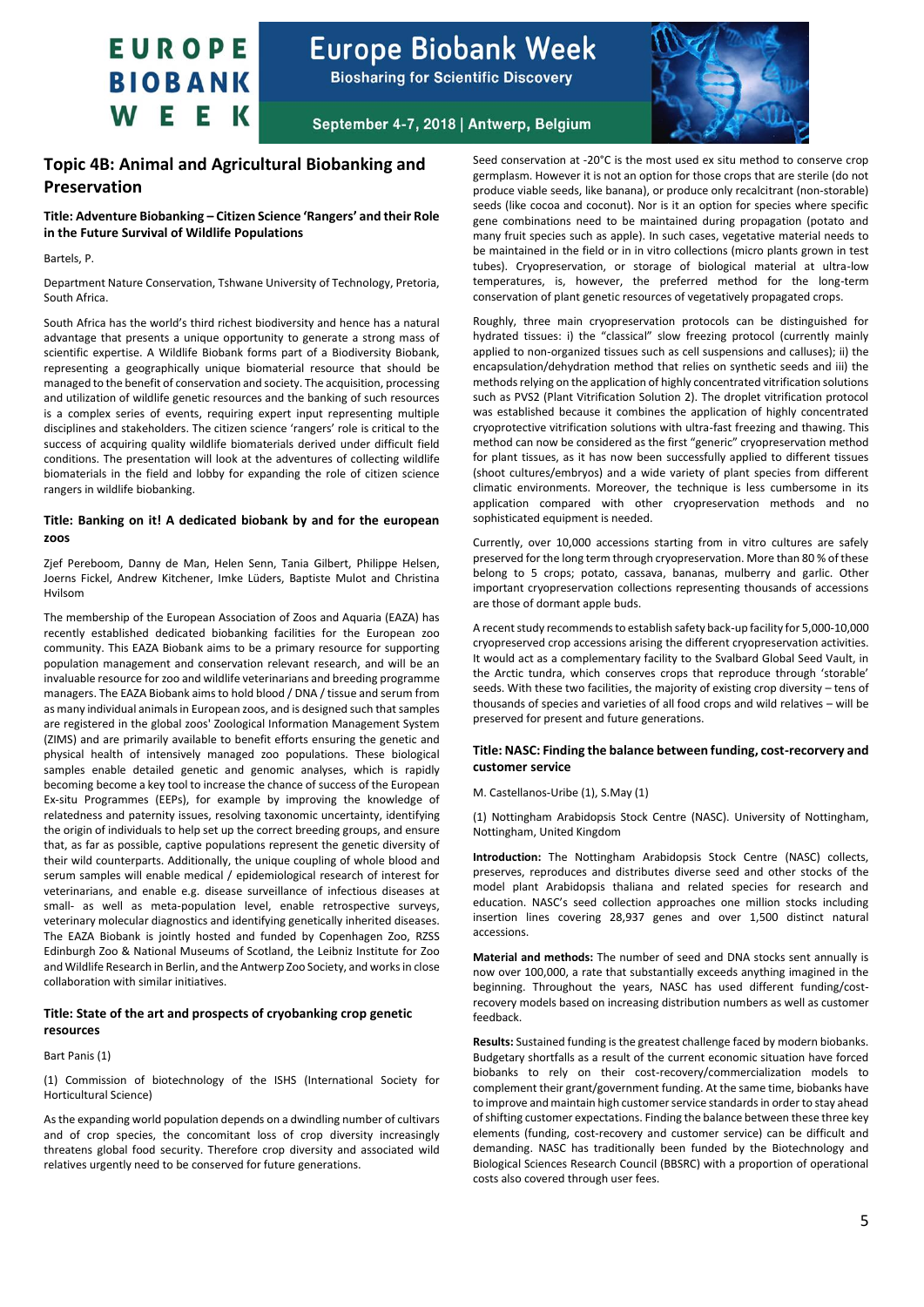

**Europe Biobank Week Biosharing for Scientific Discovery** 

September 4-7, 2018 | Antwerp, Belgium



**Conclusion:** This combination of government funding and cost-recovery represents a reasonable balance between costumer services provided and financial support required. We believe NASC's current funding strategy represents a useful model that can be considered when planning for similar resources to support research with other organisms.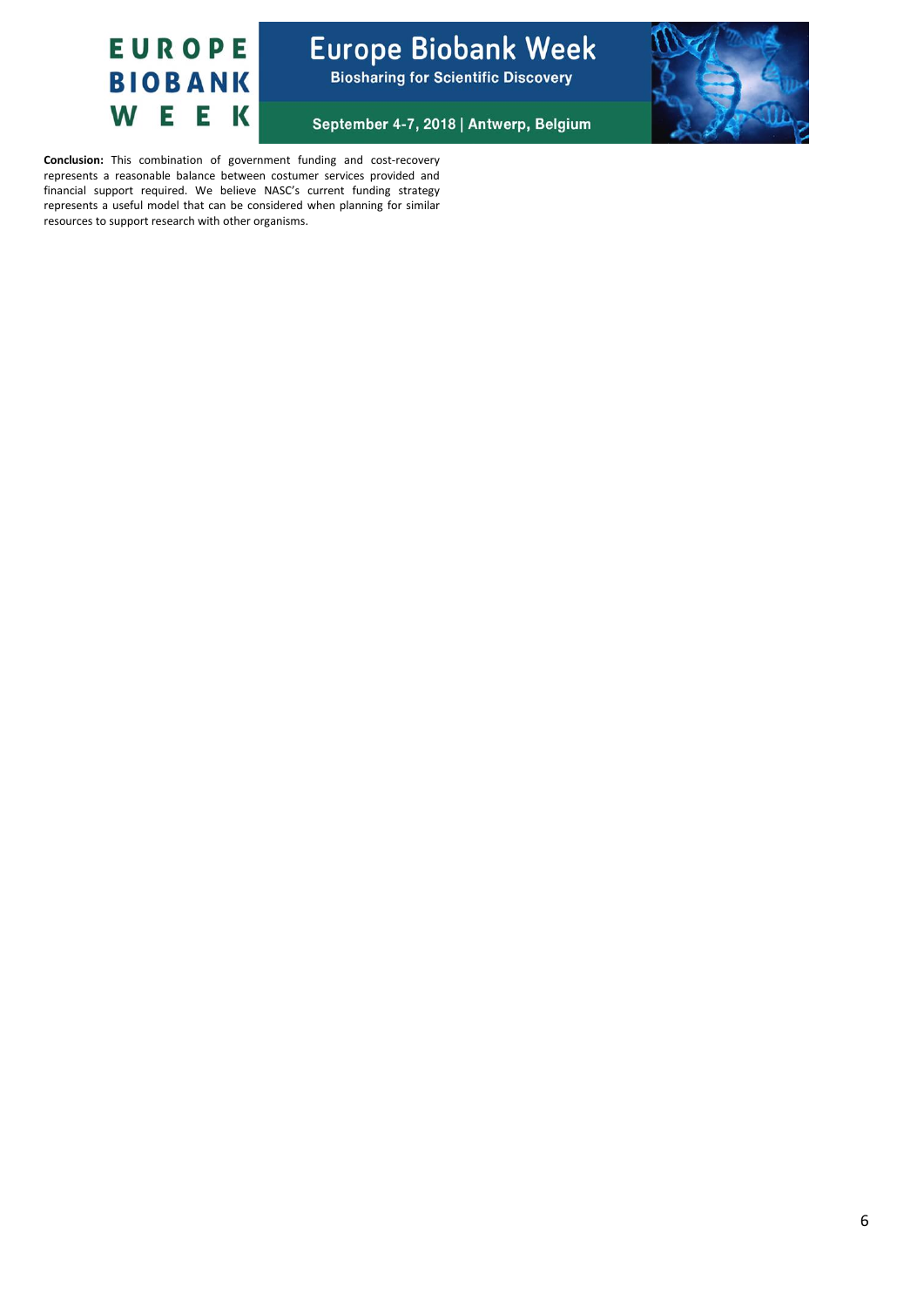

**Biosharing for Scientific Discovery** 



September 4-7, 2018 | Antwerp, Belgium

### <span id="page-6-0"></span>**Topic 4C: Quality Assessment and Management of Samples and Data**

#### **Title: Standardized and Improved Pre-analytical Workflows: A Key for Reliable Diagnostics, Research and Biobanking**

#### U. Oelmueller (1)

(1) QIAGEN GmbH, SPIDIA4P Coordinator

Molecular in vitro diagnostics and research have allowed great progress in medicine. Further progress is expected by new biomarker tests analyzing specimens' biomolecule profiles such as nucleic acids, proteins, and metabolites. However, profiles of these molecules can change significantly during specimen collection, transport, storage, and processing, caused by post collection cellular changes such as gene inductions, gene down regulations, biomolecules modifications or degradation. This can make the outcome from diagnostics or research unreliable or even impossible because the analytical test will not determine the situation in the patient body but an artificial specimen analyte profile generated during the pre-analytical workflow. High quality specimens with preserved analyte profiles are therefore crucial.

The EU SPIDIA Consortium (2008-2013) developed new pre-analytical technologies and generated broad evidence that guidance to laboratories on pre-analytical workflows improves analytical test results. Based on these results, the CEN/TC 140 for "in-vitro diagnostic medical devices" has released first 9 European Technical Specifications for pre-analytical workflows addressing different blood, other body fluids and tissue based molecular applications. They are currently progressing to International Standards at the ISO/TC 212 for "clinical laboratory testing and in vitro diagnostic test systems". The new SPIDIA4P consortium project (2017-2020) will broaden to a final portfolio of 22 pre-analytical CEN and ISO Standards, as well as corresponding External Quality Assurance (EQA).

*The SPIDIA project received funding from the EU's FP7 under grant agreement no. 222916. The SPIDIA4P project receives funding from the EU's Horizon 2020 research and innovation program under grant agreement no. 733112.*

#### **Title: Quality assessment and management of clinical data within the Dutch Parelsnoer Institute**

Judith Manniën, PhD (1)

#### (1) Parelsnoer Institute, The Netherlands

The Parelsnoer Institute (PSI) is a collaborative biobanking project of all eight University Medical Centers in the Netherlands which was launched in 2007. Currently PSI covers 18 large disease specific cohorts (the so-called 'Parels' or 'Pearls') and several new 'Pearls' are being developed. PSI currently (July 2018) has stored more than 600,000 biospecimens with annotated clinical data of more than 35,000 patients.

PSI provides an infrastructure for storage and delivery of biomaterials and associated clinical data for the clinical entities. Additionally, PSI offers opportunities such as iterations/flexibility in the disease-specific information models, linkage with other clinical registries and large cohorts, and enrichment of the data collection with results from for instance GWAS studies. Furthermore, PSI works according to the FAIR principle in order to be futureproof.

Within the PSI infrastructure, clinical data are hosted in a validated web based application (ProMISe) that fulfils international standards for data management, quality assurance, and privacy protection using a Trusted Third Party. Essential elements for adequate data quality that PSI advocates are: limited number of elements in the information model to what is necessary for future research, integrated data collection in the routine of the EHR, usage of international standards (Detailed Clinical Models), simple and logical instructions for data collection and registration, mandated and authorized dedicated research employees, and quality control measurements, reports and dashboards within the data management system for the participating groups in order to optimize data quality.

#### **Title: Five years of QM-harmonization in BBMRI.at – Review and Outlook**

H. Haslacher\* (1), M.Bayer (2), H.Fiegl (3), M.Gerner (4), P.Hofer (4), M.Korb(5), S.Neururer (3), T.Perkmann (4), K.Plattner (2), K.Sargsyan (2), E.Steiner (3), C.Stumptner (2), I.Walter (5), M.Wieser (5), O.Wagner (4), K.Zatloukal (2)

(1) Medical University of Vienna, MedUni Wien Biobank, Vienna, Austria, (2)Medical University of Graz, Graz, Austria, (3) Medical University of Innsbruck, Innsbruck, Austria, (4) Medical University of Vienna, Vienna, Austria, (5)University of Veterinary Medicine Vienna, Vienna, Austria

**Introduction:** Irreproducible research represents a huge financial burden, wastes the time of patients and scientists and can be potentially harmful for study subjects. Low-quality biomaterial is a major source of irreproducible research data. Hence, BBMRI.at has elaborated measures and taken decisive actions to increase sample and data quality in Austrian Biobanks.

**Material and methods:** BBMRI.at work-package "quality management" defined the following milestones: a) to facilitate establishment/improvement of ISO9001-based quality management systems (QMS), b) to harmonize processes based on international, evidence-based documents (e.g. CEN Technical Specifications (CEN/TS) for preexamination processes), and c) to establish intraconsortial cross-audits. Data from seven BBMRI.at partner biobanks/biobank sections is reported.

**Results:** At the end of BBMRI.at project phase I, six of the seven BBMRI.at partner biobanks/biobank sections were included in an ISO9001-based QMS, and the remaining facility was in the process of implementation. Likewise, realization processes in 6/7 partner biobanks were compliant with a common process description based on the preananlytical technical specifications issued by CEN/TC140. Furthermore, the first round of intra-consortial ISO9001:2008 cross-audits was successfully completed at all BBMRI.at biobanks.

**Conclusion:** Harmonization of quality-related efforts offers considerable advantages, especially when it comes to comparability of biomaterial/-data from different biobanks. BBMRI.at provides a good platform for common improvement. In a next step, the work-package aims to guide its partner biobanks towards implementation of the biobank-specific standard ISO20387 in a changing regulatory environment.

#### **Title: German Biobank Alliance – Ring trial concept "Liquid" as part of the Quality Management system for Biobanks**

S. Heiling\* (1), K.Geithner (2), H.Ritzmann (2), B.Meinung (2), T.Winter (3), J.Dorow (4), R.Baber (4),

J.Geiger (5), R.Jahns (5), G.Anton (6), T.Illig (7), J.Habermann (8), M.Rose (9), P.Schirmacher (10), C.Brandts (11), S.Nussbeck (12), C.Gieger (13), M.Hummel(14), M.Kiehntopf (2)

(1) Institute for Clinical Chemistry and Laboratory Diagnostics, Jena University Hospital, Jena, Germany, (2) Institute for Clinical Chemistry and Laboratory Diagnostics and Integrated Biobank Jena, Germany, (3) Integrated Research Biobank (IRB), Greifswald, Germany, (4) Institute of Laboratory Medicine, Clinical Chemistry and Molecular Diagnostics, University Hospital Leipzig and Biobank of The Leipzig Research Center for Civilisation Diseases (LIFE-Biobank), Leipzig, Germany, (5) Interdisciplinary Biomaterial and Databank Würzburg (IBDW), Würzburg, Germany, (6) Research Group, Biobank', German Center for Environmental Health, Munich, Germany, (7) Hannover Unified Biobank (HUB), Hannover Medical School, Hannover, Germany, (8) Interdisciplinary Centre for Biobanking-Lübeck (ICB-L), Lübeck, Germany, (9) Centralized Biomaterial Bank of RWTH Aachen University (RWTH cBMB), University Hospital Aachen, Aachen, Germany, (10) BiomaterialBank Heidelberg (BMBH), University Hospital Heidelberg, Heidelberg, Germany, (11) Interdisciplinary biomaterial and database Frankfurt (iBDF), Frankfurt, Germany, (12) UMG Biobank Göttingen, Göttingen, Germany, (13) HMGU Biobank/ Joint Biobank Munich, Munich, Germany, (14) German Biobank Node (GBN), Charitè – Universitätsmedizin Berlin, Berlin, Germany.

**Introduction:** The development of a quality management (QM) system for the German biobank community, compliant with international standards, is a central task for the German Biobank Alliance (GBA). To this end, a ring-trial and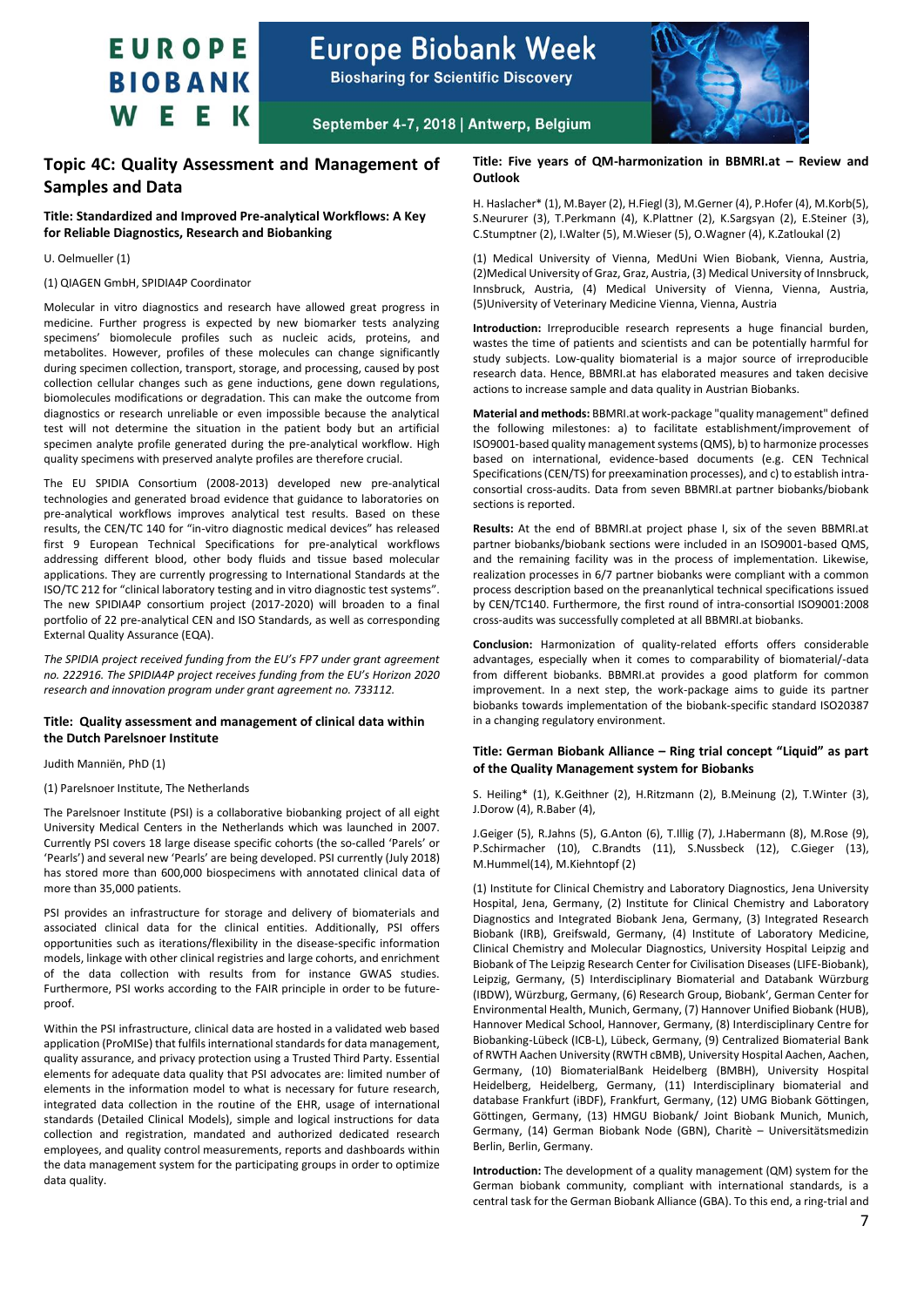### **Europe Biobank Week Biosharing for Scientific Discovery**



September 4-7, 2018 | Antwerp, Belgium

a quality assurance concept shall be established by evaluating reliable quality control (QC) biomarkers for body fluids.

**Material and methods:** To validate and refine the processes across the participating eleven GBA biobanks a ring-trial concept was designed to control the quality of liquid biospecimen and DNA preparations from whole blood. This includes the analysis of reference samples and samples from disease groups using defined pre-analytical conditions.

**Results:** The quality of DNA preparations from whole blood across all biobanks was assessed in a ringtrial using reference materials supplied by the Integrated Biobank of Luxembourg (IBBL).

In order to evaluate the quality of human plasma and serum samples, an extensive literature review was performed. Out of 548 metabolites identified, a QC-biomarker panel of 27 metabolites was selected. This panel will be tested in a ring-trial, which was approved by the ethics committees of all eleven participating sites, with healthy volunteers and patients with different diseases such as diabetes, multiple sclerosis, heart failure and cardiovascular diseases.

**Conclusion:** GBA aims at establishing a well-organized workflow for sample logistics and a comprehensive data management system to collect and manage data from collaborating biobanks as well as to provide consistently high-quality samples by means of a reliable and economic QM-system for biobanking of human blood to enable high-quality research.

#### **Title: Processing, Storage and Management Systems of Cell Samples in TMM Biobank**

N. Ishida\* (1), T.Nobukuni (1), I.Nishijima (1), H.Kudo (1), R.Yamashita (1), T.Terakawa (1), M.Yamamoto (1), N.Minegishi (1)

(1) The Tohoku Medical Megabank Project Study Group, Sendai, Japan

**Introduction:** The biobank of Tohoku Medical Megabank Project (TMM biobank) is the first large scale population-based biobank in Japan with a collection of approximately 3 million tubes of biospecimens and associated data obtained from over 150,000 participants.

**Material and methods:** In addition to liquid samples including serum, plasma, urine and milk, we also have isolated and stored PBMCs (peripheral blood mononuclear cells) manually from most of the participants. We are also establishing Epstein-Barr virus (EBV)-transformed lymphoblastoid cell lines (LCLs) and activated T cells with CD3/CD28 and IL-2 from cryopreserved PBMCs.

**Results:** So far EBV-LCLs from more than 2,400 participants have been established and activated T cells from more than 2,800 participants with wholegenome information have been stored. The overall efficiency of EB-LCLs establishment is 85.1%. We have been using a customized LIMS system for the management of PBMC isolation and establishment of EBV-LCLs. In order to confirm the samples' integrity, we performe MassARRY analysis of our DNA specimens from EBV-LCLs and activated T cells and conduct collation of the genomic data.

We set up the system to deliver these cellular materials with reliable genome sequence data and/or associated individual's health data.

**Conclusion:** We consider that they are not only important resources of individual genomes but also valuable research tool for functional analysis such as toxicological assay or analyzing the individual epigenetic signature, RNAs, metabolites and proteins, which would help deciphering causes of diseases or finding better cures based on individuals' genetic backgrounds.

#### **Title: New Data Quality BIRT-Reports for Biobanks**

A. Kock\* (1), F.Simon (2), S.Wagenzink (2), R.Maushagen (3), L.Figge (3), M.Oberlaender (3), J.Habermann (4), P.Duhm-harbeck (2)

(1) Univeristät zu Lübeck, Lübeck, Germany, (2) IT Center for Clinical Research-Lübeck (ITCR-L), University of Lübeck, Germany, Germany, (3) Interdisciplinary Center for Biobanking-Lübeck (ICB-L), University of Lübeck, Germany, Lübeck, Germany, (4) Interdisciplinary Center for Biobanking-Lübeck (ICB-L), Section for Translational Surgical Oncology and Biobanking, Department of Surgery,

University of Lübeck & University Clinical Center Schleswig-Holstein, Campus Lübeck, Germany,Germany

**Introduction:** Human Biobanks are collections of high-quality human biological material, donor-specific data, and sociodemographic information about the donor. Sample-specific data such as harvesting time, processing conditions or sample type should all be documented in a Biobank Management System.

**Material and methods:** The hospital-integrated biobank ICB-L uses the commercial software CentraXX from KAIROS ® to enable sample and data management. For guaranteeing high data quality, we developed data quality BIRT (Business Intelligence and Reporting Tools) -reports based on SOPs or study-specific requirements and made it available in CentraXX.

**Results:** The developed BIRT-Reports are based on more than 80 items and reach far beyond a simple completeness check. Discrepancies regarding dates, organizational management information as well as administrative sample information according to the predetermined SOPs (Standard Operating Procedure) are pointed out. The quality reports are automatically executed by the system at defined time points or can be initiated manually if required. A regular and intensive exchange between biobank- and IT-management staff ensures a constant adaption and further developments of reports.

**Conclusion:** Applying our BIRT-report, a high degree of security for complete and accurate data is achieved and communicated transparently. Data quality is further improved by the consistent use of barcodes and scanners, as well as by increased use of workflows being modelled with the help of bpm (business process modelling) processes.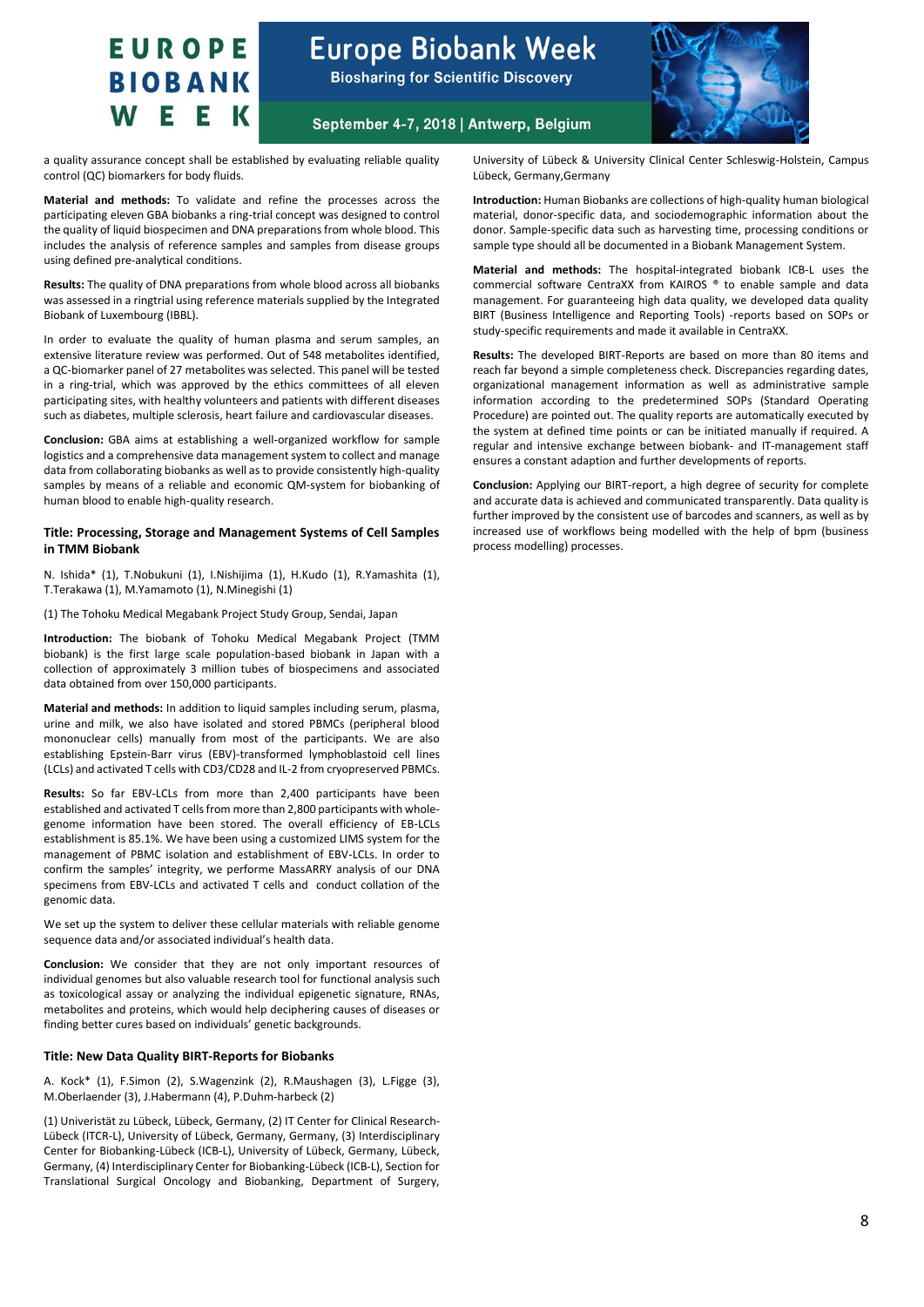

**Biosharing for Scientific Discovery** 



### September 4-7, 2018 | Antwerp, Belgium

### <span id="page-8-0"></span>**Topic 5A: Achieving Long-Term Sustainability in Biobanking**

**Title: Value and sustainability in biobanking: insights from Karolinska Institutet Biobank**

Mark Divers (1)

(1) Karolinska Institute Biobank, Sweden

The most important role of biobanks of human samples is to support improved healthcare and public health. Demonstrating this is becoming more important and recognized as a vital element in achieving biobank sustainability. This talk will highlight a case study from KI Biobank of long-term impact of research based on active use of biobanking, and will offer some reflections on one biobank facility's long journey in sustainability.

#### **Title: Can a Sustainable Biobank Infrastructure Help to Scale Sample Collections for Precision Medicine ? A Companion Diagnostics Use Case**

Oliver Karch (1)

#### (1) Merck, Germany

The goal of achieving long-term sustainability in Biobanking poses different challenges when comparing institutional / academic biobanks to Biobanks run by Pharmaceutical enterprises. While large infrastructure investments of institutional Biobanks are often lacking sustainable funding, clinical Biobanks at Pharma companies are expected to match demands of quickly changing research focus which may render utilization and scalability of retrospective sample collections difficult. On the other hand, clinical research in precision medicine is often hampered by availability of high quality samples which have been characterized at molecular level, e.g. to capture rare mutations to be used as stratification markers. Consequently, screening for cancer subtypes at individual hospital level is unlikely to provide sufficient sample material for development of companion diagnostics. Hence, strategies to combine prospective and retrospective sample collections, alternative sampling approaches (e.g. liquid biopsy) and pooling sample resources provided by a network of institutional and pharma biobanks would be beneficial. The impact on clinical studies will be discussed.

#### **Title: BBMRI.it working group on sustainability of biobanks**

B. Parodi\* (1), P.Visconti (2), S.Bonomo (3), M.Lavitrano (3)

(1) IRCCS Ospedale Policlinico San Martino, Genoa, Italy, (2) IRCCS Ospedale Policlinico San Martino, Italy, (3) Università Milano Bicocca, Milano, Italy

**Introduction:** In a context of complexity, biobanks are called to develop a solid quality system, new methodological processes and adequate tools and technologies. They can guarantee service continuity only in the presence of secure and long-term financing. BBMRI.it has set up a National working group on biobank sustainability.

**Material and methods:** The working group includes thirty-four researchers, officially delegated by twenty-three National institutions, including Istituto Superiore di Sanità, Research Centers, Universities, Hospitals and companies. Video recorded teleconferences were managed through a web platform, and relevant documents were shared through a cloud computing service, and are now available to the BBMRI.it community.

**Results:** The activity started in April 2017 and the results were presented to biobankers and stakeholders at the National BBMRI.it day in November 2017. All the participants collaborated on the drafting of the summary document, which includes: 1. Biobank sustainability; 2. Business plan in biobanking: how to implement a tool for sustainability; 3. Institutional role of the biobank / Biological Resource Center, biobanks and clinical investigation; 4. Measures to promote sustainability; 5. Cost recovery; 6. Proposal for a National tariff for biobanking services (preservation and distribution of samples and data; additional services); 7. Relevant documents, links and bibliography.

**Conclusion:** The three dimensions of sustainability were discussed: operational, social and financial sustainability. The group agreed on the need for biobanks to be officially recognized by their institutions, and proposed concrete measures to support biobanks at the institutional, Regional and National level. Ethical and organizational issues of cost recovery were discussed.

#### **Title: Professionalization of biobanks around the world: Results from an in-depth 2017 Sustainability Survey**

D. Simeon-Dubach\* (1), K.Goldring (2), M.Henderson\* (3)

(1) Medservice | biobanking consulting & services,Switzerland, (2) Astrazeneca Discovery Science, (3) National Cancer Institute, NIH, DHHS,United States

**Introduction:** Background: A survey on sustainability conducted in 2017 confirms our hypothesis that biobanks that have or are in the process of preparing a business plan are trending toward more professional structures. This abstract presents additional data from this survey.

**Material and methods:** Methods: In April 2017 an electronic 26 questions survey was distributed worldwide and in multiple languages. Business planning by research biobanks was the main focus. One question was whether the biobank was assessed against annual performance measures and the results against the measures are presented.

**Results:** Results: 276 biobanks responded (China 65, France 40, USA 34, Spain 27, Germany 24, rest 86). ~2/3 were established in the last 10 years. About half had 65,000 samples or less, with a range from a few to several million samples. Data on status of business planning, tracking of performance parameters, contribution to research and financial recovery will be detailed for the participating biobanks. Trends in tracking these parameters show that the size of the biobank is correlated. Biobanks that measured performance parameters used several of the metrics frequently, except data quality and cost recovery (key activity for financial sustainability).

**Conclusion:** Conclusion: Four-fifths of biobanks used collection and utilization parameters, "trust metrics," important for social sustainability. The biobanking community is progressively professionalizing through business planning for sustainability. Guidance like the recently published 4th edition ISBER Best Practices and the upcoming ISO biobanking standards will help reinforce this professionalization of global biobanking.

#### **Title: Bimetra biobank: A project-based hospital-integrated biobank, growth through adaptation to customers needs**

#### V. Tjoen\* (1), S.Bekaert (2)

(1) Ghent University Hospital - Bimetra Biobank, Ghent, Belgium, (2)University Gent, Ghent, Belgium

**Introduction:** Bimetra Biobank, a hospital-integrated biobank, working on a project-based manner, has limited governmental funding.Foreseeing these harsher financial times, the Bimetra Biobank performed a survey in the beginning of 2017 regarding their services, which was presented at GBW 2017, in order to validate need, expansion or possible elimination of certain services.

**Material and methods:** The most appreciated services - high quality biobank storage facility with emergency procedures, quality management system with standard operation procedures, own small processing lab with services and sample- and related data management - were further sustained and partly expanded.

**Results:** A global yearly performance analysis showed that our adaptation to customers needs led to an increase in our processing services. Additionally, through the promotion of our biobank with our integrated sample- and data management system with ELN, an increase in characterised biobank samples was achieved, with known pre-analytical factors, registered with SPREC.

**Conclusion:** As Bimetra biobank works in a project-based manner, new collections are frequently started and samples from collections are actively requested for analysis. In global, Bimetra Biobank remains a strong partner for high quality biobanking.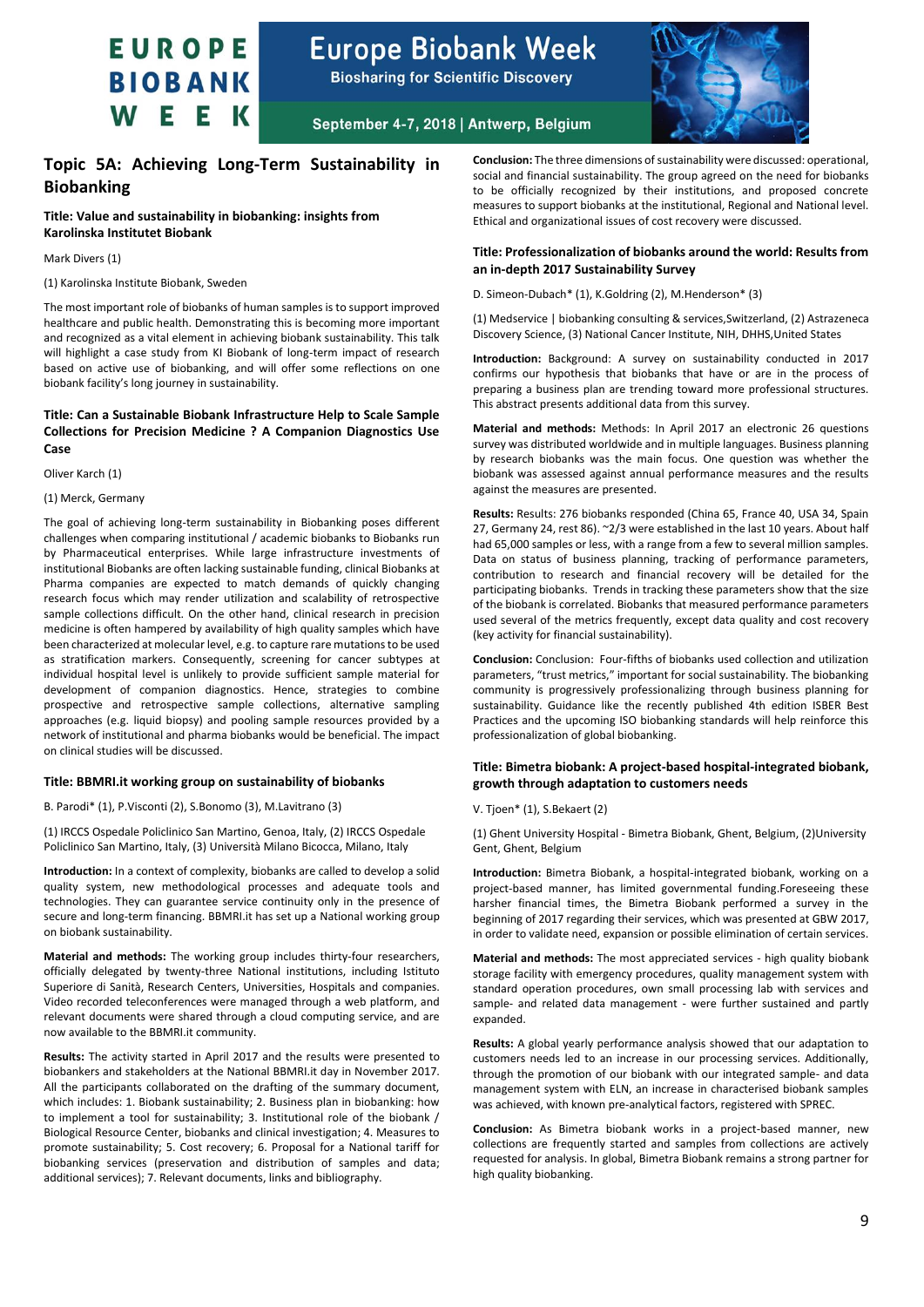

**Biosharing for Scientific Discovery** 



September 4-7, 2018 | Antwerp, Belgium

### <span id="page-9-0"></span>**Topic 5B: IT Tools: Solutions and Visions for Biosharing**

#### **Title: MPEG-G, the new ISO standard for genomic information representation**

#### Claudio Alberti (1)

#### (1) CTO and co-founder of GenomSys

The development and rapid progress of high-throughput sequencing (HTS) technologies has dramatically reduced the cost of whole human genome sequencing. Such achievements in the reduction of sequencing costs opened the doors to personalized medicine, where the genomic information of patients can be sequenced and analyzed as frequently as done today for standard blood tests. However, the ever-growing volume of sequencing data is already a serious obstacle to the wider diffusion of genomic medicine in public health. The associated IT costs, related to storing, transmitting and processing the large volumes of data, will soon largely exceed the costs of sequencing. The lack of appropriate representations and efficient compression technologies is widely recognized as a critical element limiting the potential of genomic data usage for scientific and public health purposes. In its 30 years of activity, ISO/IEC JTC 1/SC 29/WG 11 – also known as Moving Picture Experts Group (MPEG) – has developed many generations of successful standards transforming the world of media from analog to digital. The efficient compression and transport of audio and video, together with application formats and APIs, have enabled the interoperability and the integration we all witness in the world of digital media. Working Group 5 of ISO Technical Committee 276 (Biotechnology) has recently joined MPEG to work on the production of MPEG-G, a new open standard to compress, store, transmit and process genome sequencing data. The standard will not only offer higher levels of compression than those available with currently used formats, but it will provide new functionalities such as native support for selective access in the compressed domain, data protection mechanisms, flexible storage and streaming capabilities. This will enable various new applications scenarios, such as seamless streaming of compressed genomic data among processing centers without the latency introduced by compression or processing. Interoperability and integration with existing genomic information processing pipelines is enabled by supporting conversion from/to the legacy FASTQ/SAM/BAM file formats. The MPEG-G standard is currently the largest coordinated and international effort addressing the problems and limitations of current technologies and products towards a truly efficient and economical handling of genomic information. MPEG-G utilizes the latest technology to compress and transport sequencing data for complex use cases that are currently not supported by existing formats. Notable use cases addressed by MPEG-G include: • Selective access to compressed data • Data streaming • Compressed file concatenation • Genomic studies aggregation • Enforcement of privacy rules • Selective encryption of sequencing data and metadata • Annotation and linkage of genomic segments • Interoperability with main existing technologies and legacy formats • Incremental update of sequencing data and metadata.

#### **Title: Integration of Online Analytical Processing system in biobank**

E. Aladyeva\* (1), V.Rovite (1), L.Zaharenko (1), D.Fridmanis (1), J.Klovins (1)

(1) Latvian Biomedical Research and Study centre, Latvia

**Introduction:** Besides the storage of samples, one of the main purposes of biobanks is access provision of specimens data for researchers' projects. For large biobanks this task can be quite complicated, it may take too long to get some export results in reason that it usually done manually by biobank employees.

**Material and methods:** We used Online Analytical Processing (OLAP) system to create automatic exports of specimens and phenotypes data from Genome Database of Latvian population for internal and external research projects. Solution was provided with data from dedicated data mart in data warehouse (DWH). For visualization we integrated Saiku Analytics (community edition) plugin.

**Results:** By using business intelligence (BI) system Pentaho Business Analytics and Mondrian we have built virtual cube with 4 fact tables - phenotypes, biochemistry, diagnoses and drugs therapies. Information security was implemented as fine-grained subsystem with two levels - data access policy in DWH and security user groups in BI.After the integration of OLAP system time of processing export request decreased from few days to hours. Security policies and flexible user-friendly interface has allowed researchers to access system directly. Usage of Data Vault standards for DWH made possible to add new data sources and deliver them to end-users in weeks.

**Conclusion:** Our example shows that integration of OLAP system in large biobank can provide controlled access to its data infrastructure for different levels of biobanks users - from standalone internal researchers to hospitals representatives. Furthermore, automatization of researchers' requests processing workflow can dramatically decrease response time.

#### **Title: Making biobank data and samples findable and accessible**

E. Van Iperen\* (1), D.Van enckevort (2), T.Schaaij-visser (3), J.Schoots (4), J.Belien (5), M.Swertz (2), J.Boiten (6)

(1) Durrer Center for cardiovascular research, Netherlands, (2) Department of Genetics, University Medical Center Groningen,University Groningen,Groningen, Netherlands, (3) Lygature, Netherlands, (4) The Hyve, Utrecht, Netherlands, (5) VU University Medical Center, Amsterdam, Netherlands, (6) Lygature,Utrecht, Netherlands

**Introduction:** To improve the utilization of existing biobank collections and improve the access to material, BBMRI-NL has further developed the data and sample catalogue and the corresponding request workflow to make biobank samples and data findable and accessible.

**Material and methods:** BBMRI-NL continued the development of the BBMRI-NL catalogue based on the latest insights from related projects such as BBMRI-ERIC, European Society of Radiology, and the MIABIS-community. To facilitate the request process we evaluated existing workflows and best practices to derive a generic model for sample/data requests.

**Results:** The BBMRI-NL catalogue has a central role in making data and samples findable and accessible via a federated approach that connects local registries and catalogues with the central catalogue. It has been completely curated and extended with imaging data to provide researchers with accurate data about the biobanks in the Netherlands. The Hyve has developed the request portal that supports the generic request process (Podium). To link the request portal to the catalogue we built upon the software architecture piloted by BBMRI-ERIC in which they linked the BBMRI-ERIC Directory to the Negotiator in their Common Services for IT.

**Conclusion:** Podium has become the single access point for (linked) data and sample requests from one or multiple biobanks in a harmonized manner. Podium stimulates utilization and access to materials and improves the reliability and accountability of access to samples.

#### **Title: Optimizing Biobank Data Retrieval Combining IT-Based Lexical and Semantic Approaches**

P. Hofer-Picout\* (1), G.Göbel (1), S.Neururer (1)

(1)Medical University of Innsbruck, Department of Medical Statistics, Informatics and Health Economics, Innsbruck, Austria

**Introduction:** Unsatisfying search results in biobank catalogues are often triggered by unprecise query formulations of lexical or semantic nature. Relevant results might not be returned due to typos, search terms or languages that cannot be handled by search engines. We want to outline different query situations and provide appropriate IT-based solutions.

**Material and methods:** We identified different query formulations that are likely to produce no or incompatible search results. Next, we performed a review of existing IT-based state-of-the-art techniques which can be used to overcome wrong results under these query scenarios. A prototype was implemented to assess the efficiency of the proposed algorithms.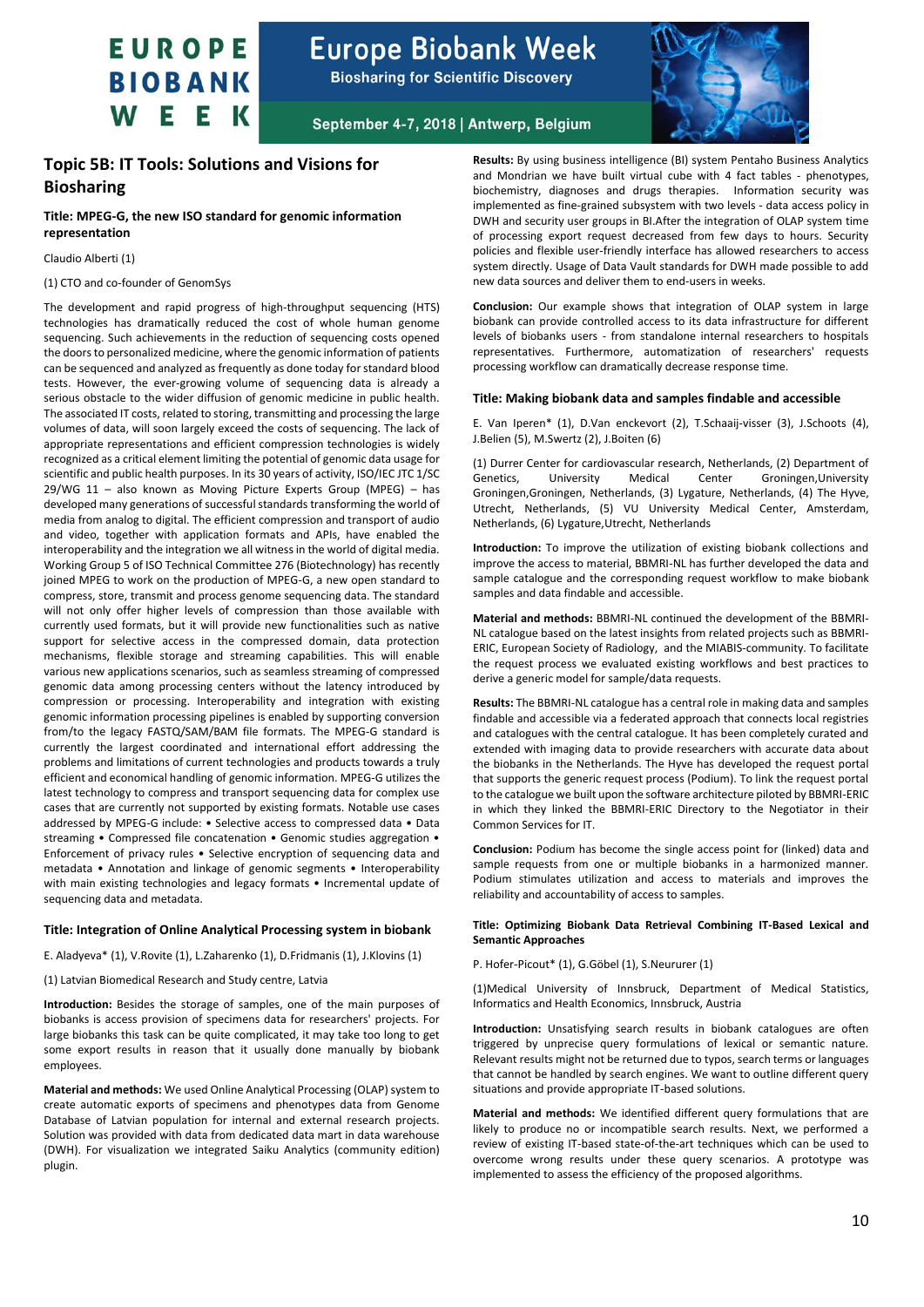

September 4-7, 2018 | Antwerp, Belgium

**Results:** Lexical errors like typos or misspellings are handled by natural language processing (NLP) approaches like "fuzzy" string matching. Morphological variations of keywords were normalized using stemming or lemmatization algorithms, such as Porter or Snowball. To address varying userspecific query formulations including different naming, languages, abbreviations or coding standards, we propose to use comprehensive corpora of entities, related translations and synonyms provided by different domainspecific (bio-)medical standard terminologies. For evaluation purposes, we implemented a prototype combining a NLP-based, open-source search engine and a graph-database including multiple, cross-referenced (bio-)medical ontology concepts which were annotated to biobank-related data within a local search catalogue.

**Conclusion:** We identified different query formulations where search catalogues leave out or return undesired search results. Misspellings, variations of phrases and languages entered by users must be handled individually by case-specific algorithms. Biobank data retrieval can be optimized if lexical and semantic approaches are combined and applied in the correct sequence.

#### **Title: Rationalised development of a campus-wide cell line dataset for implementation in the Bimetra biobank LIMS system**

V. Tjoen\* (1), S.Phlypo (2), L.Vaneeckhaute (2), S.Bekaert (3)

(1) Ghent University Hospital - Bimetra Biobank, Ghent, Belgium, (2) UZ Ghent, Ghent, Belgium, (3) University Ghent, Ghent, Belgium

**Introduction:** Bimetra Biobank, a hospital integrated biobank, operates on a project-based manner, storing different types of human body material for research purposes, including several commercially obtained and primary (or inhouse) derived cell lines. Additionally, animal-derived cell lines are often stored in the biobank.

**Material and methods:** As cell lines are very important both in basic research and preclinical screening phases, good authentication, annotation and quality of these cell lines is pivotal in the translational biomedical science field. We set out to develop a rationalised cell line dataset.

**Results:** Through comparison of different datasets of online cell banks (human, animal and stem cell), we established an extended cell line dataset that was further analysed until a smaller cell line dataset - the survey dataset - was obtained. The survey dataset was spread throughout our campus to all cell line users to rationalise the fields of the dataset and their potential use. Responses for human cell lines, animal cell lines and stem cell lines were captured.

**Conclusion:** A rationalised cell line dataset was thus obtained. This dataset was subsequently implemented in the biobank LIMS system, using existing standards. By clearly defining the semantics of these fields, an added value for our biobank is created and the data quality of the stored cell lines is increased.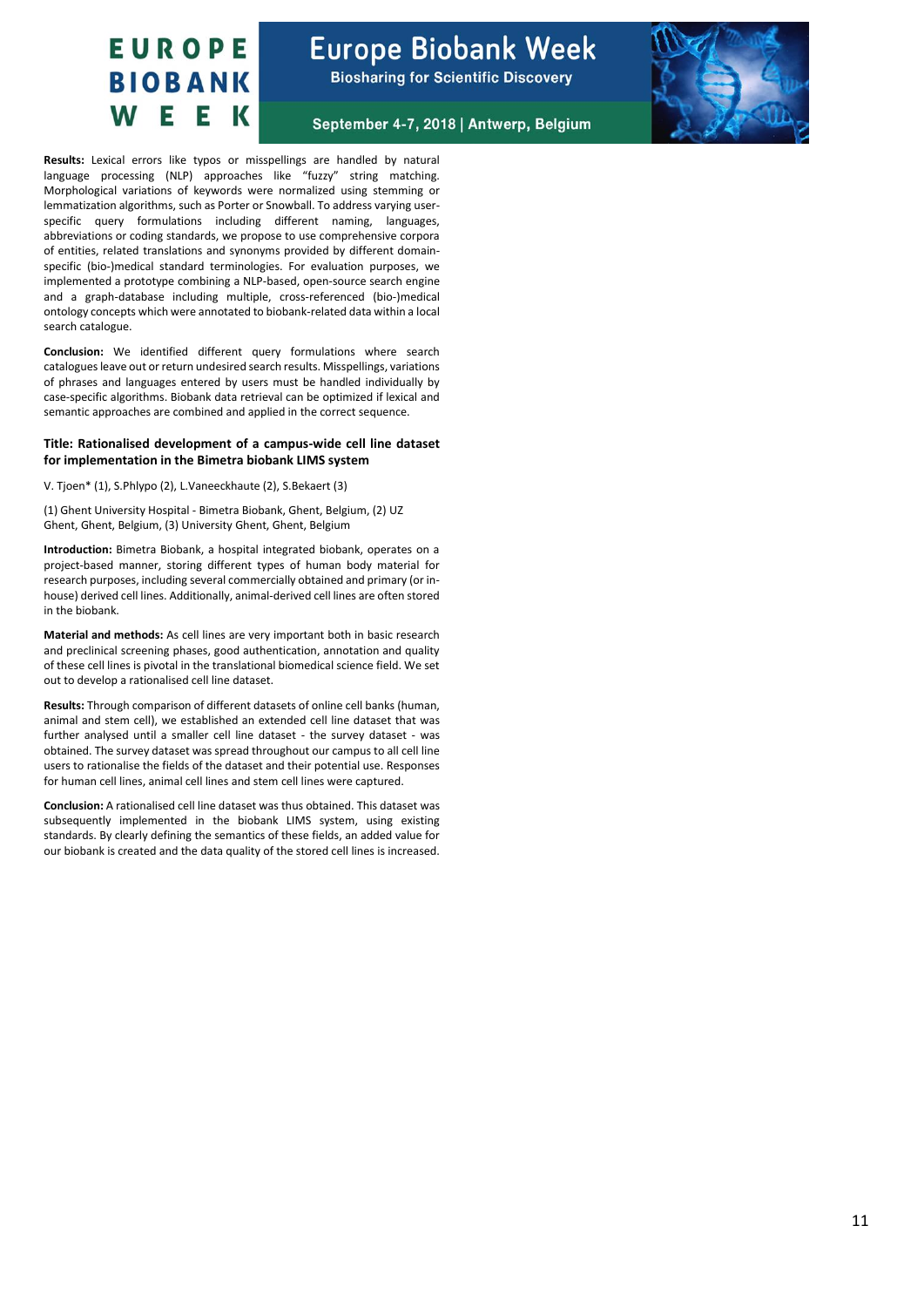

**Biosharing for Scientific Discovery** 



September 4-7, 2018 | Antwerp, Belgium

### <span id="page-11-0"></span>**Topic 5C - Harmonisation & Standardisation: quo vadis?**

#### **Title: Shifting biobanking management paradigm from Quality by Testing to Quality by Design**

A. Martins (1), P. Sampaio (2), N. Lima (2)

(1) CEB-Centro de Engenharia Biológica, (2) Centro Algoritmi, Universidade do Minho, Campus de Gualtar, Braga, Portugal

Biobanks strive to achieve a high-degree of quality assurance throughout the biological material preservation-life-cycle, in order to attain consistency both in the biological material preservation and supply. The approach biobanks are currently using for quality management is the classical Quality by Testing which efficiency and contribution to process consistency may be questioned.

Modern, proactive approaches to quality management include process validation based in the acquisition of enhanced knowledge to proper process design, qualification and continual development. It encloses new challenges: data that needs to be captured, managed, disseminated and used to promote the effective and consistent biological material preservation.

#### **Title: The National Cancer Institute's Best Practices for Biospecimen Resources: Current Recommendations**

A. Rao\* (1), J. Vaught (2), P. Guan (2), C. Weil (2), H. Moore (2)

(1) NIH/NCI (National Cancer Institute), United States, (2) NIH/NCI

**Introduction:** Enhanced biospecimen handling practices are increasingly important for cancer research as molecular analysis become routine in clinical trials and frequently available as part of standard of care. Biospecimens and associated clinical data procured in an established manner can significantly improve cancer biomarker validation/development and validation of clinical diagnostic assays.

**Material and methods:** The National Cancer Institute's Biorepositories and Biospecimen Research Branch developed the NCI Best Practices for Biospecimen Resources in order to establish a set of guidelines to improve the quality of biospecimen-related research. The guidelines include technical recommendations on biospecimen handling as well as ethical and regulatory best practices.

**Results:** The latest edition of these Best Practices focused on updating technical and operational best practices with recommendations based on more recent research, guidance and standards for collecting, processing and storing biospecimens; revised informatics best practices; and updated ethical, legal and policy sections describing new developments on return of research results, informed consent for genomics research, data sharing, and community engagement. These Best Practices aim to help patients by improving the reproducibility of cancer research data.

**Conclusion:** The NCI Best Practices are also foundational to the NIH Precision Medicine Initiative, part of which aims to establish the world's largest research biobank that will support studies that utilize biospecimens from a cohort of one million individuals in the United States.

#### **Title: Biobank quality management in the BBMRI.be network: raise your standar (on behalf of the BBMRI.be quality workgroup)**

L. Linsen\* (1), E.Marbaix (2), A.Debucqouy (3), S.Bekaert (4), N.Ectors (1)

(1) Biobank University Hospitals Leuven, Leuven, Belgium, (2) Université Catholique de Louvain, Louvain, Belgium, (3) BBMRI.be, National Cancer Registry Belgium, Belgium, (4) Bimetra, University Hospital Ghent, Ghent, Belgium

**Introduction:** From as early as 2005, different guidelines and standards covering biobank activities and sample handling methods have been developed to address the low reproducibility of biomarker research. Ten years on, the BBMRI.be quality workgroup wanted to gauge the status of these aspects in the biobanks of the BBMRI.be network.

**Material and methods:** We launched an online survey to the quality managers in our network to assess their current practices with regards to the standards and guidelines used for their quality management systems (QMS). A second survey was performed to assess the needs concerning support by the quality workgroup.

**Results:** Eleven out of twelve participating biobanks had implemented a QMS. Overall 11 different norms/guidelines were used as a basis, ranging from ISO9001, ISO15189 over OECD, ISBER and local best practices. SPREC was already implemented in 50% of the biobanks while the other half intends future implementation. Over 70% had never participated in a biobank selfassessment-survey. Only 45% had ever taken part in an ISBER/IBBL proficiency testing scheme. A clear desire for a peer-review audit in the coming year was expressed by 75% of biobanks. Seven biobanks intend to implement ISO20387 when available, six of which in combination with ISO9001 certification.

**Conclusion:** Overall, the biobanks of the bbmri.be network are actively implementing a quality approach in their practices. Room for improvement was identified for existing "self-testing" opportunities of the QMS. Implementation of ISO20387 can bring further professionalisation of activities. The quality workgroup is setting up an audit programme for the BBMRI.be biobanks.

#### **Title: Development of a standardized healthcare integrated regional infrastructure for biobanking in Stockholm, Sweden**

L. Goobar Larsson\* (1), M.Fuchs (1), R.Hernbrand (1), C.Ritzmo (1), L.Brynne (2)

(1) Karolinska University Laboratory, Stockholm, Sweden, (2) Stockholm Medical Biobank, Karolinska University Laboratory, Stockholm, Sweden

**Introduction:** A healthcare integrated infrastructure for biobanking has been developed by the Karolinska University Laboratory in collaboration with Stockholm Medical Biobank and the Karolinska Institutet between 2012 and 2016. This standardized infrastructure called "PreBio" is available for all researchers and healthcare providers within the Stockholm County.

**Material and methods:** The infrastructure provides full traceability of samples from sample order to retrieval through handling and storage in the laboratory information and management system. Automated sample handling facilities are available at the four largest hospitals in Stockholm and provides reproducible aliquotation. Standard operating procedures regulate the work at all handling sites.

**Results:** Biobank samples are ordered by electronic referrals from the patient information system. Phlebotomy can be performed at healthcare facilities or at more than 30 accredited phlebotomy centers run by the laboratory. Sample types and volumes, centrifugation conditions, aliquotation volumes and number of aliquots have been harmonized for all users. Time from phlebotomy to -80 °C freezer is standardized into four categories: ≤ 2 hrs., ≤ 10 hrs., ≤ 24 hrs. and >24 hrs. To date approximately 800.000 samples from more than 30 clinical studies have been produced and stored in these facilities.

**Conclusion:** A standardized infrastructure for biobanking guaranties access to high quality samples for researchers and healthcare providers within the Stockholm County. This infrastructure utilizes the full capacity of the clinical laboratories facilities and can be made available twenty-four seven.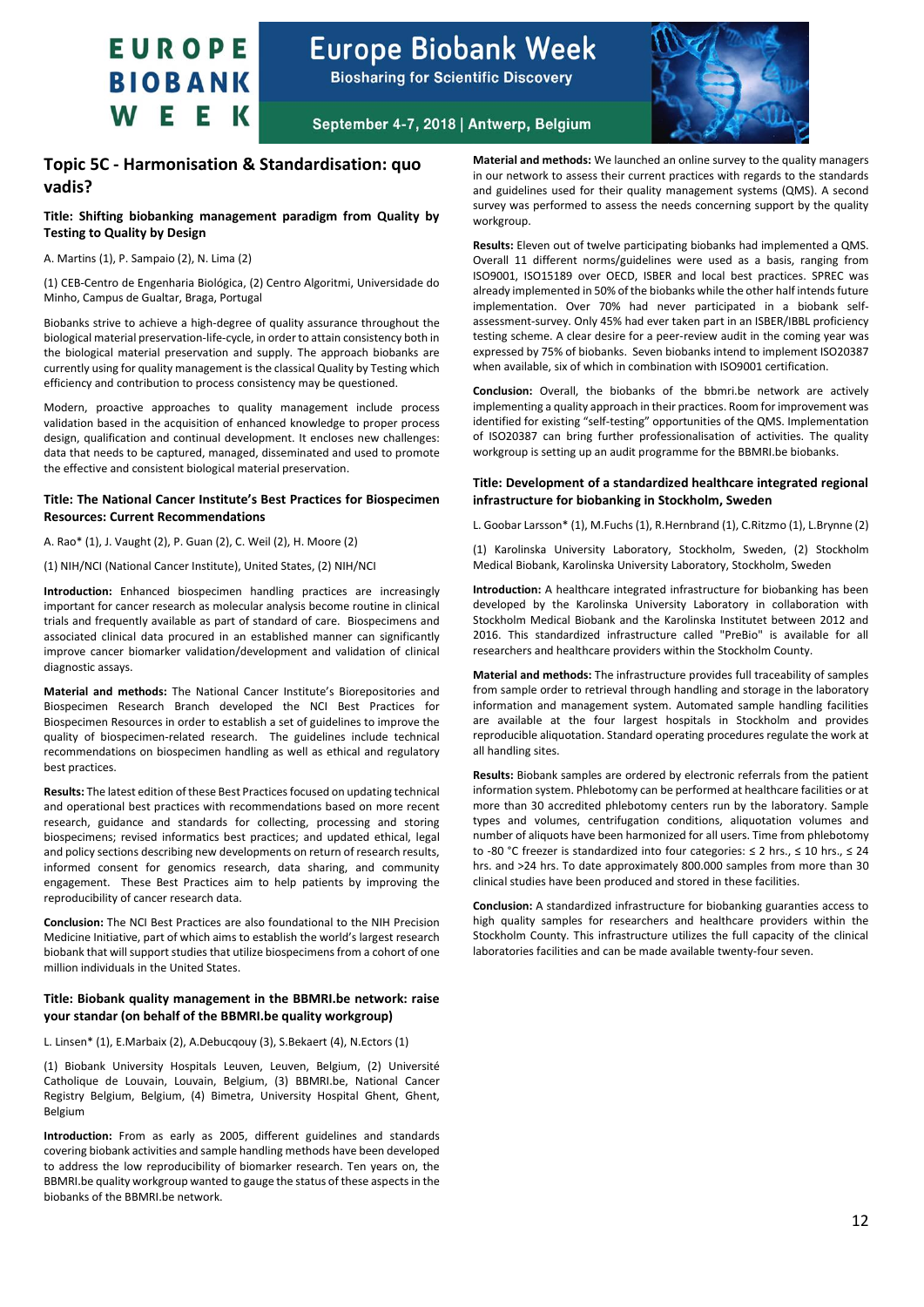

**Biosharing for Scientific Discovery** 



September 4-7, 2018 | Antwerp, Belgium

### <span id="page-12-0"></span>**Topic 6A - Biosharing for Scientific Progress: Ethics and Stakeholder Engagement**

#### **Title: RD-Connect: working with rare diseases in international Biobanks and genomic databases. Ethical considerations.**

J. Irwin (1), M. Arcaute-Geureu (1), S.Deckert (1), M. Gevrey (1), R. von Gizycki (1), J. Isla (1), S. Jóhanneson (1), L. Lemmonier (1), D. Lykke (1), A. Méjat (1), M. van Meel (1), K. Parkinson (1), V. Popa (1), D. Renault (1), C. Scott (1), C. Sotirelis (1), V. Bros-Facer (1)

#### (1) RD-Connect Patient Advisory Council

The European Commission funded project RD-Connnect (www.rd-connect.eu) provides a rare disease network of biobanks combining and integrating different types of omics: genomics, transcriptomics, proteomics, metabolomics, lipidomics and detailed phenotype data (phenomics) across research centres and across diseases.

The use of advanced computing techniques removes the need to consolidate the databases in one place. The use of security protocols allows patient information to be secured but does allow the exchange of information to approved users. This allows for more effective data sharing and building of a better understanding of the diseases under study leading to better diagnostics and treatments.

The use of a Patient Advisory Council with a Rare Disease Patient and Ethics Council are a key part of the project helped address the many regulatory, legal and ethics issues associated with the sharing of biological samples, genomics and other omic information as well as management of consent issues.

The RD-Connect platform provides an up and running system allowing new charities, hospitals or other research groups to participate in the sharing of information but as important the many diagnostic and analytical tools developed as part of RD-Connect. This allows cross disease study as well as detailed study within a specific rare disease.

The use of elaborate infrastructures for the handing of patient genetic information and biological samples is one of the key developments in the use of computing to enhance research. Though with this comes many questions and it is critical that the close and effective involvement of patients in this process. At the end of the day it is their data. Most patients would be the first to seek better understanding of their disease. Yet it with a clear contract that there is a level of scientific probity and ethics in the secure management of their samples or data.

#### **Title: Sharing tissue and data for research: do citizens have responsibilities as well?**

#### Evert-Ben van Veen (1)

#### (1) MedLaw

Many EU projects aim to unlock health data from their "silo's". Datasharing has become the norm for scientists. See the FAIR movement. And if tissue is not shared, the data resulting from the analyses of the tissue should. But what about the citizens (patients or volunteers in cohorts), should they share? Ethically a case to be made for this responsibility but the legally the GDPR or at least its interpretation seems to go in a different direction. The presentation will discuss the arguments for this responsibility and the conditions for these arguments to be justified. It will then be discussed how these propositions can be aligned with a balanced interpretation of the GDPR and implementation where member states have leeway to regulate research.

#### **Title: Motivations and Barriers to accessing Human Samples for UK Biomedical Research – how can we better facilitate access?**

E. Lawrence\* (1), J.Sims (2), P.Quinlan (3), A.Gander (2), B.Davidson (2), B.Fuller(2)

(1) UCL, United Kingdom, (2) University College London, London, United Kingdom, (3) The University of Nottingham, Nottingham, United Kingdom

**Introduction:** Human samples are widely used in UK biomedical research and will become increasingly important in precision medicine. However, little is known about how researchers access samples and what motivates them to use these sources. This research characterises the motivations and barriers to accessing and using human samples in the UK.

**Material and methods:** A survey was circulated to UK based biomedical researchers via relevant communication channels. The inclusion criteria were active biomedical researchers from academia or industry of post PhD level who were based in the UK. Willing participants were then invited to participate in follow up focus groups.

**Results:** The 229 eligible respondents were primarily from academic institutions (89%), spanning different career stages and research interests. Results showed that sample users utilised a range of different sources, with locality and clinical data being the most cited reasons for source choice. 64% of respondents said they would use a different sample source in the future, with sample range being the most popular motivator cited. Time spent on ethical approval was the biggest barrier to sample access, with 38.8% of respondents citing it as a significant barrier to access. Suggested solutions to barriers elicited from focus groups will also be presented.

**Conclusion:** These results have important implications for sample resources, by showing that researchers are willing to use new resources that are not local to them. We also show that time spent on ethical approval is seen as a bigger barrier to access than cost or the service from a sample resource.

#### **Title: ELSI Servicedesk: Dealing responsibly with ethical, legal and societal issues in Personalised Medicine & Next Generation Sequencing in the Netherlands**

S. Rebers\* (1), N.Aarts (2), R.Azevedo (3), M.Beusink (4), M.Boeckhout (1), J.Boiten (4), M.Bonthuis (5), J.Bovenberg (6), A.Broeks (1), E.Bunnik (7), L.Eijdems (5), E.Erdtsieck-Ernste (8), L.Van der Kolk (1), A.Van der Lugt (7), P.Manders(9), G.Meijer(10), C.Oosterwijk (11), C.Ploem (12), R.Ross (13), J.Van der Smagt (14), D.Stemkens (11), M.Timmers (15), E.Van veen (16), L.Vissers (9), G.De Wert (17), G.Willemsen (18), G.Zielhuis (9), M. Schmidt (19)

(1) The Netherlands Cancer Institute, Amsterdam, Netherlands, (2) The Netherlands Cancer Institute; Erasmus MC; BBMRI-NL, Netherlands, (3) Health-RI; Lygature, Netherlands, (4) BBMRI-NL; Health-RI; Lygature, Netherlands, (5)UMCG, Netherlands, (6) BBMRI-NL,Netherlands, (7) Erasmus MC, Netherlands, (8) Lygature, Netherlands, (9) Radboudumc, Netherlands, (10) The Netherlands Cancer Institute; BBMRI-NL; Health-RI, Netherlands, (11) VSOP, Netherlands, (12) AMC, Netherlands, (13) SURFsara, Netherlands, (14) UMC Utrecht, (15) The Netherlands Cancer Institute; MedLaw; BBMRI-NL, (16) MedLaw, (17) Maastricht University, Netherlands, (18) VU University, Netherlands, (19) The Netherlands Cancer Institute; BMRI-NL; Federa-COREON, **Netherlands** 

**Introduction:** Personalised Medicine promises to bring powerful new ways of improving treatment and health care tailored to the needs of individual patients. At the same time, this leads to a variety of different ethical, legal and societal issues (ELSI).

**Material and methods:** Within the Personalised Medicine Program of ZonMw (co-funded by Zilveren Kruis and the Dutch Cancer Society), we are developing an online ELSI Servicedesk to offer guidance and answers to ethical, legal and societal issues in personalized medicine & health research. It will be part of the Health-RI shared services portfolio.

**Results:** The Servicedesk aims to provide rapid and standardized feedback to researchers who face practical legal, ethical or societal challenges. It will triage the questions from researchers, health professionals and patients. Examples of questions are: where can I find a GDPR proof DTA template? How can I facilitate data sharing within my multicenter consortium?

The Servicedesk unlocks existing guidance, information and/or tools. When these do not suffice, a team of experts (e.g. legal specialists, ethicists and clinical geneticists) is available to answer more complex questions (helpdesk). Answers are generalized and made publicly available through the Servicedesk.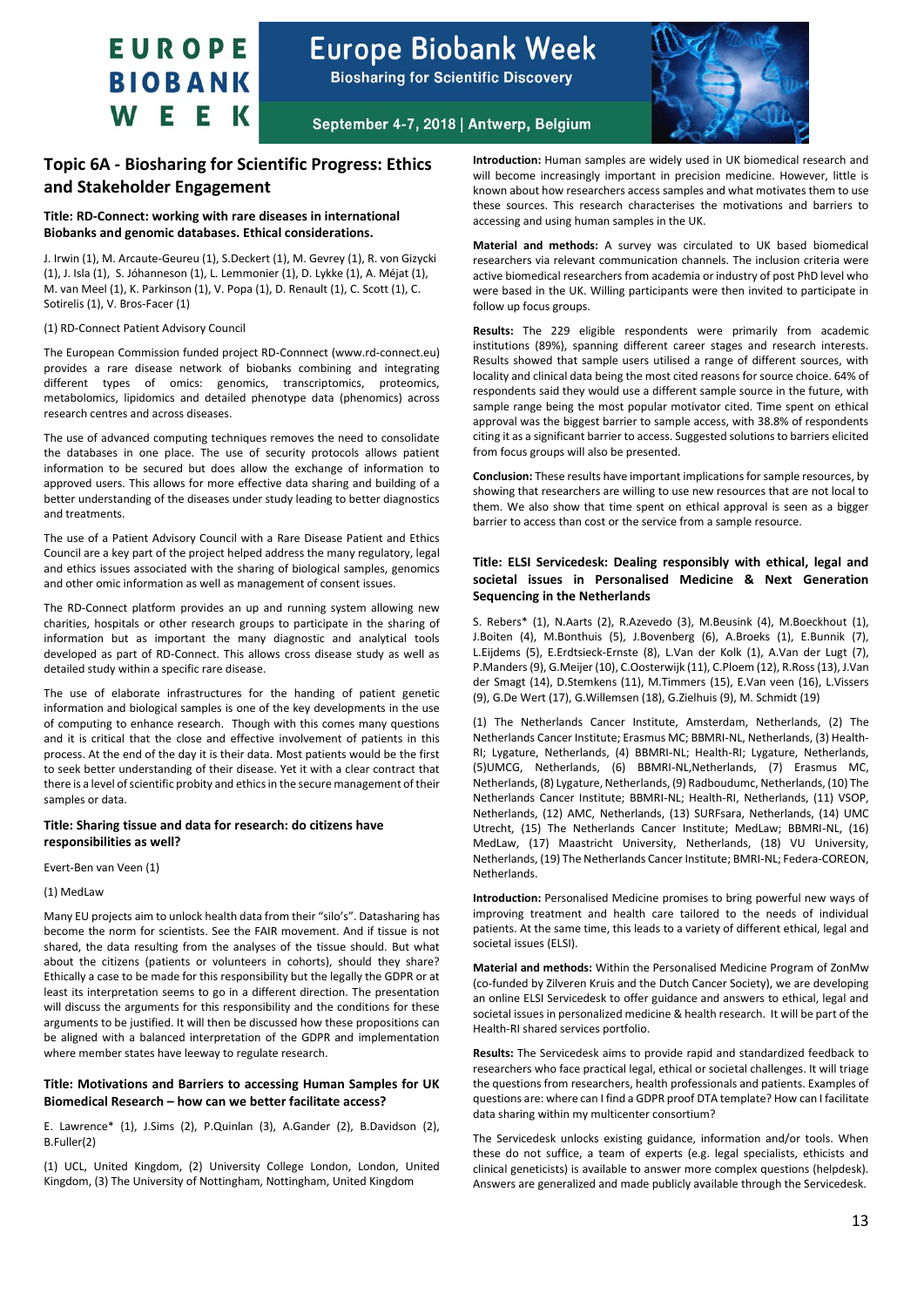

September 4-7, 2018 | Antwerp, Belgium



**Conclusion:** The Dutch biobanking community will greatly benefit from the accessible practical information and advice that will be offered by the national ELSI Servicedesk. The Servicedesk is being developed in collaboration with BBMRI-NL and Federa-COREON. The helpdesk will be operational from June 2018 onwards.

#### **Title: Psychosocial determinants of attitudes toward biobanking and biosharing**

#### J. Pawlikowski\* (1), M.Wiechetek (2)

(1) Chair of Humanities, Medical University of Lublin, Lublin, Poland, (2) Chair of Social Psychology and Psychology of Religion, Catholic University of Lublin, Lubln, Poland

**Introduction:** The development of biobanks depends on cooperation with donors who are the source of human biological material. Effective cooperation depends both on the public relations efforts of biobanks representants, as well as on the willingness of donors to cooperate. The aim of the study is to analyze selected social and psychological variables that may be associated with attitudes towards biobanking, including the willingness of cooperation and scope of consent for international sharing of samples and data.

**Material and methods:** The data was collected in two rounds of research. First study was conducted on a representative group of over 600 adults in the Polish population and questionnaire included sociological variables such as perception of biobanks, public awareness concerning biobanks, openness to participate in biobanking projects, consent for international sharing and trust. The second study was carried out on the group over 250 participants and questionnaire included psychological tools for assessing attitudes towards biobanking (BANKS scale), personality, nature-nurture beliefs, temporal orientation, altruism and other psychological variables.

**Results and conclusion:** Specific social and psychological variables significantly correlate with positive attitude towards biobanking. Positive attitude and willingness to cooperate with biobanks is related to level of trust towards scientific institutions and scientists, donation experience, level of education as well as some aspects of present temporal orientation, specific personality traits (e.g. agreeableness) and convictions concerning the determinants of human nature (such as: nurture and interaction of nature and nurture. Biobankers who expect effective cooperation with donors should consider societal and psychological features of participants. It can be important both in personal communication between biobankers and donors as well as in social media communication and social campaigns addressed to potential donors and society.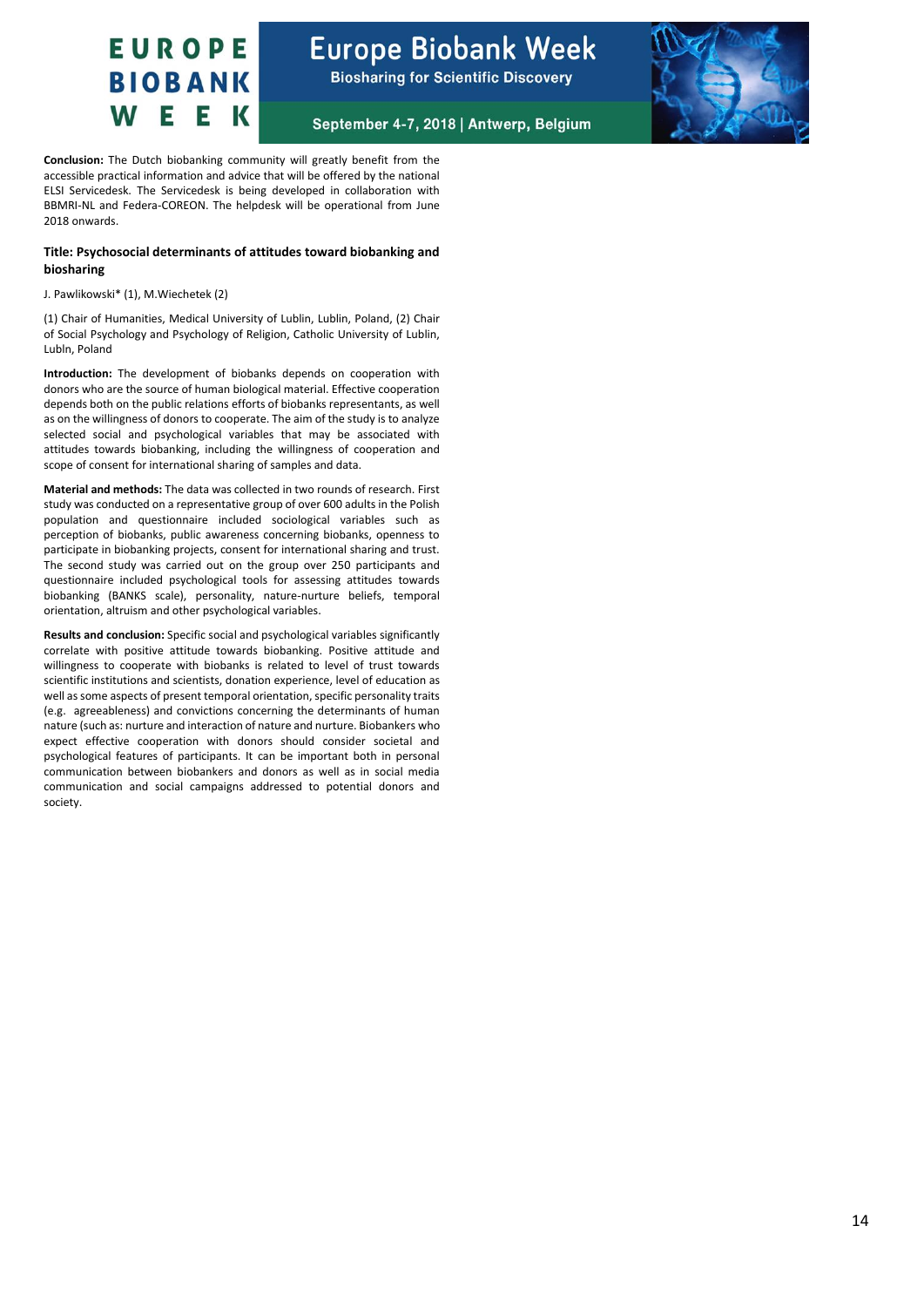**Europe Biobank Week** 

**Biosharing for Scientific Discovery** 



September 4-7, 2018 | Antwerp, Belgium

### <span id="page-14-0"></span>**Topic 6B: Data sharing in biobanking – Discoveries, Novelties, Realities**

#### **Title: Biobank networks: pitfalls, opportunities, solutions and conditions for successful international sharing of data and materials**

#### Martin Lablans (1)

(1) Deutsches Krebsforschungszentrum (DKFZ) Heidelberg, Germany

Modern biomedical research is in need of large, high-quality and wellannotated stocks of samples. We have meanwhile realized that real-world cases are as highly diverse within each disease category and not even large individual biobanks will be able to supply a sufficient number of biomaterials with specific characteristics and rich clinical information – this can only be achieved if biobank cooperate within a network, each contributing their capabilities. To prevent misinterpretation, the quality of both samples and clinical data must be be comparable across participating biobanks.

With that in mind, it comes as no surprise that infrastructures supporting international sharing of biomaterial, such as BBMRI-ERIC, are developing into combined bio-data-hubs. The German Biobank Node for BBMRI-ERIC has formed an alliance of eleven biobanks to supply biobank-level data to the European Directory and, in addition, provide rich clinical, sample-level data into local data warehouses, hosted within each biobank. To make all these warehouses to work together with minimal effort (interoperability), biobanks need to provide access data from other source systems (technical interoperability) using a language common understood across the network (semantic interoperability). This process is particularly challenging due the wide variety of biobanks and the resulting level of heterogeneity as well as high standards in data protection and governance (data ownership, patient consent management).

Ultimately, successful sharing of data and materials begins with each biobank. This presentation will give an overview on challenges and opportunities in biobank networking and, ultimately, successful sharing of data and materials.

#### **Title: Imaging and Metabolomics in BBMRI**

D. Bos\* (1), M.Beekman (2) , E.Slagboom (2), D.Vojinovic (1), M.Kavousi (1), C.Van Duijn (1), J.Van der Grond (2), M.Vernooij (1), A.Van der Lugt (1)

(1) Erasmus MC, Netherlands, (2) Leiden University Medical Center, **Netherlands** 

**Introduction:** Rapid technological developments in the field of medicine facilitated the possibility to unify large amounts of data. Following the huge growth of the medical imaging field, linkage of imaging to –omics-data through structured biobanks has now become possible. We illustrate this using a scientific example linking metabolomics data to imaging-phenotypes.

**Material and methods:** Using the BBMRI-NL catalogue, we searched for studies that had cross-sectional information on metabolomics and computed tomography-based measurements of calcification in the coronary arteries, aortic arch, carotid artery bifurcation or the intracranial internal carotid artery. We investigated the association of 166 metabolites with calcification volume in the different vessel beds.

**Results:** By combining the data from two BBMRI-NL biobanks, we included 1,501 samples from the population-based Rotterdam Study and Leiden Longevity Study (mean age 68±5 years, 52% women). We were sufficiently powered to be able to find noticeable differences in the metabolic association pattern for arterial calcification across different vessel beds. Most distinct association was found between larger concentrations of 3-hydroxybutyrate and larger amounts of calcification in the intracranial carotid artery (pvalue:1.8×10-4)), whereas this metabolite did not associate with calcification in other vessels.

**Conclusion:** We demonstrated that linkage of data retrieved from established biobanks holds significant advantages in terms of answering scientifically relevant research projects.

#### **6B - Data sharing in biobanking – Discoveries, Novelties, Realities**

S. Soini\*(1) , A.Kyttälä(2) , P.Laiho(2) , M.Sauramo(2) , K.Silander(2) , N.Eklund(3)

#### **Title: THL Biobank - from samples to innovative ways to combine information**

(1)THL Biobank, Helsinki, Finland, (2)THL Biobank, Helsinki,(3)Aff. THL Biobank, Finland

**Introduction:**National Institute for Health and Welfare, THL, maintains national health and welfare registers since 50s' and governs THL Biobank. THL Biobank has extensive cross-sectional legacy and new prospective population cohorts with rich material, including multi-omics and lifestyle data. THL offers researchers unique possibilities to conduct studies in the post-GWAS era

**Material and methods:** THL, in line with its data sharing policy, develops harmonized procedure to access both biobank and registry data. National registry data enables selection of study population and/or long follow-up times to be combined with samples and data from THL Biobank. Research participants can be stratified and recalled for new studies.

**Results:** Availability queries of selected conditions can be performed from national registries i.e. hospital discharge registry and cancer registry. The registry data query results can further be enriched with data from THL Biobank, a nationwide population biobank. The biobanked blood samples have been processed into genomic and metabolomics data which is complemented by substantial information on lifestyle and clinical measurements, collected from the sample donors at baseline. When selecting a suitable population based on the national registry data, the THL Biobank population data and samples can be utilized in new and innovative ways to study the causes of different conditions.

**Conclusion:** Finding suitable target groups from Finnish national registries and linking them with the refined data stored in THL Biobank offer researchers completely new perspective to understand the 'omics' background of different diseases and its relation to lifestyle. Linking data like this facilitates research far beyond what regular biobanks can offer.

#### **Title: Integration of care and research, FAIR data principles and semantic interoperability through PRISMA, the PSI information model**

#### R. Snijder\* (1), P.Manders (2)

(1) Parelsnoer Institute, Utrecht, Netherlands, (2) Radboud University Medical Center, Nijmegen, Netherlands

**Introduction:** The Parelsnoer Institute (PSI) is an interinstitutional longitudinal biobank collaboration between the eight Dutch University Medical Centres (UMCs). From the onset, PSI has adhered to the principle of registration at the source, the one-off registration of patient data, and making these data both meaningful and reusable for scientific purposes.

**Material and methods:** Over its 10-year existence, PSI has developed a systemindependent information model that far exceeds the typical data models commonly encountered in multi-centre projects, by incorporating extensive metadata for semantic interoperability, detailed clinical models to both facilitate implementation into, and extraction from EHRs, while maintaining flexibility to allow localised interpretation.

**Results:** The Parelsnoer Repository for Information Specification, - Modelling, and - Architecture (PRISMA) not only specifies all information pertaining elements required for generic longitudinal research proposals, but also encompasses underlying metainformation for institute-independent reusability, as well as clinical context. PRISMA offers information architects and IT-specialists a framework for implementation into local EHRs, and the flexibility to be harmonised and expanded with local initiatives. Implementation in several UMCs has both demonstrated the systemindependent nature of PRISMA, as well as the possibility to collect research data in a clinical setting without imposing an unnecessary registration burden on health care professionals or participants.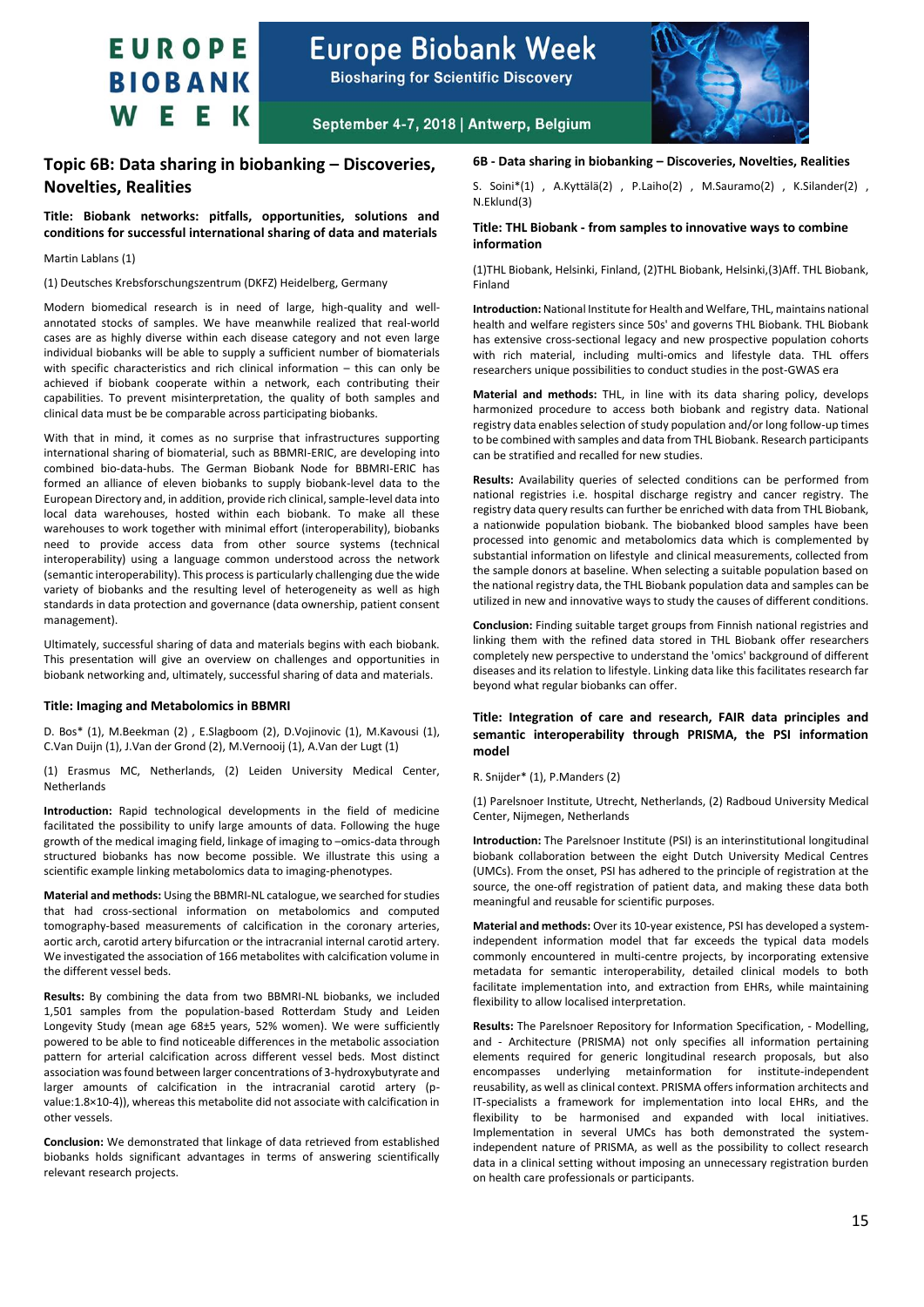

September 4-7, 2018 | Antwerp, Belgium



**Conclusion:** PRISMA has provided UMCs with an opportunity to outfit whatever data capture solution suits their local needs, while still providing the collaborative with meaningful data. Current efforts strive to further the formalised annotation of PRISMA, to make it a computable model that can be interpreted by computers without human intervention.

#### **Title: Real challenges in Healthcare Embedded Biobanking**

C. Stephan\* (1), H. Bernin (2), D. Brucker (3), N. Buschhüter (4), P. Duhm-Harbeck (5), T. Heimberger (6), K. Jockers (7), C. Jung (8), M. Kersting (9), A. Luks(10), B. Metzner (1 1), M. Nauck (1 2), M. Neumann (1 3), A. Nieters (1 4), P. Pfefferle (15), E. Przypadlo (15), A. Reckmann (16), F. Ressing (17), S. Rusch (18), S. Sandke (19), A. Schuette (2), T. Winter (20), A. Wolf (2 1), N. Zerbe (2 2), M. Zünkeler (1)

(1) Kairos GmbH, Germany, (2) Indivumed GmbH, (3) Universitäres Centrum für Tumorerkrankungen (UCT) Frankfurt, (4) RWTH zentralisierte Biomaterialbank (RWTH cBMB), Institut für Pathologie, Uniklinik RWTH Aachen, (5) Universitätsklinikum Schleswig-Holstein, IT Center for Clinical Research, ( 6)Department of Internal Medicine III, Heidelberg CardioBiobank (HCB), University Hospital Heidelberg Germany, ( 7 ) Westdeutsche Biobank Essen, Universitätsklinikum Essen (AöR), (8 ) Division of Cardiology, Pulmonology, and Vascular Medicine, Medical Faculty, University Duesseldorf, ( 9 ) Medical School Hannover, Center of Information Management & Hannover Unified Biobank, (10) Uniklinikum Bonn, (11) Klinik für Anästhesiologie Intensivmedizin und Schmerztherapie Universitätsklinikum Knappschaftskrankenhaus Bochum, (1 2)Institute for Clinical Chemistry and Laboratory Medicine, University Medicine Greifswald, Greifswald, (13 ) Universitätsklinikum Würzburg, Stabsstelle Servicezentrum Medizin -Informatik (SMI), (14 ) Center for Chronic Immunodeficiency (CCI), Medical Center – University of Freiburg, Faculty of Medicine, University of Freiburg, (1 5 ) Comprehensive Biomaterial Bank Marburg CBBMR, (16) Universitätsmedizin der Johannes Gutenberg-Universität Mainz, (1 7 ) Universitätsklinikum Essen (AöR), ZIT, (18 ) Center for Chronic Immunodeficiency (CCI), Medical Center – University of Freiburg, Faculty of Medicine, University of Freiburg, (1 9 ) Department of Internal Medicine III, Heidelberg CardioBiobank (HCB), University Hospital Heidelberg Germany, (20)Integrated Research Biobank, University Medicine Greifswald, Greifswald, (2 1 ) Institut fuer Medizinische Informatik und Statistik, Christian -Albrechts - Universitaet zu Kiel, (22) Charité - University Hospital Berlin, Institute of Pathology, Berlin Institute of Health, Reasearch IT Services

**Introduction:** At present, the greatest potential for improvement in healthcare data and sample collection, which should be promoted with targeted research funding, lies not only in the improvement of equipment and techniques among practitioners and researchers, but rather in the more efficient use of existing bio -medical treatment and research data.

**Material and methods:** Today's challenges are the fractional collection and storage of data. Data isn't, as in the automotive industry for example, centrally available and is not monitored over the entire life cycle, but is available in numerous structures and semantics at various practitioners, researchers and health facilities or at the patient himself.

Results: The socio-economically important data remain partly unattainable in numerous different systems, partly structured and unstructured. Due to missing decisions or agreements (not missing standards), there is no integration of data to a large and almost complete extent. Many data processing systems in the healthcare sector do not allow targeted transfer/export of data to data integration platforms on the basis of pseudonymized consent. This prevents the central integration of data and the targeted use of data for the improvement of all processes in treatment and research. A simple targeted translation between treatment and research only comes about, if at all, rudimentarily.

**Conclusion:** Due to this lack of central data integration, it isn't possible to fully document a patient's course and compare it with a patient sub -collective. A possible prediction of the further course is therefore not possible today as "decision support". The change from curative to preventive medicine is thus severely restricted.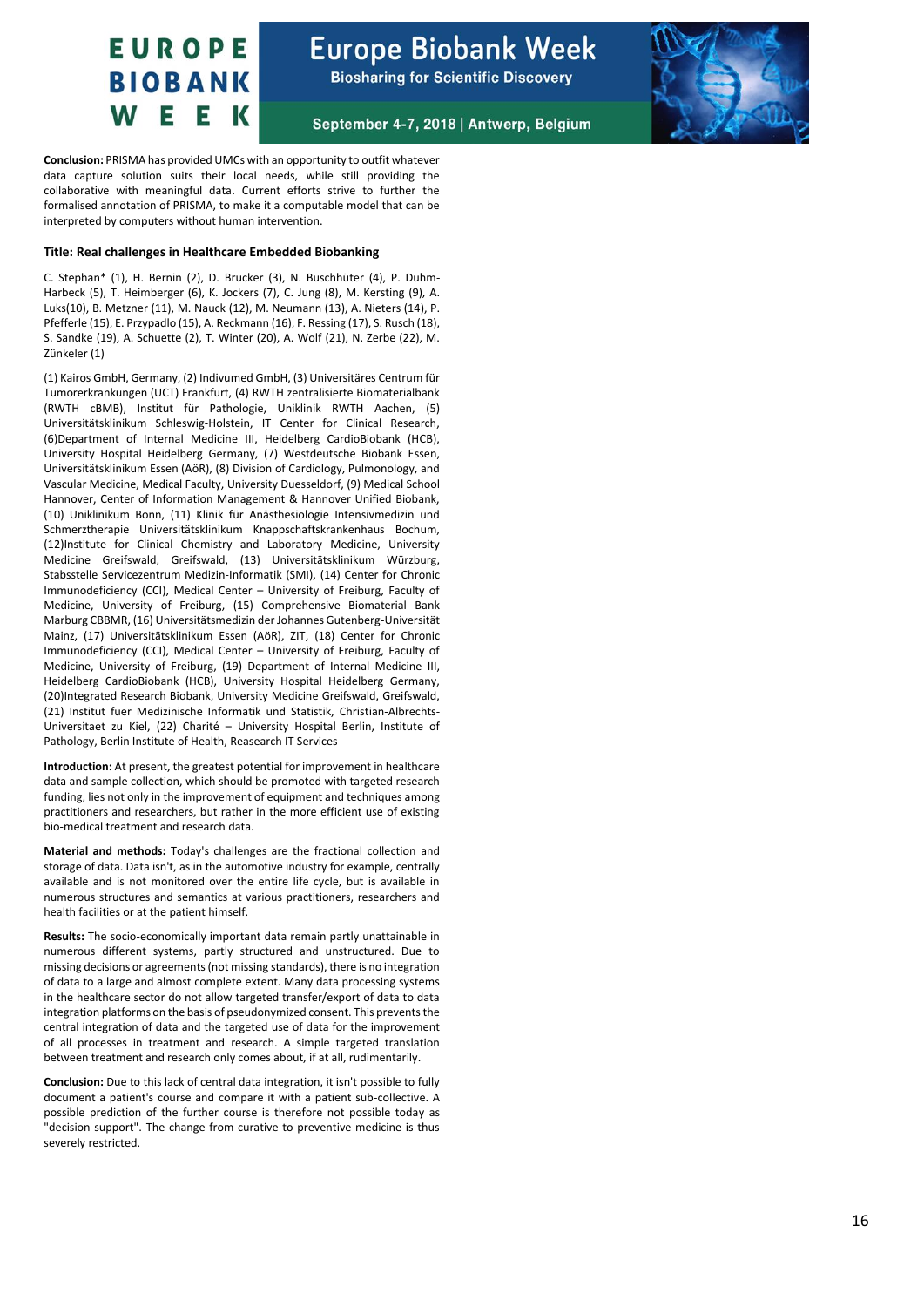

**Biosharing for Scientific Discovery** 



September 4-7, 2018 | Antwerp, Belgium

### <span id="page-16-0"></span>**Topic 6C Biospecimen and Pre-Analytics Research for Reproducibility: from Sampling to Scientific Discovery**

#### **Title: How biobanks can contribute to increase reproducibility of results**

Peter Riegman and the SPIDIA4P consortium (1)

#### (1) Erasmus MC Tissue Bank

An impressive amount of reports and assessments show that irreproducible results cause scientific waste, which severely hinder medical innovation and therewith the promise of precision medicine. Biomaterials and laboratory protocols are recognized as major contributors, putting biobanks directly in the center. High sample and data quality alone do not solve this. Although, high sample quality can raise the sensitivity of discovery, but can later, after publication, hinder the obliged validation during product development. Different collection methods in multi-center cooperation cause center specific variations that can completely overshadow the objected differences. ISO International standards on sample pre-analytics, together with evidence based biobanking enables understanding sample variations and bring collection methods closer together. Study design, analysis and reporting are also seen as causes for irreproducibility. Here biobanks could support study feasibility evaluation of proposed studies before distributing samples. Together with education on study design the here proposed measures could significantly reduce scientific waste.

#### **Title: Overview about the actual research in the field of preanalytics of liquid biospecimen**

Fay Betsou (1)

(1) Head of the Luxembourg delegation on ISOTC276

The presentation will highlight the concepts of qualification and quality stratification of biospecimens. It will present a new tool that enables application of relevant assays for qualification and/or quality stratification, with a special emphasis on clinical liquid biological materials.

#### **Title: Influence of Dehydration Protocol on Residual Humidity and Quality of Nucleic Acids in Fixed Tissue**

P. Abuja\* (1), D.Pabst (1), C.Ulz (1), I.Kufferath (1), M.Loibner (1), U.Fackelmann(1), C.Stumptner (2), R.Krämer (3), K.Zatloukal (2)

(1) Institute of Pathology, Medical University of Graz, Graz, Austria, (2)BBMRI.AT; Institute of Pathology, Medical University of Graz, Graz, Austria, (3)Berghof Products + Instruments GmbH, Germany

**Introduction:** Tissue fixation, dehydration/processing, and paraffin-embedding have been empirically established for preservation of tissue morphology but are less suitable for molecular analyses of nucleic acids, specifically with crosslinking fixative (formalin). Previous observations indicated reduced nucleic acid quality after incomplete dehydration (water carryover in dehydration baths) and prolonged storage at room temperature.

**Material and methods:** We systematically varied fixation type (crosslinking, non-crosslinking), dehydration (100%, 95%, 90% final ethanol concentration), storage duration (1 year maximum) and conditions (4°C, room temperature in dry or humid air) of mouse liver tissue. Temperature-dependent water release was assayed by water-specific coulometry. RNA quality was evaluated by electrophoresis and fragment-length qRT-PCR.

**Results:** Van der Waals bound water (released below 100°C) correlated well with storage conditions and type of fixative, but only weakly with tightly bound water (hydrogen bonds, released >= 100°C). Tightly bound water content in the samples correlated strongly with dehydration protocol and type of fixation (crosslinking > non-crosslinking), and was also increased by prolonged storage at high humidity. Nucleic acids quality was compromised by tightly bound water. Storage at room temperature (100% humidity) led to accelerated

degradation compared to dry storage at room temperature or storage at 4°C, with slight advantage of the former.

**Conclusion:** Tightly bound residual water strongly influenced the quality of nucleic acids from fixed and paraffin-embedded tissue. For optimal quality, tissue should be treated with non-crosslinking fixatives, dehydrated in such a way that the last ethanol bath does not contain more than 1% water, and stored dry at room temperature.

#### **Title: OPTIMARK project: new quality markers for FFPE non-tumoral tissue**

C. Villena\* (1), M.Artiga (2), I.Almenara (2), M.Martin-arruti (3), P.Vieiro (4), M.Esteva-socias (1), O.Bahamonde (5), O.Belar (3), R.Bermudo (6), E.Castro (3), R.De la Puente (7), T.Escamez (8), M.Fraga (4), L.Jauregui-Mosquera (9), M.Morente (10), L.Peiro-Chova (5), M.Ruiz-Miro (11), V.Villar (9), S.Zazo (12), A.Rabano (13), J.Rejon (7)

(1) Pulmonary Biobank Consortium, CIBER of Respiratory Diseases (CIBERES) - ISCIII (Madrid), Instituto de Investigación Sanitaria de Baleares (IdISBA) - Hospital Universitario Son Espases, Mallorca, Mallorca, Spain, (2) CNIO Biobank, Spanish National Cancer Research Center (CNIO), Madrid, Madrid, Spain, (3)Basque Biobank; The Basque Foundation for Health Innovation and Research (BIOEF), Bilbao, Spain, (4) Biobank of Research Institute of Santiago de Compostela, Santiago de compostela, Spain, (5) INCLIVA Biobank, Valencia, Spain, (6) HCB-IDIBAPS Biobank, Instituto de Investigaciones Biomédicas August Pi i Sunyer (IDIBAPS), Barcelona, Spain, (7) Andalusian Public Health System Biobank, Granada, Spain, (8) IMIB Arrixaca Biobank, Murcia, Murcia, Spain, (9)University of Navarra's Biobank IdiSNA, Pamplona, Spain, (10) CNIO Biobank, Spanish National Cancer Research Center (CNIO), Madrid, Spain, (11) IRBLleida Biobank, Instituto de Investigaciones Biomedica de Lleida-Fundacion Dr. Pifarre, Lerida, Spain, (12) Fundacion Jimonez Diaz Biobank, Madrid, Spain, (13)Departamento Neuropatologia, Banco de Tejidos Cien, Fundacion Centro Investigacion Enfermedades Neurologicas (CIEN), Madrid, Spain

**Introduction:** Quality of tissue samples is a critical factor on biomedical research results reproducibility. Emerging biospecimen science is focused on clarifying the impact of pre-analytical factors on the sensitivity and specificity on the developing biomarkers.

**Material and methods:** OPTIMARK project, a multi-center initiative carried out by 13 biobanks within the R&D working group of Spanish National Biobank Network, aims to select and validate the pre-analytical factors relevant on tissue samples. We firstly focused on FFPE tissue samples, in which we analyzed antigenicity in relation with long term storage

**Results:** A total of 374 retrospective non-tumor tissue samples (colon, brain, lung, breast, stomach and endometrium) preserved from less than 1 year to more than 20 years were tested. Eight different cellular markers with ubiquitous distribution among tissues were selected, according to Human Protein Atlas database, to evaluate quality of antigenicity.

Among the markers tested, Ki-67 protein was identified as a potential quality biomarker for proliferative tissues (colon, stomach), showing a significant correlation among the loss of antigenicity and sample age. Additionally, TTF-1, BCL-2 and beta-catenin showed a slight correlation in lung tissue samples between staining intensity and sample age.

**Conclusion:** In conclusion, a heterogeneous antigenicity response was found depending on the tested IHC markers, being Ki-67 the marker that showed a significant loss of signal in up to 20 year-old samples.

#### **Title: Q-Map - Quality Markers to assess processing delay of blood and urine samples**

G. Anton\* (1), I.Bernemann (2), B.Kühnel (3), M.May (2), N.Klopp (2), T.Illig(2), C.Gieger (3)

(1) Helmholtz Center Munich, Institute of Epidemiology, Oberschleissheim, Germany, (2) Hannover Medical School, Hannover, Germany, (3) Helmholtz Center Munich, Germany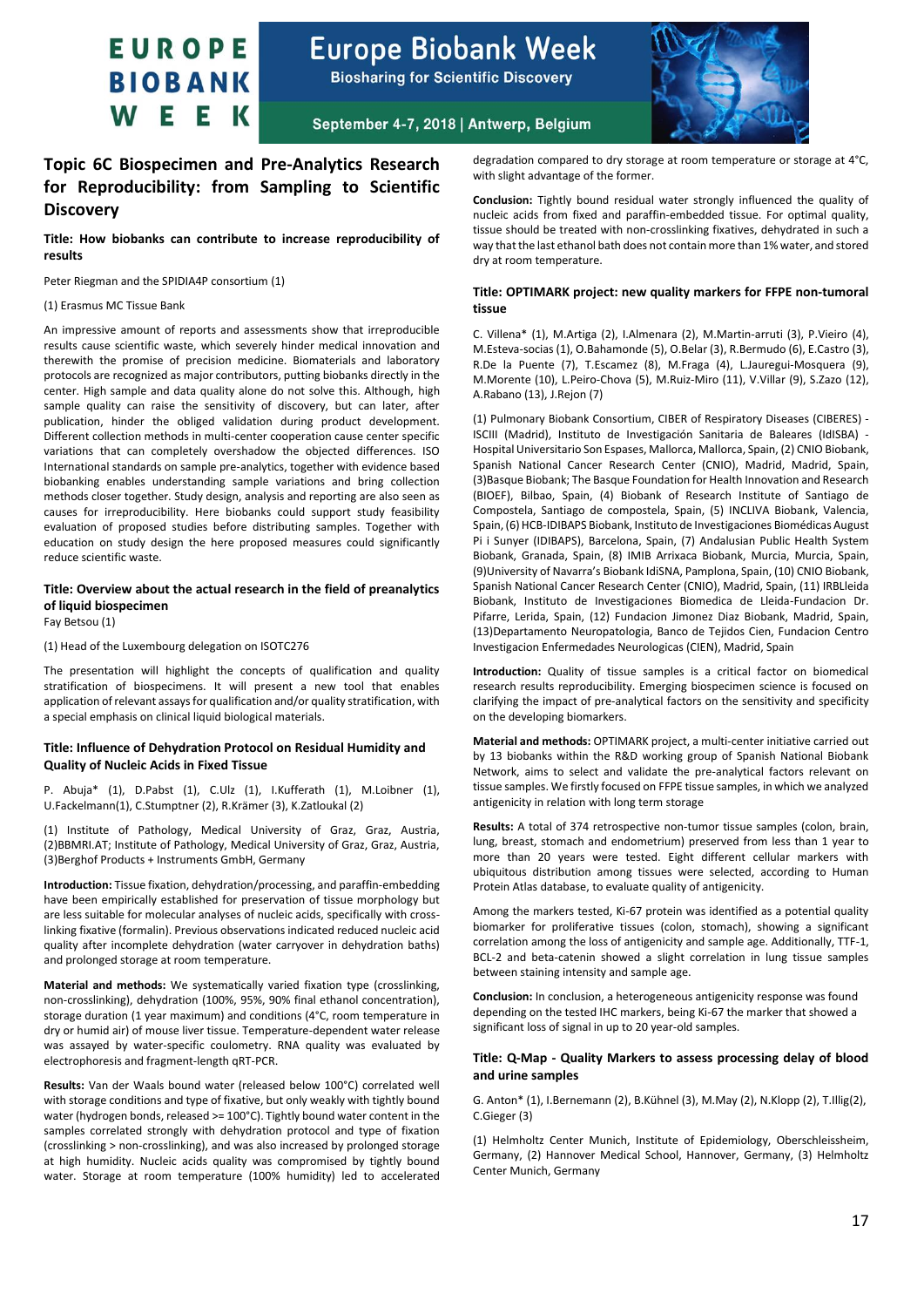

September 4-7, 2018 | Antwerp, Belgium

**Introduction:** Biobanks store samples an data of participants for long time frames, often without knowing the desired downstream analysis to be conducted later on with these samples.

To judge the quality of the sample after preparation and long-term storage, markers that indicate deviations from the ideal handling procedures are highly desirable.

**Material and methods:** To establish markers for the pre-centrifugation phase of plasma and urine, EDTA blood and centrifuged and uncentrifuged urine samples collected from 20 healthy volunteers at the Hannover Unified Biobank, the biobank of Hannover Medical School, were exposed to precentrifugation/pre-freezing delays between 0 and 24 hours at 4°C or at RT.

**Results:** Plasma and urine samples were analyzed by a targeted metabolomics approach at the Metabolomics Platform of the Helmholtz Center Munich. For plasma 186 metabolites were measured, for urine 163 metabolites. We find significant concentration changes for different metabolite classes like amino acids and lipids (acylcarnitines, phosphatidylcholines, lysophosphatidylcholines). To establish reliable quality markers for quality prediction, we will use statistical methods like random forest analysis to find single metabolites, metabolite ratios and values of certain metabolite groups. With these we might be able to indicate adverse handling conditions in single samples.

**Conclusion:** The results of this study will help biobankers to judge the quality of samples and to detect suitable samples for certain downstream analysis. Effects of centrifugation on stability of urine samples will also be analyzed. In future we want to test the validity of these markers also in patient cohorts.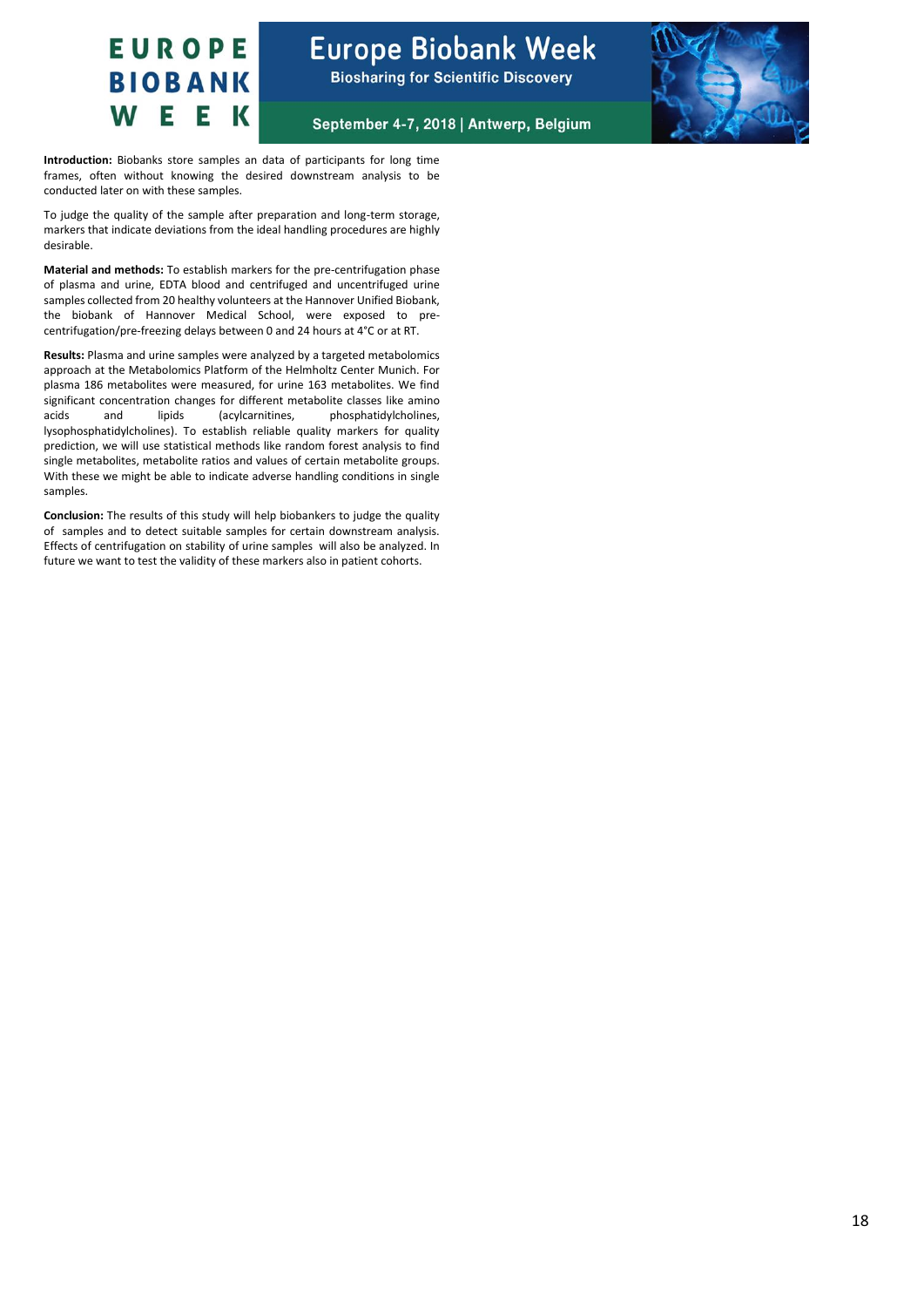

**Biosharing for Scientific Discovery** 



September 4-7, 2018 | Antwerp, Belgium

### <span id="page-18-0"></span>**Topic 7A: Hospital-Based Biobanks, Clinical Trials & Precision Medicine**

#### **Title: Hospital biobanks - critical building blocks for personalised medicine**

#### Olli Carpen (1)

(1) University of Helsinki and Helsinki Biobank, Finland

Personalised medicine will remain an empty concept, unless sufficiently large scale disease-related sample sets are collected and analysed across the world, and the information fluently translated to the health care system. Especially, longitudinal phenotype information obtained from electronic hospital records, when combined with biological specimens, will provide an essential toolkit for understanding individual variation within disease entities. These databases in combination with artificial intelligence tools and user interphases, allow comparison an individual's disease profile to a reference group, and provide evidence-based predictions of disease outcome and optimal treatments. To achieve this goal, hospital-integrated biobanks, connected with comprehensive electronic health records, provide an elementary platform. I will describe the Finnish nationwide hospital biobank network's "consent all comers approach" for bringing tools for early recognition, successful targeted treatments, and effective preventive strategies to a variety of diseases. Finally, I will provide examples of the possibilities, challenges and achievements along our road towards personalised medicine ecosystem.

**Title: Highly automated, strictly quality-controlled Hospital-Based Biobanking as a step towards Highly automated, strictly qualitycontrolled Hospital-Based Biobanking as a step towards Precision Medicine – the two Pillars to implement: Broad Consent biosamplecollection & Support of Clinical Trials**

Roland Jahns (1)

(1) University Hospital of Wuerzburg, Interdisciplinary Bank of Biomaterials and Data, Greenland

In the last decade biobanks have been recognized as important resources for the progress in biomedical research, particularly for the recent progress in precision medicine. Hospital-based biobanks may in the future play a key-role for such personalized endeavours by implementing two essential pillars: (**a**) the collection of patient biomaterials (e.g., blood & tissues) together with the related clinical data under the conditions of an unrestricted broad informed consent and secure strict pre-analytical quality-control, and (**b**) the full support of (investigator-initiated and/or industry-sponsored) clinical trials.

Hospital-based biobanks must secure (quality-controlled) long-term storage of their hosted biosamples for current and future (non predictable) research issues that often require cross-border exchange of biosamples and related data. On this background the internationally prevailing informed consents are inadequate, requiring an expanded and also cross-border oriented scope, balancing individual donor-rights and research interests. For medical research this fact has also been acknowledged by the current EU-GDPR.

#### **Title: Genomics to medicine - P5 FinHealth**

M. Kinnunen\* (1), K.Kristiansson (1), P.Wurtz (2), A.Haukkala (3), M.Brunfeldt(1), H.Kääriäinen (1), M.Perola (1)

(1) National Institute for Health and Welfare, Finland, (2) Nightingalehealth, Finland, (3) Helsinki University, Finland

**Introduction:** Research on omics, including genomics and metabolomics, has identified thousands of genomic regions and several blood metabolites linked to common human diseases and features. This new knowledge combined with large amounts of samples collected to biobanks could provide new tools for predictive, preventive, personalized, and participatory (P4) healthcare.

**Material and methods:** P5 study, P4 + Population health, studies the value of returning genetic and metabolomic risk information on coronary heart disease, type 2 diabetes and venous thromboembolism. We have invited 6.000

FinHealth 2017-study participants in our study. Prospective clinical significance of the risk scores will be analyzed in 30.000 Finnish individuals.

**Results:** So far, clinical utilization of omics is fairly small and, above all, unvalidated. We will analyze the genetic and metabolomic profile of the P5 participants and develop and test a protocol for returning them health related risk information. The impact of our intervention will be studied by following up the participants by questionnaires and through national health registers for five years.

**Conclusion:** We hypothesize that 1) combining genetic and metabolic risk with traditional risk factors adds value to the personal risk assessment of these diseases, 2) such risk information can be provided online, and 3) receiving genetic and metabolomic risk information has an effect on the health of the study participants.

#### **Title: Biobanking within the IBCSG Clinical Trials to Advance Precision Medicine**

R. Kammler\* (1), S.Loi (2), N.Marti (3), P.Dell'orto (4), S.Andrighetto (5), G.Pruneri (6), A.Di Leo (7), M.Colleoni (8), M.Regan (9), G.Viale (4)

(1) IBCSG, Bern, Switzerland, (2) Peter MacCallum Cancer Centre, Melbourne, Australia, (3) IBCSG, Bern, (4) European Institute of Onclogy, IBCSG Central Pathology Office, Milano, Italy, (5) European Institute of Oncology, IBCSG Central Pathology Office, Milano, Italy, (6) Fondazione IRCCS Istituto Nazionale dei Tumori, Milano, Italy, (7) Hospital of Prato, and IBCSG, Prato, Italy, (8)European Institute of Oncology, and IBCSG, Milano, Italy, (9) IBCSG Statistical Center, Dana-Farber Cancer Institute, Boston, United States

**Introduction:** Biobanking is an integral component to the clinical trials of the International Breast Cancer Study Group (IBCSG) since nearly 40 years. Biological material samples are centrally collected from patients entered to the IBCSG clinical trials, from participating centers around the world.

**Material and methods:** The BIG 1-98 / IBCSG 18-98 clinical trial and translational research will be showcased. This study was a four-arm randomized double-blind phase III clinical trial that compared 5 years of tamoxifen or letrozole monotherapy, or sequences of 2 years and 3 years treatment with one drug and then the other.

**Results:** The trial enrolled 8010 patients from 240 centers in 27 countries. Tumor tissue was centrally banked for downstream translational research. These samples were collected to answer specific questions within the clinical trial, to accurately assess and confirm local results, and to have available for future research. Translational research included targeted sequencing for 328 cancer related genes, SNPs (CYP2D6, CYP19A1, ESR1-2), and further translational research answering trial questions of clinical relevance.

**Conclusion:** The IBCSG has a major aim to support excellence in translational research by facilitating researchers, either members of the IBCSG or collaborators, to access biological material that have been ethically collected and approved for research. These well-annotated BIG 1-98 clinical trial samples have enabled translational research that guide precision medicine.

#### **Title: Naples human mutation gene biobank (nhmgb): a key-resource for patients and families without an established molecular diagnosis**

L. Politano\* (1), M.Ergoli (2), E.Picillo (3)

(1) University of Campania and University Hospital "Luigi Vanvitelli" - Cardiomyology and Medical Genetics - Department of Experimental Medicine, Napoli, Italy, (2) University of Campania "Luigi Vanvitelli" - Cardiomyology and Medical Genetics - Department of Experimental Medicine, Napoli, Italy, (3)University of Campania " Luigi Vanvitelli" - Cardiomyology and Medical Genetics - Department of Experimental Medicine, Napoli, Italy

**Introduction:** The NHMGB, established in 1991, collects biological samples from patients with rare genetic myopathies/ cardiomyopathies, often with poor prognosis. It is part of Cardiomiology and Medical Genetics, Campania University, so the follow-up of patients consents to store samples for both basic research and to development of biomarkers and experimental therapies.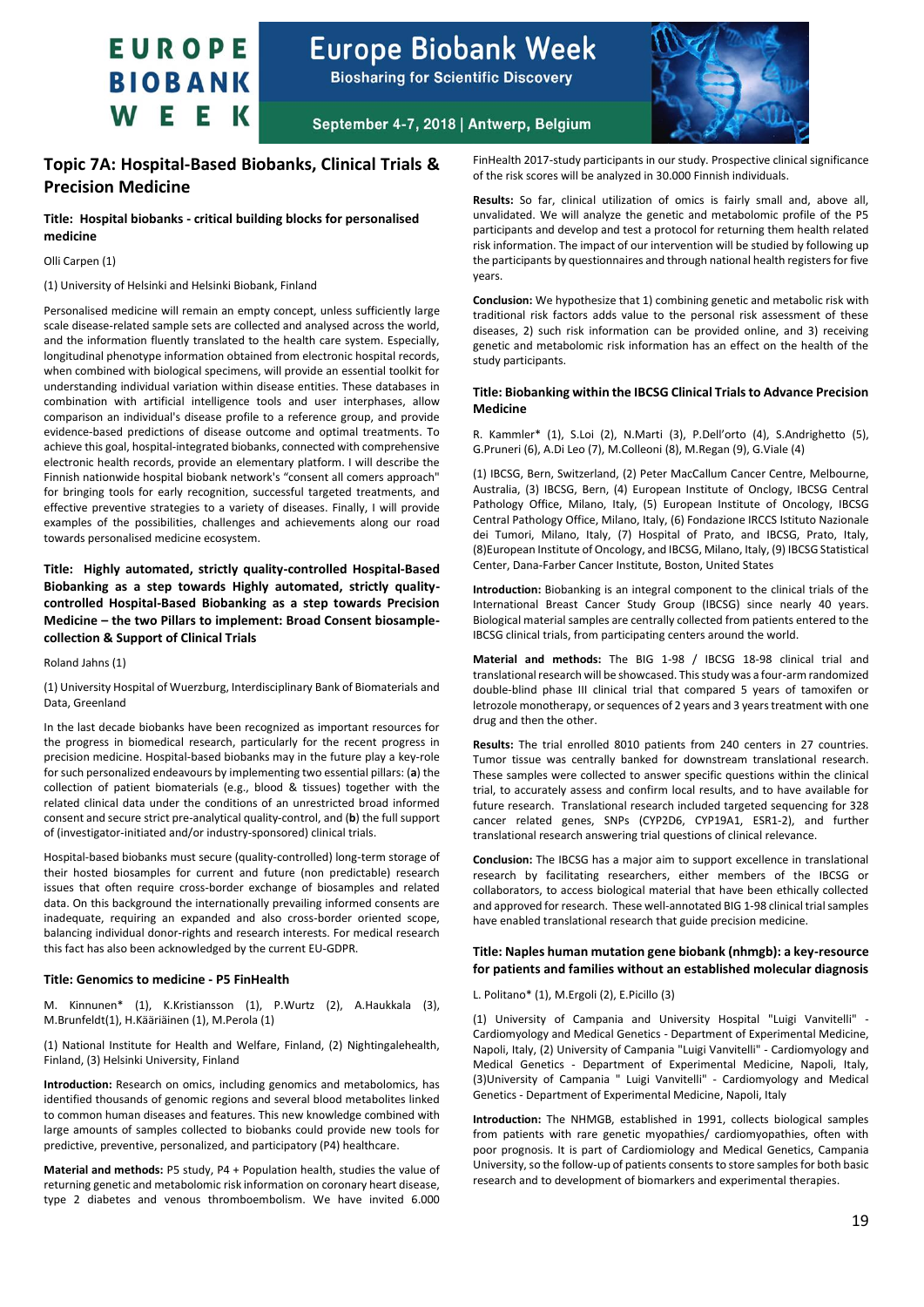



September 4-7, 2018 | Antwerp, Belgium

**Material and methods:** The Biobank stores about 11.000 biological samples (blood, DNA, RNA, muscle tissues, proteins, sera and plasma) from patients in various stages of the disease. Each sample is associated to clinical data collected in the same time, allowing the study of the disease evolution and the identification of new disease genes.

**Results:** NHMGB collection participated in several projects, i.e. the "Undiagnosed diseases project" that included 350 families clinically well characterized analyzed by the next generation sequencing. It also participated to the BBMRI-LPC Whole Exome Sequencing with a list of DNA samples from undiagnosed patients. Furthermore it receives requests of samples with specific diseases and specific mutations from researchers involved in the gene therapy or pharmacological program. It should be noted that having storage blood samples from patients who died before the molecular era in the bank, led to a correct diagnosis, a proper identification of family carriers and access to prenatal diagnosis.

**Conclusion:** NHMGB is an example of how a hospital-based biobank is useful not only for researchers to deepen their studies, but even more for patients who can have access to clinical trials and take advantage of a precision medicine, and their relatives for the assessment of the carrier status.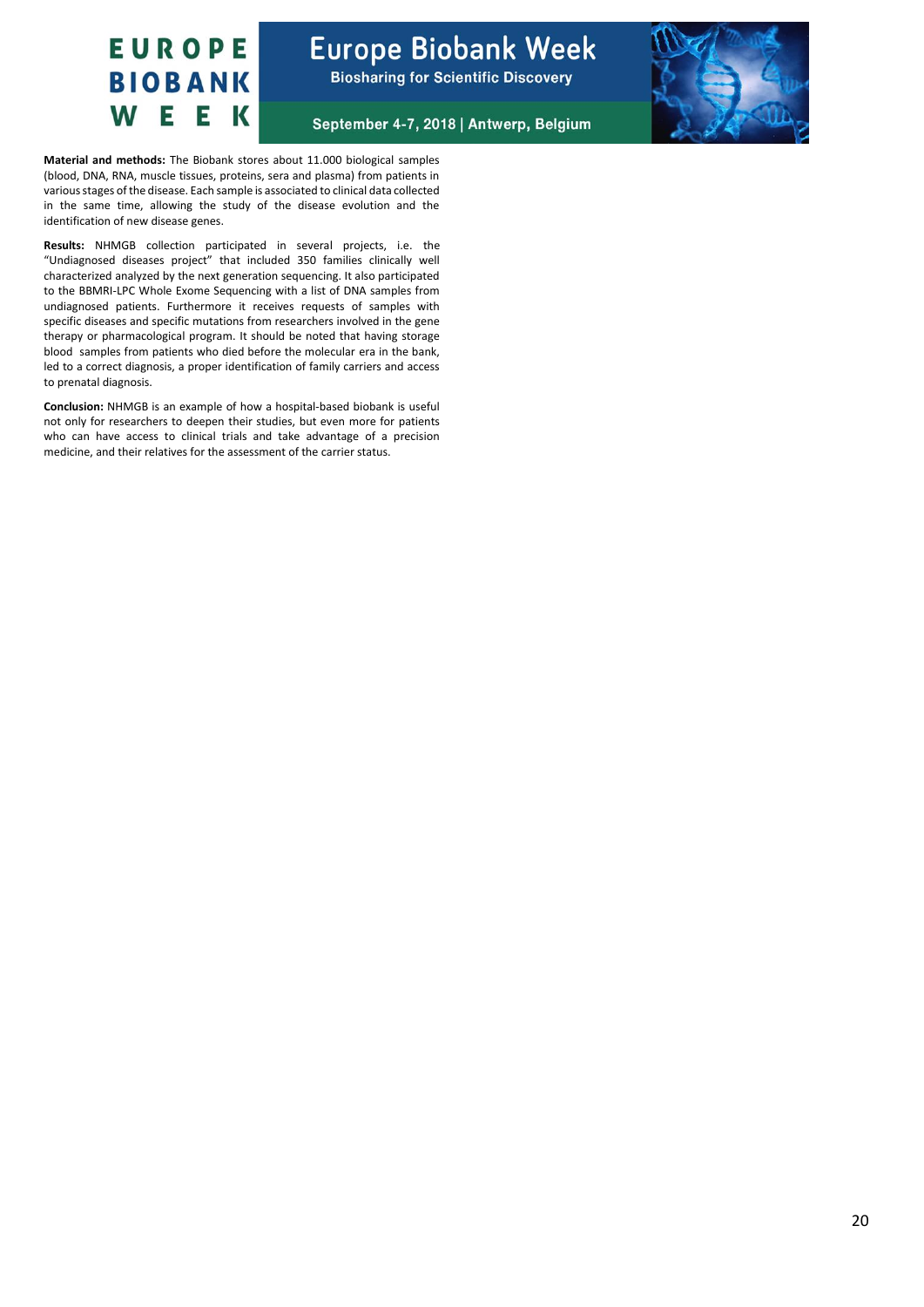

**Biosharing for Scientific Discovery** 



### September 4-7, 2018 | Antwerp, Belgium

### <span id="page-20-0"></span>**Topic 7B: Artificial Intelligence & Big Data in Biobanking**

#### **Title: Biophysics-Inspired AI for Digital Pathology**

Sergiy Zhuk (1)

(1) IBM Master Inventor, Ireland

The talk will present examples of using a fusion of concepts from AI, machine learning, biophysics and optimisation in digital pathology for medical image analysis and knowledge extraction.

Specifically, the following topics will be covered:

1. Generation of 3D geometric models of tumour cells and probabilistic representations of cell's chromatin density patterns from 2D whole slide images (lung cancer)

2. Dynamic lesion classification (benign/malignant) and shape estimation from NIR images of the ICG perfusion angiography (colorectal cancer)

3. Knowledge discovery and mining of unstructured data, e.g. text mining by means of IBM Watson Knowledge Studio

#### **Title: Connecting Biobanks and Molecular Public Archives: achieving FAIRness of Biosamples with ELIXIR and BioSchemas**

Tony Burdett (1)

(1) Technical Coordinator for the Samples, Phenotypes and Ontologies Team

The ELIXIR Bioschemas project aims to improve data interoperability in life sciences, by making data more Findable, Accessible, Interoperable and Reusable ('FAIR'). In this talk, I will present the EMBL-EBI BioSamples Database, and how we are using BioSchemas to facilitate data exchange, data integration and data interoperability with biobanks.

A key challenge for both biobanks and public molecular archives lies in facilitating the exchange of sample metadata. Biobanks have a need to show the scientific impact of the tissue samples they have collected and made available to experimenters, and public archives want to ensure high quality, consistent metadata, in order to maximise the utility of the data they contain to computational biologists, as well as links back to sources where possible.

The BioSamples database provides a single point of access for all sample information stored at EMBL-EBI or NCBI, and as an ELIXIR deposition database is an important part of European life science infrastructure. It is ideally positioned to enable linkage between archives and communities that both contribute data - including biobanks - and consume data, by providing unique accession numbers to samples and corresponding external references to genomic archives.

In this talk, I will present three targeted efforts that expand the BioSamples infrastructure to improve samples metadata interoperability:

1. Improving its quality via new machine learning based tools, 2. Validating the metadata stored and 3. Providing lightweight exchange mechanisms between BioSamples and and biobanks. Harmonisation of sample metadata from multiple sources in order to provide an integrated view over related data can be a significant overhead when those sources have different policies, interfaces and utilise incompatible standards. This often presents as a "long tail" problem in the choice the metadata attributes used. BioSamples contains over 5 million samples (45 million data points samples-attributes). I will present some of the solutions we have developed, including services to annotate sample descriptions to ontologies, and linking datasets from multiple assays back to their original samples. I'll also present a new machine learning approach to clustering sample metadata descriptions and proposals for semi-automated curation applications.

Once harmonized, to be useful the BioSamples metadata needs to encompass the minimum information described by molecular archives checklists, and be exchanged using standard formats for which tools are readily available. I will describe a new ELIXIR metadata validation project that is using JSON schemas to define metadata standards and reference implementations for validation against these standards.

Finally, I will showcase how the clean validated metadata can be exchanged between BioSamples Database and biobanks. The ELIXIR Bioschemas project extends the Schema.org markup language - currently used by Google and other major search engines - to semantically annotate metadata in the life science domain. I lead the samples specification group and will demonstrate how it has been deployed at EMBL-EBI.Taken together, these three development axes improve the information content of BioSamples metadata, thereby making it more amenable to querying by biobanks to bridge from the original specimen provided to the raw data that was generated from it.

#### **Title: Advanced data-driven phenotyping with electronic health records**

M. Koskinen\* (1), J.Salmi (1), O.Manninen (1), H.Heikkinen (1), A.Loukola (1), K.Pitkänen (1), O.Carpen (2)

(1) Helsinki Biobank, Helsinki, Finland, (2) University of Helsinki and Helsinki Biobank, Helsinki, Finland

**Introduction:** Hospital ICT system architecture has commonly been designed with only clinical work in mind; thus, analysis of hospital data demands extensive data extraction, curation and annotation. Advanced tools and pipelines need to be developed to allow efficient use of clinical data, including electronic health records (EHR), in research settings.

**Material and methods:** Helsinki Biobank is a clinical biobank with access to data-lake infrastructure containing various clinical data repositories within the hospital, allowing efficient utilization and integration of multimodal data for research. As part of a publicly and privately funded digital phenotyping project (DigPhen), we aim at advancing the utilization of EHR data.

**Results:** In collaborating with clinical experts, patient cohorts covering neurology, oncology and cardiology are formed, allowing the specific clinical characteristics of these indications to be defined and the data relevant to each disease entity obtained. Stratified datasets are analysed using various hypothesis free, AI-based approaches in order to identify treatment responses, assessing disease trajectories, or predicting clinical outcomes. This in turn allows us to develop methodology for advanced phenotyping – above and beyond simplistic disease classifications.

**Conclusion:** The project increases understanding of disease subtypes, trajectories and comorbidities, as well as predicting outcomes and treatment responses. Furthermore, it advances the capabilities of Helsinki Biobank to collect, curate and integrate multimodal disease-specific data. The project results in advanced machine learning tools applicable in clinical big data and state-of-the-art phenotyping.

#### **Title: Turning Hospital Biobank Data into Real-World Evidence using Artificial Intelligence Tools**

S. Kurki\* (1), A.Karlsson (2), S.Oksanen (1), M.Tukiainen (1), L.Kallio (1)

(1) Auria Biobank, Turku University Hospital, Finland, (2) Department of Medicine, University of Turku, Finland

**Introduction:** Hospital biobanks connected to electronic health records are a source of real-world data accumulating outside clinical trials. Such data is valuable for hospitals as well as pharmaceutical industry to study the use and efficacy of treatments. However, artificial intelligence (AI) tools are required to extract information from unstructured patient reports.

**Material and methods:** Auria Biobank has developed an AI tool that can rapidly extract information, such as smoking status, cancer stage and disease symptoms, from millions of unstructured patient reports. The tool is used to accelerate scientific discovery both in pharmaceutical industry collaboration projects and academic research.

**Results:** The AI tool has been successfully used in several pharmaceutical industry collaboration projects to (semi)automatically extract information from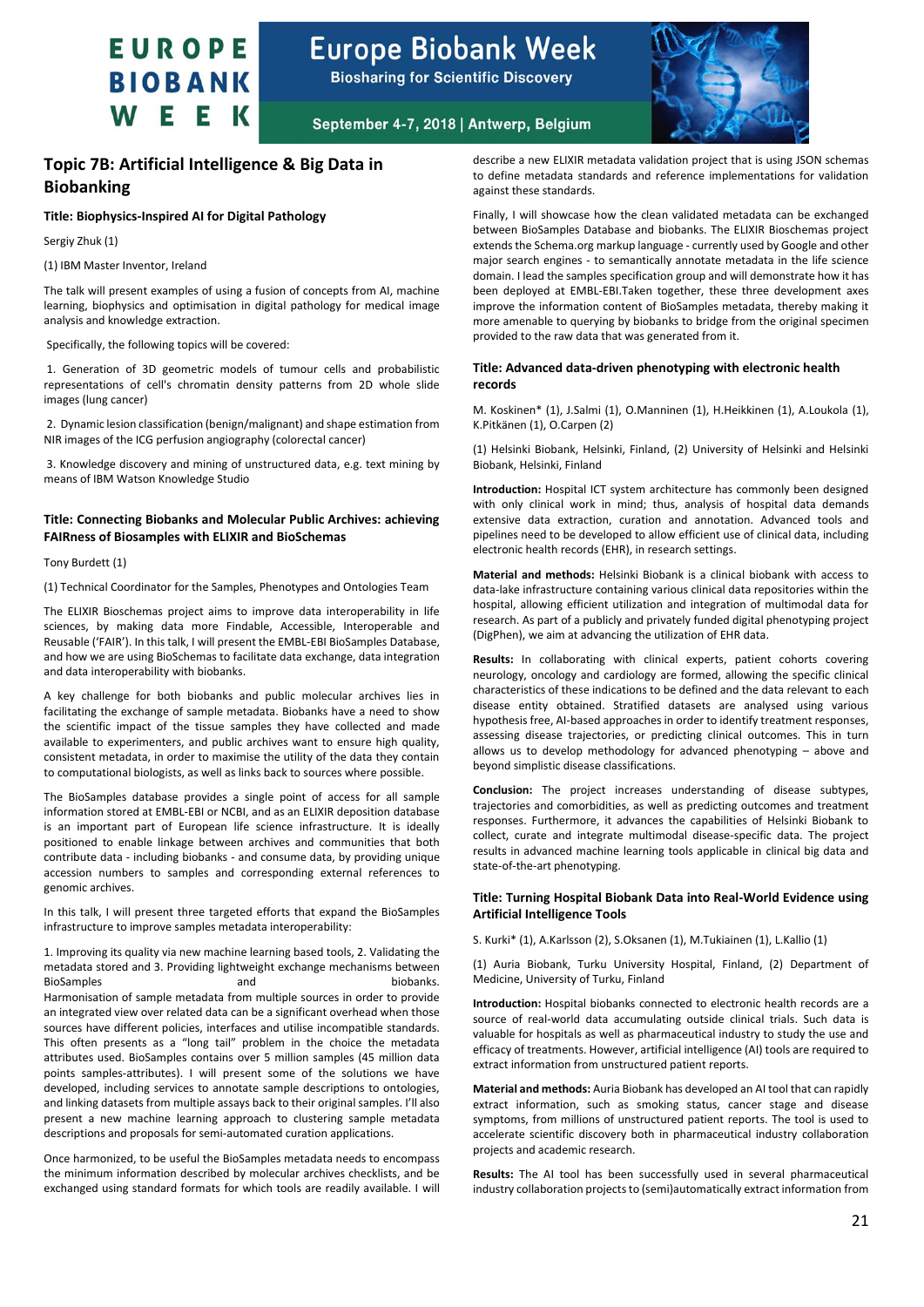



September 4-7, 2018 | Antwerp, Belgium



patient texts, such as smoking status in lung cancer and ejection fraction in heart failure. The accuracy of the tool tested against an expert clinical investigator has reached 85%-95%. Manual curation in these cases would have been practically impossible. The tool runs inside the hospital firewall system and operates only on patient reports that the researcher has permission to access, maintaining the protection of patient identity. The tool is built using open-source components that allow it to be easily developed further.

**Conclusion:** Hospital biobanks provide a unique source of real-world evidence for the pharmaceutical industry. However, analyzing unstructured patient reports require novel AI methods. Auria Biobank has developed an AI tool that is used to accelerate scientific discovery. Further work is ongoing to extend the applicability and accuracy of the tool.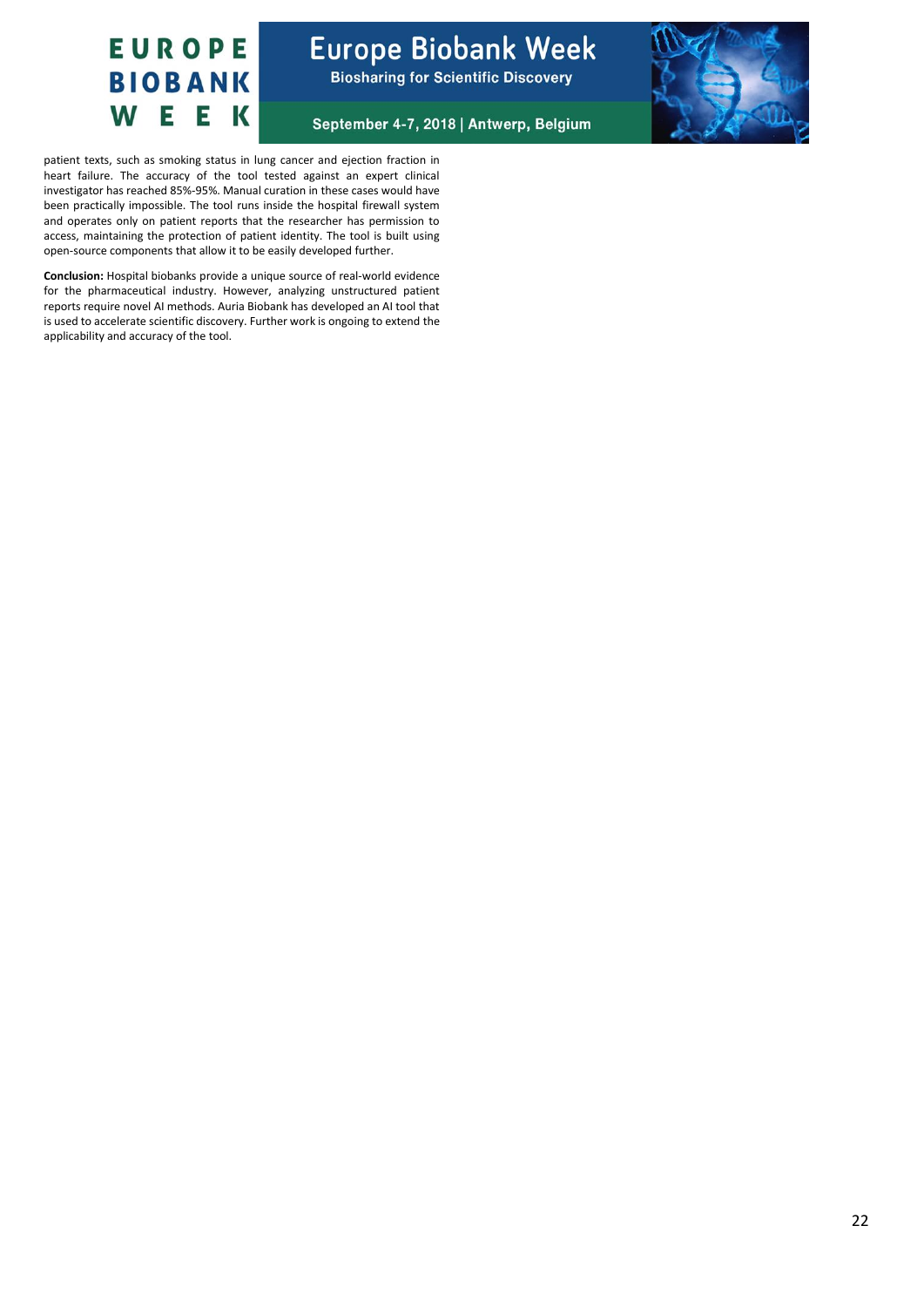

**Biosharing for Scientific Discovery** 



September 4-7, 2018 | Antwerp, Belgium

### <span id="page-22-0"></span>**Topic 7C: Education Tools and Programs for Biobankers**

#### **Title: Next generation biobankers : the French Example**

Emmanuelle GORMALLY(1)\*, Philip LAWRENCE, Isabelle HARDY

(1) Dean of the Life Sciences Faculty at the Catholic University of Lyon, France

During the last two decades, the increasing demand for high quality biological resources along with associated data has prompted the development of new roles for life and medical scientists. Indeed, (in order) to professionalize this activity and to obtain (and maintain) a reproducible quality of biological resources, professionals working in biological resources platforms have had to develop specific skills, in addition to their skills in life and/or medical sciences.

In France, a Master course was developed to train young scientists to work as the operational coordinators of a biobank/biological resources platform in collaboration with a scientific director and biobank technical staff. A set of life science/medical skills was identified, as well as specific skills including biological resources management, quality and data management, knowledge of laws and regulations specific to biological resources and ethics.

Different pedagogical methods are used to allow the acquisition of specific knowledge but also to acquire professional skills through projects and hands on activities.

Since its launch in 2010, 55 professionals graduated from the Master course in biobank management. 90% currently occupy managerial jobs in research biobanks or in biological resources platforms in industry.

This Master course is one of the elements that will raise awareness for the field of biobanking and biological resources, attract young scientists towards a new career path and participate in assuring the (future/continuing/ever increasing) quality of biological resources and their associated data. To further raise awareness about the field of biobanking, its specific needs and its community, a shared Master program at the European level associated with online courses could be developed along with an introduction to the field in undergraduate, PhD and other postgraduate programs.

#### **Title: German Biobank Alliance: Implementation of an educational program for technical personnel in biobanks**

M. Hartung\* (1), E.Herpel (2), R.Baber (3), C.Rufenach (1), S.O'Donoghue (4), P.Watson (5), S.Nussbeck (6)

(1) German Biobank Node, Charité – Universitätsmedizin Berlin, Germany, (2)Institute of Pathology, Heidelberg University Hospital, Heidelberg, Germany, (3) LIFE – Leipzig Research Center for Civilisation Diseases; University Leipzig, Germany, (4) Office of Biobank Research and Education (OBER); the University of British Columbia, United States, (5) Office of Biobank Research and Education (OBER), the University of British Columbia, United States, (6) UMG Biobank, University Medical Center Göttingen, Germany

**Introduction:** The quality of biomaterials and samples depends on correct implementation of standardized guidelines and procedures by the responsible technical personnel. However, there are limited education and training opportunities for these personnel. Therefore, the German Biobank Alliance (GBA) will develop an educational program for technical personnel in biobanks.

**Material and methods:** The educational needs of the technical personnel was assessed through an online survey and a workshop. In collaboration with the Office of Biobank Education and Research (OBER) of the University of British Columbia, GBA will develop online education modules tailored to the needs of the technical personnel in German biobanks.

**Results:** The survey was answered by 79 participants, of whom 43 were technical personnel. The results specifically highlight a need for education in quality aspects of sample and data handling. The online content of the Canadian education platform will be refined and adapted to address this need. Accompanying practical on-site trainings will refer to findings from ring trials being conducted within the GBA biobanks. Quality biomarkers, identified via a GBA wide study, will also be incorporated into the education program for the

technical personnel. An internal communication platform offers continuous exchange between the technical staff at the different sites.

**Conclusion:** In conclusion, the education program of GBA will contribute largely to harmonization of the quality management as well as sample and data quality assurance. Through continuous practical and theoretical training of the technical personnel, GBA enables consistent high quality of samples across multiple biobank locations.

#### **Title: A Distance Learning Master Study in Biobanking: A retrospection of the first year**

G. Hartl\* (1), B.Huppertz (2), K.Sargsyan\* (1)

(1) Biobank Graz, Medical University Garz, Graz, Austria, (2) Medical University Graz, Graz, Austria

**Introduction:** In autumn 2016 the Master course "MSc Biobanking" started at Medical University of Graz. International students from 7 different countries joined a highly topical education in biobanking. To guarantee high quality and to meet the requirements of such an education, an evaluation of each lecture has been performed.

**Material and methods:** This master distance learning course is composed of 13 modules and each module of 4-5 lectures. Each lecture was followed by an evaluation. On one hand paper pencil questionnaires after every face-to-face week were performed, on the other hand online questionnaires at the end of each module were filled in.

**Results:** Within the first year 24 lectures were evaluated. The questionnaire comprises 13 questions and two "further comments" questions for suggestions and what the students liked about this course. Overall the results for the first year were very positive. The question how satisfied the participants were with this course was evaluated with an arithmetic mean of  $1.30$  ( $1$  = applies to a high extent until 5 = does not apply). The current program met the expected content to a high level with a mean of 1.37. During the face-to-face courses the students liked the high number of group works most.

**Conclusion:** It is known that the extensive growth of biobanks requires training of highly qualified personnel in the field of biobanking. Based on the results of the evaluation of the first year "MSc Biobanking'" we conclude that this educational program meets the requirements of the developmental needs and challenges in biobanking.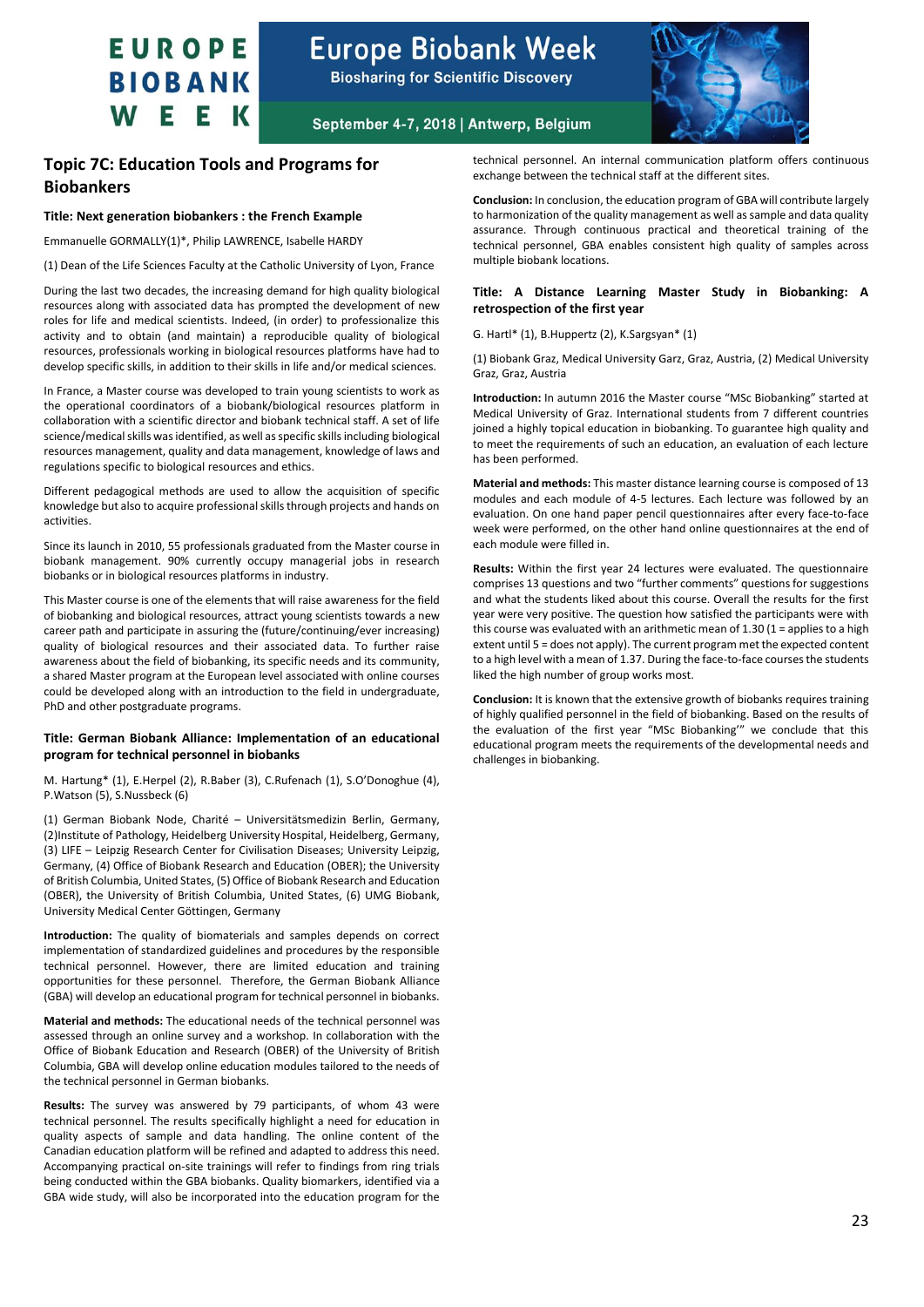## **Europe Biobank Week**

**Biosharing for Scientific Discovery** 



September 4-7, 2018 | Antwerp, Belgium

### <span id="page-23-0"></span>**Topic 8B: Museum biobanking & preservation**

#### **Title: Zoos, a museum and its biobank**

Andrew C. Kitchener (1)

(1) Department of Natural Sciences, National Museums Scotland, Chambers Street, Edinburgh EH1 1JF, UK

At National Museums Scotland we have been collecting vertebrate tissue samples for extraction of DNA and screening for pathogens by external researchers for more than 25 years, although some samples date back to the 1950s and 1960s. More than 99% of samples are linked to traditional museum specimens in our collections, including skins, skeletons and spirit specimens, so that taxon identities can be checked independently. There are two main sources of these samples. Firstly, native species that are often collected as part of national surveys, providing large numbers of samples per species spread over wide geographical areas. The second major source is zoos. Specimens were collected initially for use in taxidermy in exhibitions, but have provided important research material for a wide range of studies, including anatomy, functional morphology, archaeology, palaeontology, ontogeny, taxonomy, sexual dimorphism, etc. However, our deep frozen collection of muscle tissue samples derived from these animals is in great demand by external researchers. Currently we hold several thousand samples of both zoo and wild vertebrate specimens. These are used mainly in phylogenetic, phylogeographical, species hybridisation, population genetics, taxonomic and wildlife-crime research, thus providing an important source of high-quality DNA for such studies. Examples of these studies and the importance of zoo-derived samples held within our biobank collection will be given. The advent of the BBSRC-funded CryoArks biobanking project will provide much needed infrastructure and resources to allow our collection to be integrated into a UK-wide biobanking network thereby facilitating future access to and enhancing the research potential of the collection.

#### **Title: From Bottled Babies to Biobanks: A history of making knowledge from body parts**

#### Karin Tybjerg

This paper considers practices of collecting parts of bodies for generating medical knowledge from the pathological collections from early 19th century to the biobanks of 21st century. It shows how investigative practices in the 19th century collections such as the Saxtorphean collection of babies and fetuses are similar to those of modern biobanks such as the collection of PKU samples in the Danish National Biobank. There is thus a continuum of practices between historic and modern collections and biomedicine may be viewed as not just a lab science but also a collection science. The paper also touches on the relations between historic and scientific collections – between preservation and investment – and lastly touches on the public presentation of human remains and biobanks and how the historic collections may serve to make the biobanks more comprehensible while the biobanks make the historic collections of human specimens more ethically acceptable.

#### **Title: SCAN: Schistosomiasis Collections at the Natural History Museum**

A. Emery\* (1), F.Allan (1), M.Rabone (1), D.Rollinson (1)

(1) Natural History Museum, London, United Kingdom

**Introduction:** Schistosomiasis is a neglected tropical disease affecting 200 million people, mostly in sub-Saharan Africa. The disease is caused by schistosomes – flatworm parasites that invade the blood vessels of their host. SCAN supports fieldwork and acts as a repository providing access to schistosomes and their snail vectors for research.

**Material and methods:** SCAN provides access to a legacy of cryopreserved adult schistosome specimens collected over decades, while supporting a number of research projects sampling the accessible larval stages of the parasite and the snails which transmit these parasites. Specimens are returned to our molecular collections facility for cataloguing, storage and distribution

**Results:** Active since 2010, SCAN continues to grow. In 2017, we accessioned 58748 schistosomes (42558 miracidia, 16190 cercariae) and 17250 snail specimens through direct fieldwork and by acting as a repository for several independent projects (e.g. projects within SCORE, https://score.uga.edu/). Data are served through the museum data portal (http://data.nhm.ac.uk/),<br>GBIF (https://www.gbif.org/) and the SCAN website (https://www.gbif.org/) (http://scan.myspecies.info/).

The specimens in our collection are being re-purposed for a number of genetic applications beyond those for which they were originally collected. Examples include evolutionary/speciation studies, comparative genomics, exome capture resequencing, marker development for diagnostics, controls for independent collections, phylogeographic studies.

**Conclusion:** With a combination of expertise and resources, SCAN acts as a link between field teams and researchers that individually may lack the means to deliver the research outcomes that can be achieved through partnership.

#### **Title: A novel method of restoration & preservation of mounted anatomical pathology specimens**

M. Kulkarni\* (1), P.Vaideeshwar (2), P.Rambade (1), S.Dalvi (1), D.Kadam (1), P.Chavan (1), S.Gursale (1)

(1) Tata Memorial Hospital, Mumbai, India

**Introduction:** Tata Memorial Hospital,Mumbai, is premier specialist cancer centre in the Indian subcontinent,has sizable collection of mounted, old precious specimens, collected over a long period of time. While refurbishing,few of these specimens often fell from sewn strings. We developed novel method of remounting such specimens on Perspex sheets with Cyanoacrylate adhesive.

**Material and methods:** Specimens gently washed under tap water,drained & soaked in ethanol. Few drops of Cyanoacrylate adhesive placed on Perspex sheet. Drained from ethanol, specimen placed onto sheet,gently pressed & allowed to dry for 15 minutes. Specimen thus stuck with sheet placed in the glass jar, filled with mounting fluid & sealed.

**Results:** We tried this technique initially for our 10 old & precious specimens, including brain. Specimen could be viewed well from all sides. Specimens remained well adhered to the Perplex sheet for several months. Perplex sheet has a better light transmission & visibility than glass. Ethanol helped in the removal of excess water & restoration of the colour of the specimen. As observed, few drops of Cyanoacrylate adhesive did not interfere in the natural shape, size & colour of the specimen. Specimens could be easily oriented & mounted. Gross pathologic characteristics could be well illustrated in the specimen.

**Conclusion:** Cyanoacrylate adhesive technique was extremely useful in permanent preservation of old delicate anatomical pathology specimens which could not be sewed/tied to glass rods again & had fell out of position in mounting jars. It is easy, cost effective, serves as an educational tool & can be applied to all specimens.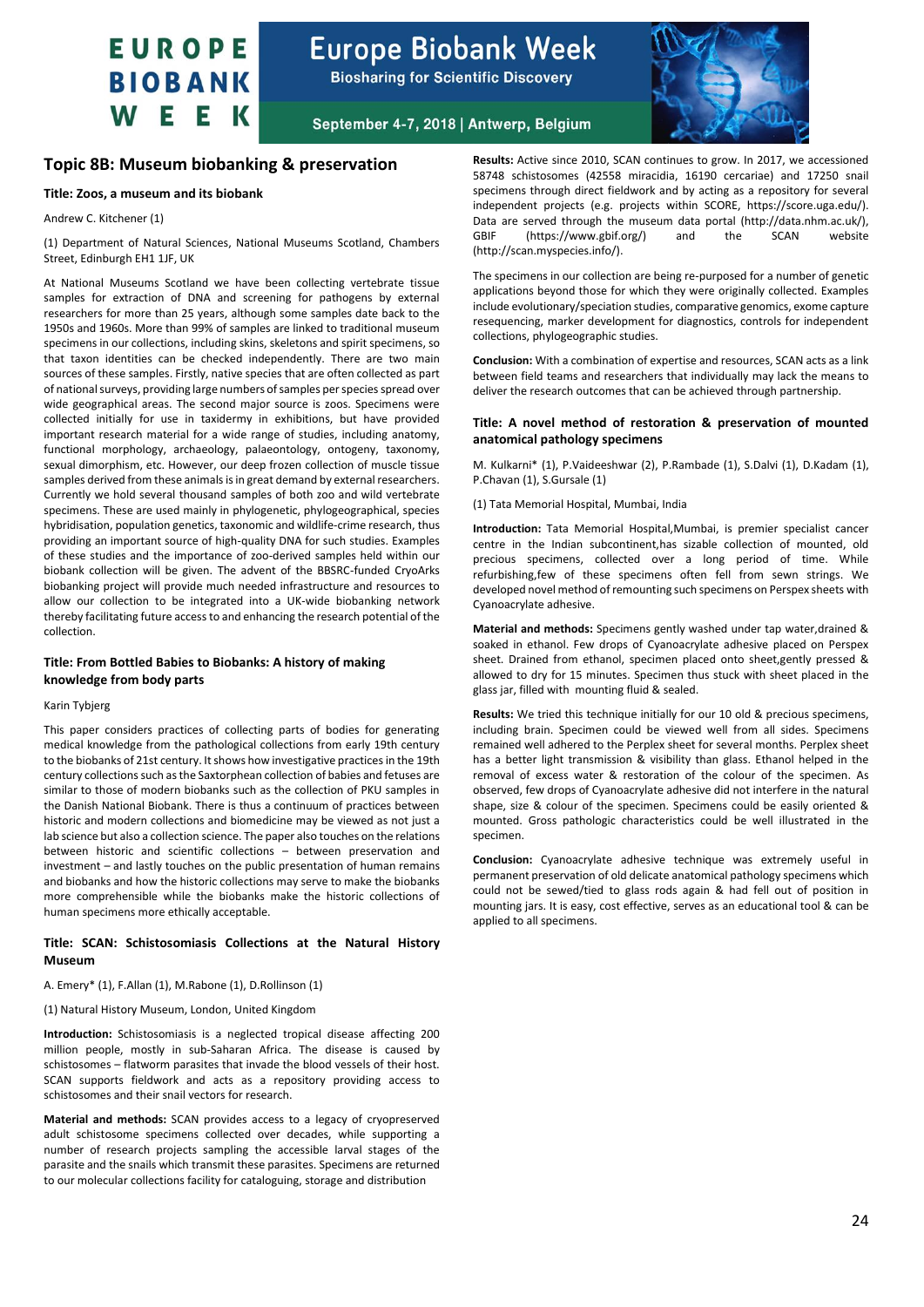

**Biosharing for Scientific Discovery** 



September 4-7, 2018 | Antwerp, Belgium

### <span id="page-24-0"></span>**Topic 9A: Academic – industrial partnerships to accelerate scientific discovery**

#### **Title: The FinnGen project: an example of a public-private partnership**

Scientific Director: Professor Aarno Palotie Academic coordinator: University of Helsinki

#### [www.finngen.fi](http://www.finngen.fi/)

The FinnGen research project will construct a unique resource of 500 000 Finns that enables ambitious study designs to improve our understanding of the genetic background of diseases and subsequently for implementation of genome medicine in clinical practice and drug development. The FinnGen research project aims on one hand to provide useful and exciting new data but also construct a world-class resource that can be applied for future studies that combine genetic and health data in a way that is currently not possible on this scale.

The FinnGen study collection will consist of 200 000 already existing legacy samples, mainly from the National Institute for Health and Welfare's (THL) Biobank and 300 000 prospective samples collected by all of the six Finnish hospital biobanks and the Blood Service's biobank. Thus the collection will be a mix of population based cohorts (e.g. Finrisk, Health 2000) and disease specific samples. The prospective samples collected by hospital biobank will primarily represent diseases that are treated in tertiary referral clinics.

The study aims to produce close to complete genome variant data from all the 500 000 participants using GWAS genotyping and imputation that is based on a population specific whole genome sequencing (WGS) imputation backbone. This is possible due to the strong bottleneck effect, which the Finnish population has experienced. Using the population specific imputation strategy, variants can be reliably imputed down to very low frequency. This provides currently the most cost-efficient strategy for low frequency association studies. WGS would be more than 50 times more expensive than the GWAS strategy and would be unlikely to provide a corresponding leap in return of investment.

The study will utilize the extensive longitudinal health register data available on all Finns. To monitor the use of national health care services, Finland has established national registers that record every hospital and outpatient visit, every prescription drug purchase, all cancer cases, causes of death, usage of social services and many others. These registers cover the entire lifespan from birth to death and have been digitalized for decades, some from the 1960s. This data provides unique opportunities to study disease associations (GWAS and PheWAS), disease trajectories and comorbidities.

The FinnGen project is an academic-pharma partnership that involves nine Finnish biobanks, all Finnish University Hospitals and their respective Universities, the Institute of Health and Welfare (THL), the Finnish Red Cross Blood Service and seven large pharmaceutical companies (Abbvie, AstraZeneca, Biogen, Celgene, Genentech, Merck/MSD and Pfizer) to develop the potential of these resources to serve medicine.

#### **Title: Standardizing Liquid Biopsy at the European Level - IMI's CANCER-ID**

#### Thomas Schlange (1)

#### (1) Bayer AG, Germany

Within the Innovative Medicines Initiative (IMI) projects of general relevance to the European Health Care Sector are being addressed in public-private partnerships. The CANCER-ID program which was established in 2015 and has currently 40 partners from academic and clinical research groups as well as from diagnostic and pharmaceutical corporations. The consortium aims at standardization of Liquid Biopsy technologies in the fields of Circulating Tumor Cells (CTCs), circulating free tumor DNA (ctDNA) and microRNAs (miRNA) in Non-Small Cell Lung Cancer (NSCLC) and metastatic breast cancer. By developing best practice documents including biospecimen storage and shipment, enrichment and analysis and collection of technology benchmarking data, CANCER-ID tries to facilitate regulatory approval and the use of Liquid Biopsies in multicentered clinical studies.

#### **9A - Academic – industrial partnerships to accelerate scientific discovery**

#### **Title: The UK working in partnership to support medicines discovery**

P. Quinlan\* (1), J.Peach (2), J.Sims (3), E.Lawrence (3), M.Styles (1), B.Thomson(1), B.Fuller (3), A.Gander (3), J.Garibaldi (1), R.Emes(1), B.Davidson (1)

(1) University of Nottingham, Nottingham, United Kingdom, (2) Medicines Discovery Catapult, United Kingdom, (3) University College London, London, United Kingdom

**Introduction:** There are a large number of biobanks in the UK, yet, small and medium-sized enterprises (SMEs) will cite access to samples as a challenge. The UK organisations are coming together to help ensure that UK samples can be accessed by SMEs in order to drive future medicines discovery.

**Material and methods:** The UKs national node (UKCRC Tissue Directory and Coordination Centre) and the Medicines Discovery Catapult (MDC) have formed a collaboration. This was initiated after a survey undertaken by the MDC identified challenges experienced by SMEs when accessing samples from UK sources.

**Results:** The survey undertaken by the MDC found 80% of SMEs questioned had an issue accessing samples from UK sources and as a result 69% accessed samples from outside the UK. It is clearly in the interest of all parties that UK based SMEs can source samples from the UK rather than seeking samples from abroad. The collaboration will see the promotion of the tissue directory (https://directory.biobankinguk.org) and MDC developing a help-desk, via Tissue Solutions Ltd, so that SMEs can experience an easier process for securing samples from the UK.

**Conclusion:** The UK has developed an integrated avenue for SMEs to approach biobanks via a collaboration with the national node to enhance discovery of biobanks and via Tissue Solutions Ltd to aid the procurement of samples found. The anticipated result is a significant increase in SMEs accessing samples from UK resources.

#### **Title: EPTRI–European Paediatric Translational Research Infrastructure. Strengthening the development and use of paediatric biomarkers to offer better medicines for children**

Angelica Intini\* (1), Donato Bonifazi (1), Florence Bietrix (2), Alberto Borobia (3), Antonio Carcas (3), M. Gavish (4), E. Jacqz-Aigrain (5), M. Lupo (6), L. Mangiarini (7), M. Migdal (8), G. Migliaccio (9), M. Phylactides (10), G. Pontrelli(11), F. Rocchi (11), L. Ruggieri (12), M. Vedunova (13), M. Kleanthous(14), M. Lavitrano (15)

Consorzio per Valutazioni Biologiche e Farmacologiche, (2) European Infrastructure for Translational Medicine, (3) Servicio Madrileno de Salud, (4) Technion - Israel Institute of Technology, (5) Assistance Publique - Hopitaux de Paris, France, (6) TEDDY Network of Excellence for Paediatric Clinical Research, (7) Fondazione Penta-For The Treatment and Care of Children with HIV-Onlus, (8) Instytut Pomnik Centrum Zdrowia Dziecka, (9) Consorzio per Valutazioni Biologiche e Farmacologiche, (10) The Cyprus Foundation for Muscular Dystrophy Research, (11) Ospedale Pediatrico Bambino Gesù, (12) Fondazione per la Ricerca Farmacologica Gianni Benzi Onlus, (13) Nizhegorodskiy Gosudarstvenniy Universitet IM N.I. Lobachevskogo, (14) The Cyprus Foundation for Muscular Dystrophy Research, (15) Biobanks and Biomolecular Resources Research Infrastructure Consortium

**Introduction:** Despite the recognised importance of biomarkers in medical practice and drug development, there is a relative dearth of validated paediatric biomarkers. Frequently, biomarkers found to be efficacious in adults are extrapolated to children, although the pathogenesis of paediatric diseases is often different and ontogeny influences drug response and disease development.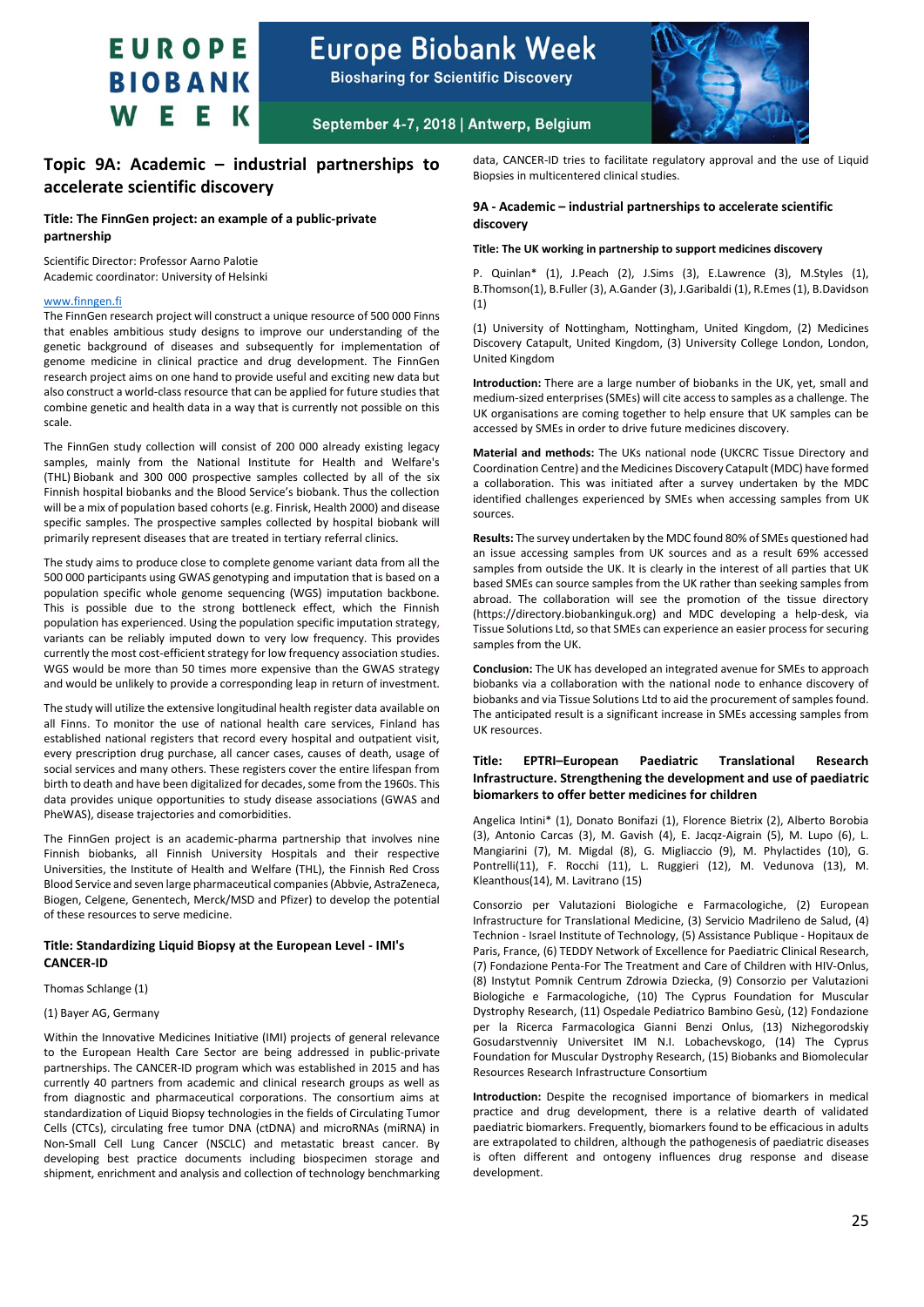September 4-7, 2018 | Antwerp, Belgium



**Material and methods:** Biomarkers use in paediatric is one of the field addressed in the European-funded ID-EPTRI project. EPTRI aims to act as a "paediatric common service", as synergistic complement to the existing RIs, aimed to promote new medicines designed for children.

**Results:** Within EPTRI a Platform Supporting Biomarkers use in Paediatric Medicines Development will be set-up in collaboration with existing RIs, in particular BBMRI-ERIC. The platform aims to identify the critical issues that hamper the advancement of paediatric biomarkers and define tools and facilities to be provided by EPTRI to create optimal conditions for the development and use of paediatric biomarkers. The platform will enhance the use of -omics science, the biobanking activity and the process of biomarkers identification, characterization and validation in paediatrics. A feasibility study on biomarker development will be proposed to test the platform.

**Conclusion:** Biomarkers research contribute to many phases of drug development, in paediatric it has to face specific and additional challenges compared to adult research. Fostering the recognition and validation of biomarkers relevant in paediatric diseases, EPTRI will increase the offer of efficacious and safe medicines for children.

#### **Title: Biobank Sweden – A New Organization of Biobank Infrastructure in Sweden**

Lena Thunell (1)

(1) Linköping Biobank Facility / Biobank Sweden, Sweden

**Introduction:** The Swedish Biobank landscape has evolved during the past decades and we are now organized into a new national biobank infrastructure, Biobank Sweden. This is a joint initiative between Swedish Healthcare & Universities with medical faculty, and industrial partners. Biobank Sweden is a continuation of BBMRI.se and member of BBMRI-ERIC.

**Material and methods:** The general goals are; i) To build a coherent and longterm sustainable national biobank infrastructure for healthcare, academia and industry with the optimal conditions for both national and international cooperation; ii) A nationally accessible, cost effective biobank network which secures access to high quality samples; iii) Benefit for patients.

**Results:** The vision is to create a national single entry-point for sample access with local Service Centers, established in collaboration between participating universities and healthcare providers. At each location a dedicated Service Coordinator will act as contact point for sample access and participate in harmonization actions across Service Centres. In order to capitalize on the diversity of biobank expertise among different universities, National Service Centers will be established at each Node. These will cover areas such as biobank ethics and law, healthcare integrated biobanking, sample quality, cohort enhancement and exploitation, cytology biobanking, frozen tissue biobanking, IT-infrastructure and sample freezer logistics planning.

**Conclusion:** The vision of Biobank Sweden is to build a long-term sustainable organization to be able to offer co-ordinated access to high-quality biological samples and data for medical research and clinical trials.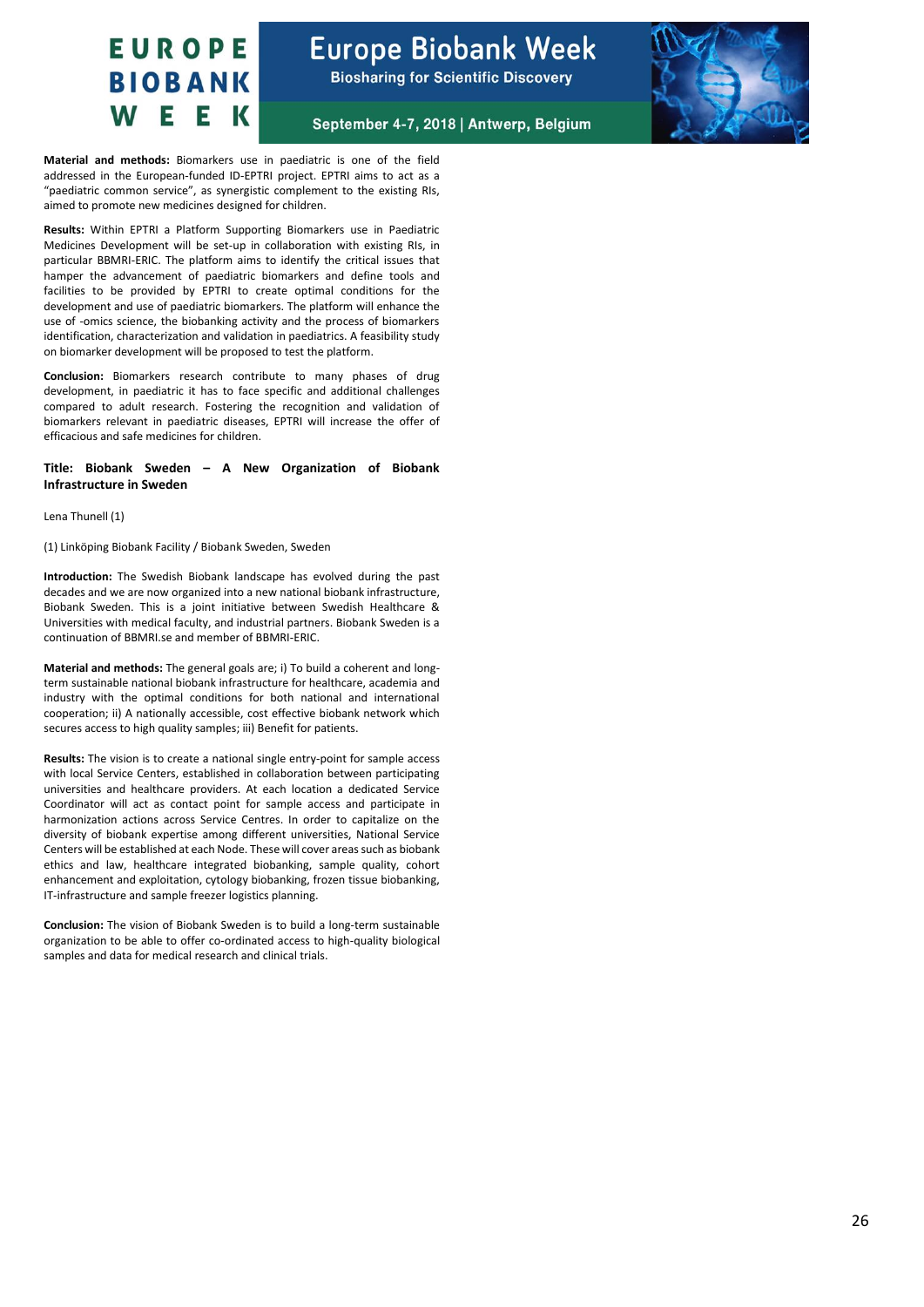**Europe Biobank Week** 

**Biosharing for Scientific Discovery** 



September 4-7, 2018 | Antwerp, Belgium

### <span id="page-26-0"></span>**Topic 9C: Pitch Your Scientific Idea -Innovative Techniques and Methods in Biobanking -(no product pres)**

**Title: Ensuring Quality from Above: Drone4Care, an innovative unmanned vehicle-powered solution to improve supply-chain for health matters and patient care quality**

L. Dollé\* (1), P.Mascart (2), J.De Brabander (3), J.Hausman (4)

(1) Drone4care, Bruxelles, Belgium, (2) Co-founder & Innovation Manager at Drone4care, Bruxelles, Belgium, (3) BVBA DE BRABANDER, Zoutleeuw, Belgium, (4) Université catholique de Louvain (UCLouvain), Louvain, Belgium

**Introduction:** 20% of temperature-sensitive products are damaged during transport and 25% of vaccines are degraded once they reach their destination due to incorrect shipping or broken cold chain. Managing the cold chain is mandatory to minimize pre-analytical variability and maintain sample integrity and quality during inventory, transfer and transport to end-users.

**Material and methods:** While, globally, institutions are looking at upgrading the samples quality by standardization in improved pre-analytical workflows, locally people forget to look at other steps along the biobank's value chain: transportation! Today, everything moves: people, goods and data; so why not human biospecimen samples and healthcare products?

**Results:** First, we focus on a next-generation of connected high-performance passive temperature control packaging systems to minimalize temperature excursions. Second, a drone-based solution is presented due to their carbon footprint reduction, timeliness and delivery costs. Using drones in the healthcare sector raises several challenges (autonomous flight, collision detection, obstacle avoidance, payload, autonomy, flying distance...). The implications of tackling all above issues are at the core of Drone4Care's task. Our operational activities would be effective for smart cities and remote **locations** 

**Conclusion:** Drones are meant to close that gap. We don't use drone because it's cool. We are using them because they do a job better than the alternatives. Drone4Care is reinventing the operational efficiency in transportation and distribution of health matters to improve patient care quality and scientific research.

#### **Title: Synthesis, characterization, and biological evaluation of multimodal dendrimer-based probe for targeted imaging of receptor for advanced glycation end-products**

M. Wozniak\* (1), C.Konopka (2), J.Hedhli (2), A.Ploska (1), A.Siekierzycka (3), I.Dobrucki (4), L.Kalinowski (3), L.Dobrucki (5)

(1) Beckman Institute for Advanced Science and Technology, Urbana-Champaign, IL, USA. Department of Medical Laboratory Diagnostics and Central Bank of Frozen Tissues & Genetic Specimens, Medical University of Gdansk, Gdansk, Poland. Biobanking and Biomolecula, (2) Beckman Institute for Advanced Science and Technology, Urbana-Champaign, IL, USA. Department of Bioengineering, University of Illinois at Urbana-Champaign, Urbana-Champaign, IL, USA, Gdansk, United States, (3) Department of Medical Laboratory Diagnostics and Central Bank of Frozen Tissues & Genetic Specimens, Medical University of Gdansk, Gdansk, Poland. Biobanking and Biomolecular Resources Research Infrastructure Poland (BBMRI.PL), Poland, (4) Beckman Institute for Advanced Science and Technology, Urbana-Champaign, IL, USA., United States, (5) Beckman Institute for Advanced Science and Technology, Urbana-Champaign, IL, USA. Department of Medical Laboratory Diagnostics and Central Bank of Frozen Tissues & Genetic Specimens, Medical University of Gdansk, Gdansk, Poland. Biobanking and Biomolecula

**Introduction:** The endothelial expression of the receptor for advanced glycation end-products (RAGE) is enhanced in patients with a range of peripheral occlusive vascular diseases. We evaluate a novel 64Cu-labeled RAGE-targeted probe as PET-optical imaging agent to non-invasively assess spatial and temporal changes of RAGE expression in murine model of hindlimb ischemia.

**Material and methods:** RAGE-probe was synthesized by functionalization of PAMAM dendrimer with Nε-carboxy-methyl-lysine, conjugated with both rhodamine and Copper-64 for optical and PET-imaging. Binding were examined at the cellular level using HUVEC cells incubated in glucose using fluorescence and gamma well-counting methods. Biodistribution and targeting properties were evaluated in murine model using microPET-CT-imaging.

**Results:** Biodistribution studies demonstrated similar retention of both targeted tracer and non-targeted control. Image analysis correlated well with the gamma well-counting (GWC) results (r2=0.63). Both GWC and microPET imaging demonstrated a focal uptake of the tracer in ischemic hindlimb and permitted quantitative analysis. 64Cu-labeled RAGE targeted probe's uptake was ~343% higher than that for the non-targeted control at 1 week post hindlimb ischemia (HLi), which returned to basal levels at 2 wks post HLi (p< 0.05).

**Conclusion:** In the setting of hindlimb ischemia, augmented RAGE expression/activation can be monitored non-invasively with targeted RAGE imaging. This targeted multimodal imaging strategy may allow for both serial in vivo studies of RAGE/AGE pathophysiology and postmortem quantitative microscopic assessment of RAGE/AGE axis in biobank stored specimens.

#### **Title: Tissue Microarray and Quantitative Digital pathology for Research and Diagnostic Application**

P. De Blasio\* (1), I. Biunno (2)

(1) Integrated Systems Engineering srl, Brugherio, Italy, (2) IRGB-CNR, Milano, Italy

**Introduction:** Tissue microarrays (TMAs) and Quantitative Digital Pathology (QDP), represent powerful tools for the identification and validation of molecular targets with clinical significance. Cell Line Macro Arrays (CLMA's) are also used in Stem Cell Research as low cost "high-throughput platform" to screen for bona fide iPS clones and study 3D Organoids/spheroides

**Material and methods:** The Cell Line Microarrays were constructed with the Galileo TMA instrument. The iPS cell lines were prepared by Dr. Ida Biunno (coauthor) of IRGB-CNR.

and analyzed with the Visiopharm OncoOptics Quantitative Digital Imaging Software.

**Results:** Individual clones obtained from human fibroblast reprogrammed into pluripotent stable stem lines were screened, using CLMA/ TMA technology in addition to Quantitative Digital Imaging SW, in order to identify the clones with the highest probability of differentiating toward endoderm, mesoderm and ectoderm cell fate.

**Conclusion:** We have successfully used the CLMA/TMA platform in addition to Quantitative Imaging SW to select the iPSC clones which were then differentiated into pancreatic pseudo-islets and cardiomyocytes.

#### **Title: Alternative methods for the creation of strategic collections of high interest in biobanking**

Á. Jimenez Vista\* (1), B.Martinez (1), T.Díaz (1), M.Hortas (3), C.Acosta (1), P.Ferro (1)

(1) Biobanco del Hospital Regional de Málaga y Hospital Virgen de la Victoria. Biobanco del Sistema Sanitario Público de Andalucía, Spain, (3) Agencia Sanitaria Costa del Sol, Spain

**Introduction:** Collections of some pathologies such as pediatric or neurological diseases (Alzheimer) are difficult to create, due to the characteristics of these patients. After clinical laboratory tests have been performed, it can be possible to obtain the blood clot as a source of DNA, which can be used in biomedical research.

**Material and methods:** In this study blood was extracted by venopunction from 5 healthy volunteers and DNA from the blood clot, was extracted using the AllPrep DNA/RNA Mini Kit (Qiagen, Hilden (Germany)) fresh and stored for a month. In parallel, blood clot samples from different pathologies were recruited to create strategic collections.